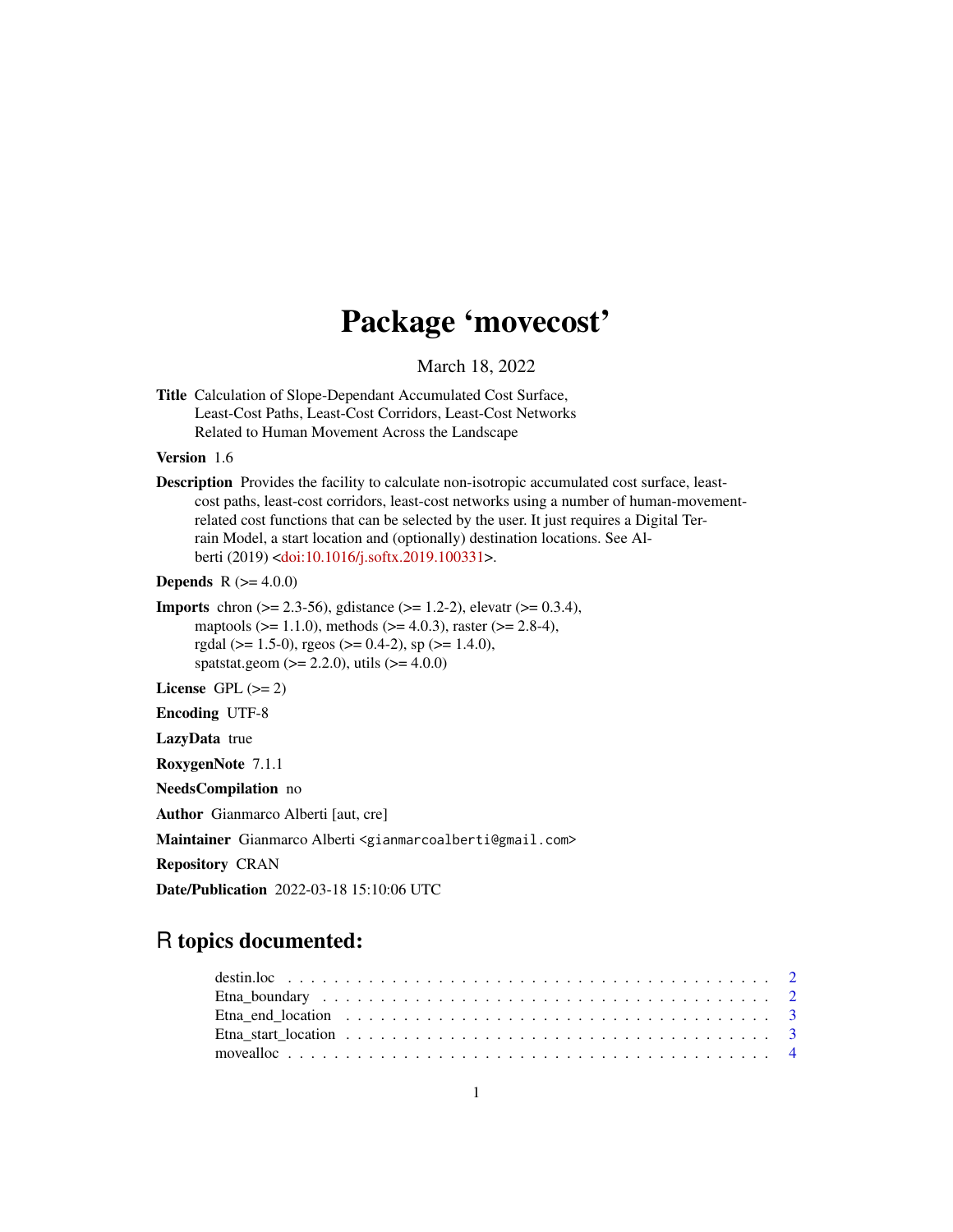## <span id="page-1-0"></span>2 Etna\_boundary

| destin.loc |          |  |  |  | Dataset: locations on the volcano Maunga Whau (Auckland, New |  |
|------------|----------|--|--|--|--------------------------------------------------------------|--|
|            | Zealand) |  |  |  |                                                              |  |

## Description

A SpatialPointsDataFrame representing spots on the volcano Maunga Whau (Auckland, New Zealand), to be used as destination locations for least-cost paths calculation.

## Usage

data(destin.loc)

### Format

SpatialPointsDataFrame

| Etna_boundary | Dataset: bounding polygon representing a study area on Mount Etna |
|---------------|-------------------------------------------------------------------|
|               | (Sicily, Italy)                                                   |

## Description

A SpatialPolygonDataFrame representing an area on Mount Etna (Sicily, Italy), to be used to download elevation data.

## Usage

data(Etna\_boundary)

## Format

SpatialPolygonDataFrame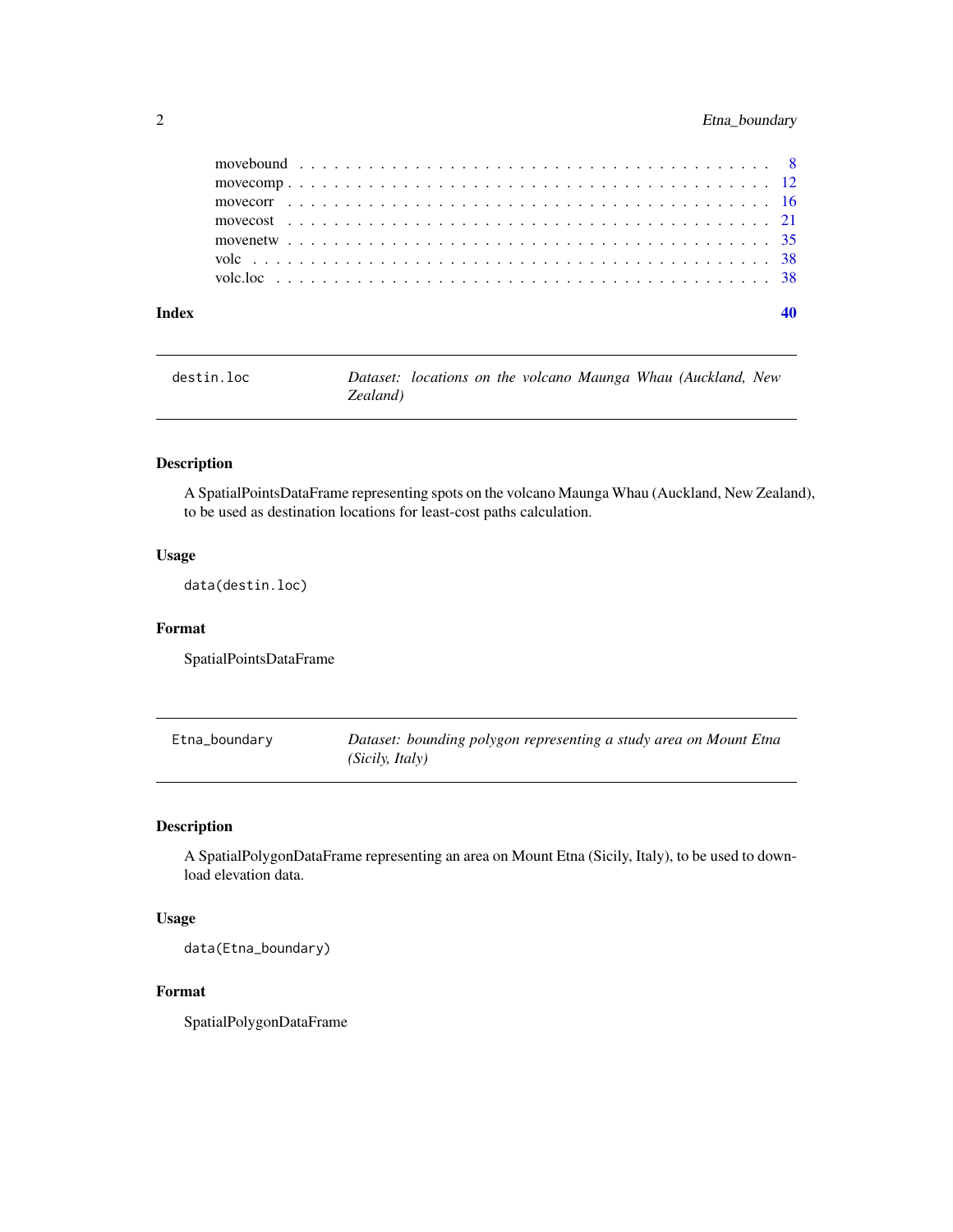<span id="page-2-0"></span>Etna\_end\_location *Dataset: locations on Mount Etna (Sicily, Italy)*

## Description

A SpatialPointsDataFrame representing spots on Mount Etna (Sicily, Italy), to be used as destination locations for least-cost paths calculation.

## Usage

```
data(Etna_end_location)
```
## Format

SpatialPointsDataFrame

Etna\_start\_location *Dataset: location on Mount Etna (Sicily, Italy)*

## Description

A SpatialPointsDataFrame representing a spot on Mount Etna, to be used as start location for leastcost paths calculation.

## Usage

```
data(Etna_start_location)
```
## Format

SpatialPointsDataFrame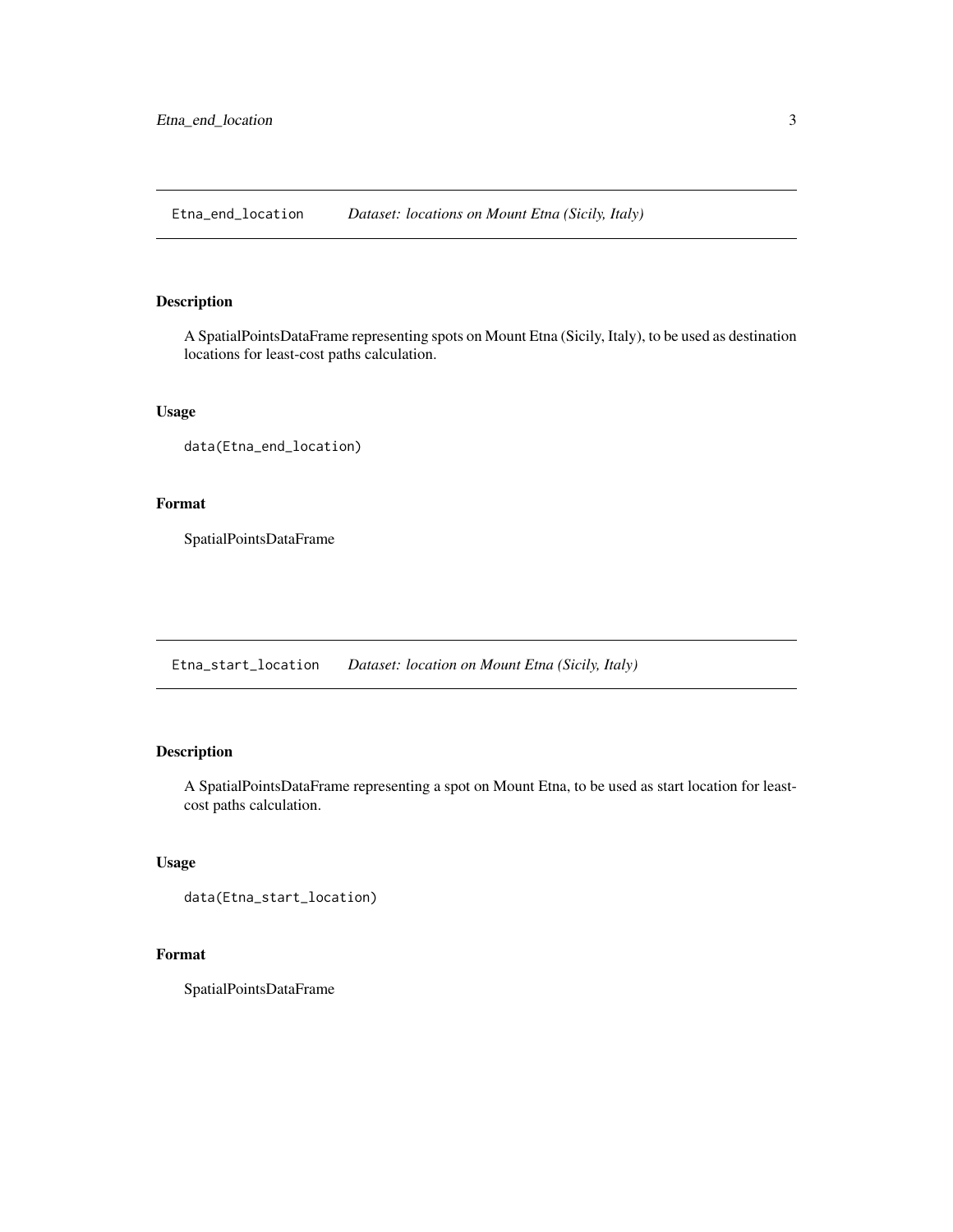<span id="page-3-1"></span><span id="page-3-0"></span>movealloc *R function for calculating slope-dependant walking-cost allocation to origins*

## Description

The function provides the facility to carry out a cost allocation analysis. Given a number of origin locations, a cost allocation raster is produced; each cell of the cost allocation raster is given an integer indicating to which origin a cell is closer in terms of cost. Needless to say, the cost can be conceptualized in terms of either walking time or energy expenditure, and is function of the terrain slope.

### Usage

```
movealloc(
  dtm = NULL,
  origin,
  studyplot = NULL,
  funct = "t",time = "h",move = 16,
  cogn.slp = FALSE,sl.crit = 10,
  W = 70,L = 0,
 N = 1,
  V = 1.2,
  z = 9,
  isolines = FALSE,
  breaks = NULL,cont.lab = TRUE,cex.breaks = 0.6,
  leg.alloc = FALSE,
  leg.pos = "topright",
  cex.leg = 0.75,
  transp = 0.5,
  export = FALSE
\mathcal{E}
```
## **Arguments**

| dtm    | Digital Terrain Model (RasterLayer class); if not provided, elevation data will be |
|--------|------------------------------------------------------------------------------------|
|        | acquired online for the area enclosed by the 'studyplot' parameter (see movecost). |
| origin | locations (two at least) in relation to which the cost allocation is carried out   |
|        | (SpatialPointsDataFrame class).                                                    |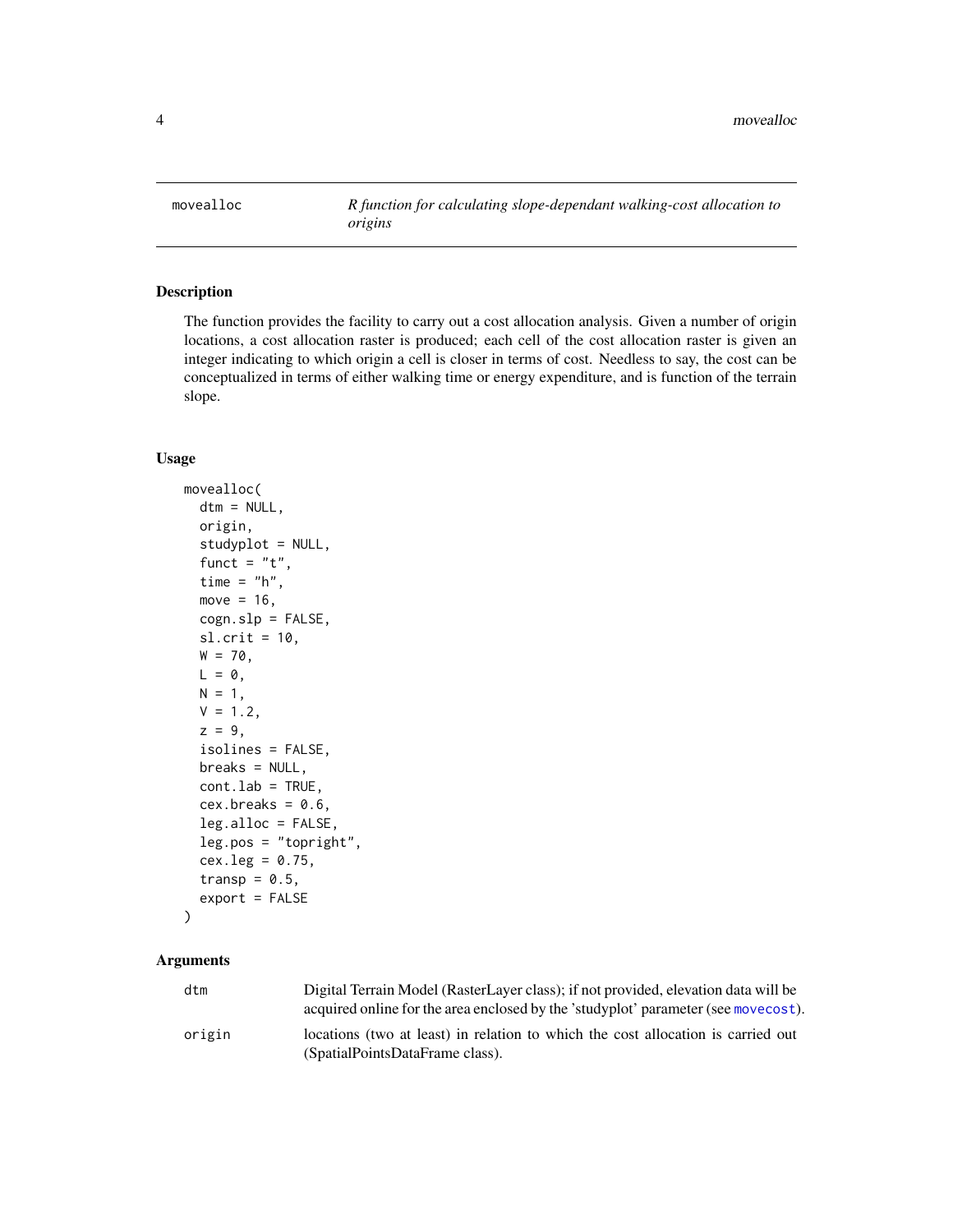| studyplot | polygon (SpatialPolygonDataFrame class) representing the study area for which<br>online elevation data are aquired (see movecost); NULL is default.                                                                                                                                                                                                                                                                                                                                                                                                                                                                                                                                                                                                                                                                                                                                                                       |
|-----------|---------------------------------------------------------------------------------------------------------------------------------------------------------------------------------------------------------------------------------------------------------------------------------------------------------------------------------------------------------------------------------------------------------------------------------------------------------------------------------------------------------------------------------------------------------------------------------------------------------------------------------------------------------------------------------------------------------------------------------------------------------------------------------------------------------------------------------------------------------------------------------------------------------------------------|
| funct     | cost function to be used (for details on each of the following, see movecost):                                                                                                                                                                                                                                                                                                                                                                                                                                                                                                                                                                                                                                                                                                                                                                                                                                            |
|           | -functions expressing cost as walking time-<br>t (default) uses the on-path Tobler's hiking function;<br>tofp uses the off-path Tobler's hiking function;<br>mp uses the Marquez-Perez et al.'s modified Tobler's function;<br>icmonp uses the Irmischer-Clarke's hiking function (male, on-path);<br>icmoffp uses the Irmischer-Clarke's hiking function (male, off-path);<br>icfonp uses the Irmischer-Clarke's hiking function (female, on-path);<br>icfoffp uses the Irmischer-Clarke's hiking function (female, off-path);<br>ug uses the Uriarte Gonzalez's walking-time cost function;<br>ma uses the Marin Arroyo's walking-time cost function;<br>alb uses the Alberti's Tobler hiking function modified for pastoral foraging ex-<br>cursions;<br>gkrs uses the Garmy, Kaddouri, Rozenblat, and Schneider's hiking function;<br>r uses the Rees' hiking function;<br>ks uses the Kondo-Seino's hiking function; |
|           | -functions for wheeled-vehicles-<br>wcs uses the wheeled-vehicle critical slope cost function;                                                                                                                                                                                                                                                                                                                                                                                                                                                                                                                                                                                                                                                                                                                                                                                                                            |
|           | -functions expressing abstract cost-<br>ree uses the relative energetic expenditure cost function;<br><b>b</b> uses the Bellavia's cost function;                                                                                                                                                                                                                                                                                                                                                                                                                                                                                                                                                                                                                                                                                                                                                                         |
|           | -functions expressing cost as metabolic energy expenditure-<br>p uses the Pandolf et al.'s metabolic energy expenditure cost function;<br>pcf uses the Pandolf et al.'s cost function with correction factor for downhill<br>movements;<br>m uses the Minetti et al.'s metabolic energy expenditure cost function;<br>hrz uses the Herzog's metabolic energy expenditure cost function;<br>vl uses the Van Leusen's metabolic energy expenditure cost function;<br>Is uses the Llobera-Sluckin's metabolic energy expenditure cost function;<br>a uses the Ardigo et al.'s metabolic energy expenditure cost function (for all the<br>mentioned cost functions, see Details);                                                                                                                                                                                                                                             |
| time      | time-unit expressed by the isoline(s) if Tobler's and other time-related cost func-<br>tions are used; 'h' for hour, 'm' for minutes.                                                                                                                                                                                                                                                                                                                                                                                                                                                                                                                                                                                                                                                                                                                                                                                     |
| move      | number of directions in which cells are connected: 4 (rook's case), 8 (queen's<br>case), 16 (knight and one-cell queen moves; default).                                                                                                                                                                                                                                                                                                                                                                                                                                                                                                                                                                                                                                                                                                                                                                                   |
| cogn.slp  | TRUE or FALSE (default) if the user wants or does not want the 'cognitive<br>slope' to be used in place of the real slope (see movecost).                                                                                                                                                                                                                                                                                                                                                                                                                                                                                                                                                                                                                                                                                                                                                                                 |
| sl.crit   | critical slope (in percent), typically in the range 8-16 (10 by default) (used by<br>the wheeled-vehicle cost function; see movecost).                                                                                                                                                                                                                                                                                                                                                                                                                                                                                                                                                                                                                                                                                                                                                                                    |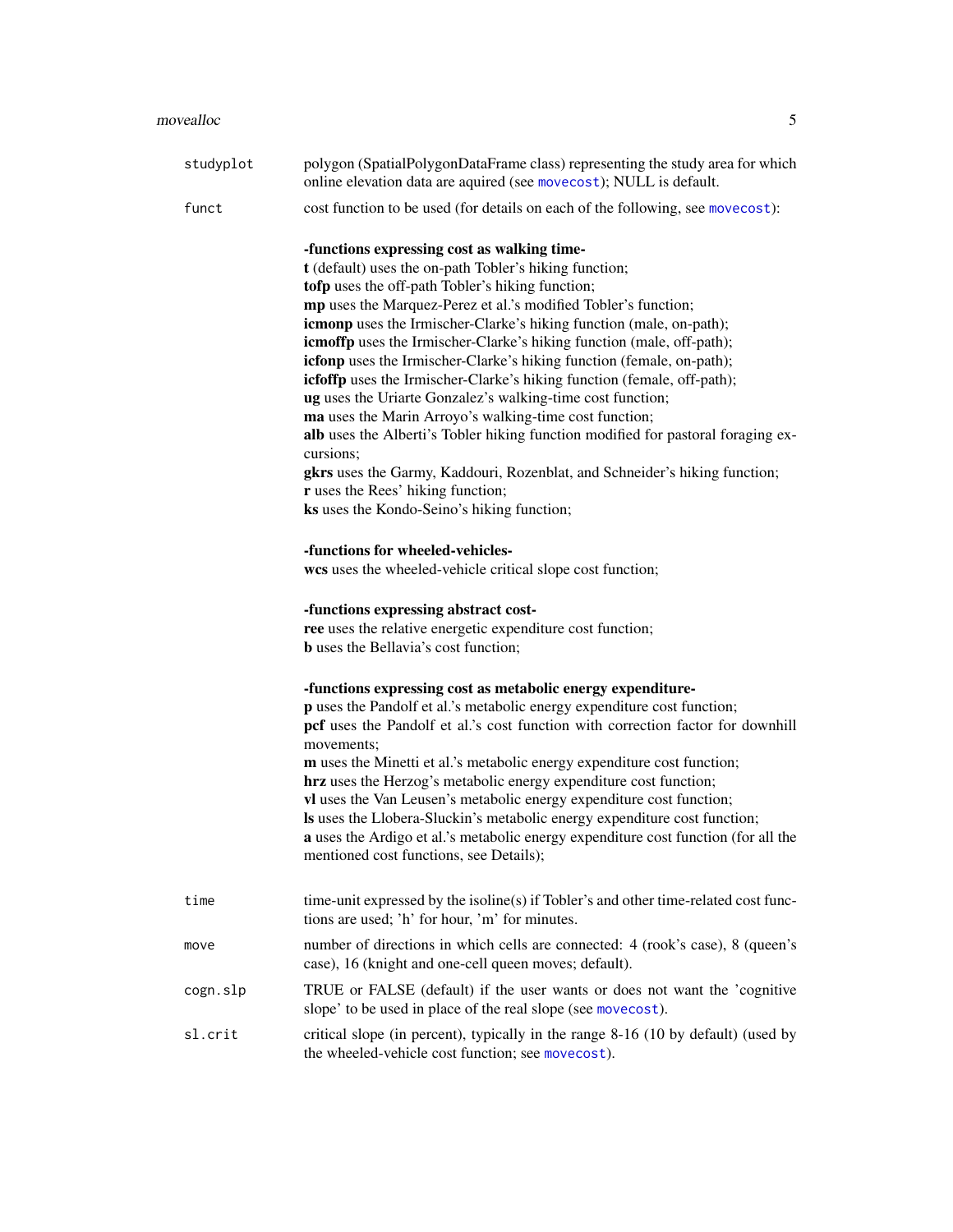<span id="page-5-0"></span>

| W          | walker's body weight (in Kg; 70 by default; used by the Pandolf's and Van<br>Leusen's cost function; see movecost).                                                                                                                                                                                                                                                                                                                                                                                                   |
|------------|-----------------------------------------------------------------------------------------------------------------------------------------------------------------------------------------------------------------------------------------------------------------------------------------------------------------------------------------------------------------------------------------------------------------------------------------------------------------------------------------------------------------------|
| L          | carried load weight (in Kg; 0 by default; used by the Pandolf's and Van Leusen's<br>cost function; see movecost).                                                                                                                                                                                                                                                                                                                                                                                                     |
| N          | coefficient representing ease of movement (1 by default) (see movecost).                                                                                                                                                                                                                                                                                                                                                                                                                                              |
| V          | speed in m/s (1.2 by default) (used by the Pandolf et al.'s, Pandolf et al.s with<br>correction factor, Van Leusen's, and Ardigo et al.'s cost function; if set to 0,<br>it is internally worked out on the basis of Tobler on-path hiking function (see<br>movecost).                                                                                                                                                                                                                                                |
| z          | zoom level for the elevation data downloaded from online sources (from 0 to 15;<br>9 by default) (see movecost and get_elev_raster).                                                                                                                                                                                                                                                                                                                                                                                  |
| isolines   | TRUE or FALSE (default) is the user wants or does not want cost isolines/contours<br>around the origins to be calculated and plotted.                                                                                                                                                                                                                                                                                                                                                                                 |
| breaks     | contours' (i.e., isolines') interval; if no value is supplied, the interval is set by<br>default to 1/10 of the range of values of the cost surface accumulated around the<br>origins.                                                                                                                                                                                                                                                                                                                                |
| cont.lab   | if set to TRUE (default) display the labels of the cost contours.                                                                                                                                                                                                                                                                                                                                                                                                                                                     |
| cex.breaks | set the size of the labels attached to the cost contours (0.6 by default).                                                                                                                                                                                                                                                                                                                                                                                                                                            |
| leg.alloc  | if set to TRUE, display the legend in the plotted cost allocation raster; FALSE<br>by default.                                                                                                                                                                                                                                                                                                                                                                                                                        |
| leg.pos    | set the position of the legend in the plotted cost allocation raster; 'topright' by<br>default (other options: "bottomright", "bottom", "bottomleft", "left", "topleft",<br>"top", "topright", "right", "center").                                                                                                                                                                                                                                                                                                    |
| cex.leg    | set the size of the labels used in the legend displayed in the plotted allocation<br>raster $(0.75$ by default).                                                                                                                                                                                                                                                                                                                                                                                                      |
| transp     | set the transparency of the hillshade raster that is plotted over the cost allocation<br>raster $(0.5$ by default).                                                                                                                                                                                                                                                                                                                                                                                                   |
| export     | TRUE or FALSE (default) if the user wants or does not want the output to be<br>exported; if TRUE, the isolines (i.e. the contours) and the allocation bound-<br>aries will be exported as a shapefile; the cost allocation raster will be exported<br>as 'GeoTiff'; the DTM is exported only if it was not provided by the user and<br>downloaded by the function from online sources; all the exported files (exclud-<br>ing the DTM) will bear a suffix corresponding to the cost function selected by<br>the user. |

## Details

The function requires an input DTM ('RasterLayer' class) and a dataset ('SpatialPointsDataFrame' class) containing the origin locations. If a DTM is not provided, 'movealloc()' will download elevation data from online sources (see [movecost](#page-20-1) for more details). Under the hood, 'movealloc()' relies on the 'movecost()' function and implements the same cost functions: see the help documentation of 'movecost()' for further information.

Internally, what 'movealloc()' does is producing an accumulated cost surface around each individual origin location; those accumulated cost surfaces are then stacked together, and then the function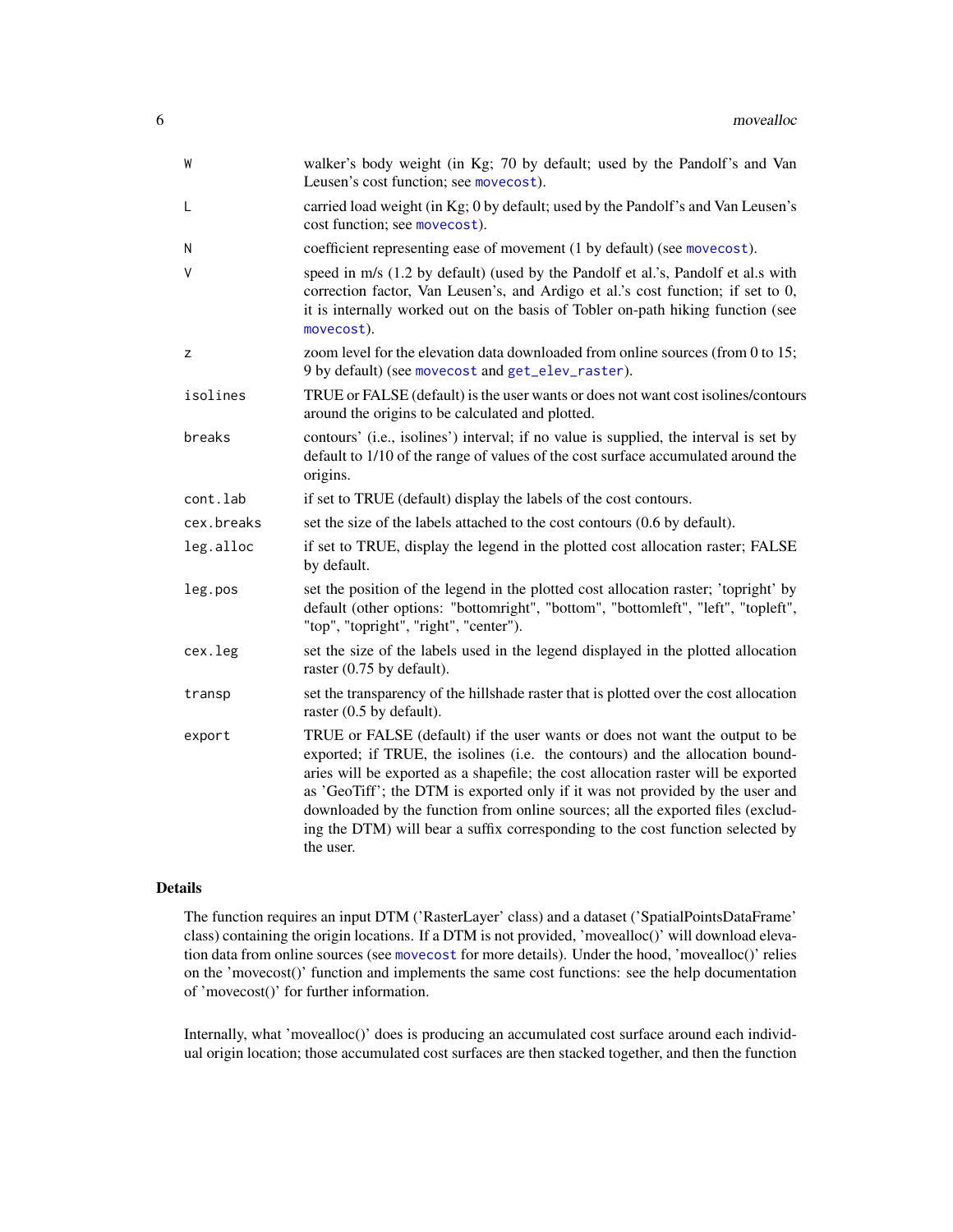### movealloc 7 and 7 and 7 and 7 and 7 and 7 and 7 and 7 and 7 and 7 and 7 and 7 and 7 and 7 and 7 and 7 and 7 and 7 and 7 and 7 and 7 and 7 and 7 and 7 and 7 and 7 and 7 and 7 and 7 and 7 and 7 and 7 and 7 and 7 and 7 and 7

looks at each pixel in the stack of surfaces and returns 1 if the first stacked surface has the smallest pixel value, or 2 if the second stacked surface has the smallest pixel value, and so on for bigger stacks.

'movealloc()' produces a plot featuring an hillshade image that is overlaid by the cost allocation raster and by a polygon layer where each polygon represents the limits of each allocation zone. A legend can be optionally added to the plot via the 'leg.alloc' parameter (FALSE by default). Isolines (i.e., contour lines) around each origin location can be optionally plotted via the 'isolines' parameter (FALSE by default).

The DTM, the cost allocation raster, the cost allocation polygons, and the isolines (if requested by the user by setting the 'isolines' parameter to TRUE), can be exported by setting the 'export' parameter to TRUE. All the exported files (excluding the DTM) will bear a suffix corresponding to the cost function selected by the user.

### Value

The function returns a list storing the following components

- dtm: Digital Terrain Model ('RasterLayer' class)
- cost.allocation.raster: raster of the cost allocation ('RasterLayer' class)
- isolines: contour lines representing the accumulated cost around the origins ('SpatialLines-DataFrame' class); returned if the 'isolines' parameter is set to TRUE
- alloc.boundaries: polygons representing the allocation zones ('SpatialPolygonsDataFrame' class)

### See Also

#### [movecost](#page-20-1)

### Examples

# load a sample Digital Terrain Model data(volc)

# load the sample locations on the above DTM data(destin.loc)

#carry out a cost allocation analysis using the Tobler's off-path hiking function, #setting the time to minutes and the isolines (i.e., contours) interval to 1 minute; #only 3 locations are used

```
#result <- movealloc(dtm=volc, origin=destin.loc[c(3,7,9),], funct="tofp", time="m",
#breaks=1, isolines=TRUE)
```
#same as above, using all the locations and the Kondo-Seino's cost function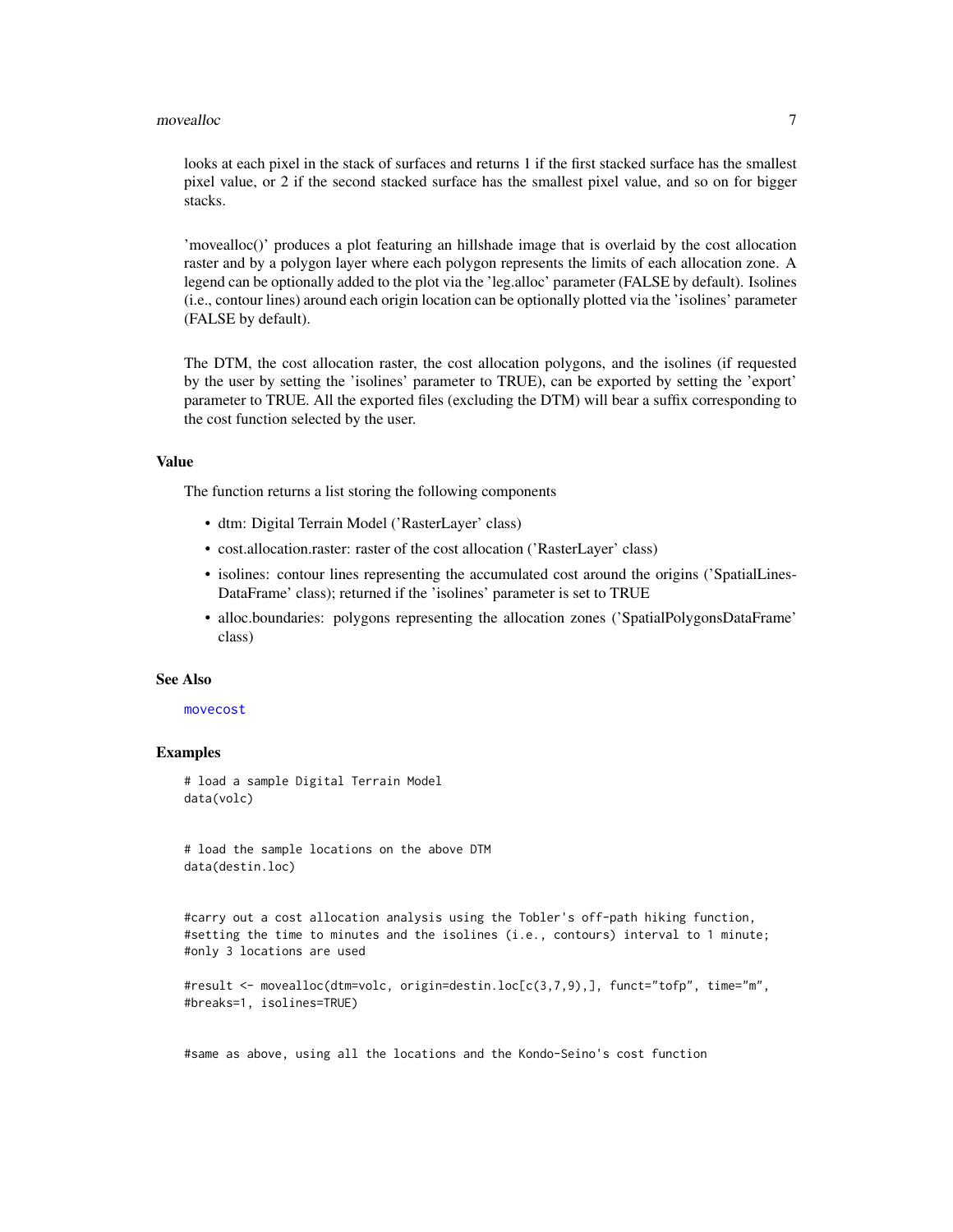```
#result <- movealloc(dtm=volc, origin=destin.loc, funct="ks", time="m",
#breaks=1, isolines=TRUE)
```
<span id="page-7-1"></span>movebound *R function for calculating slope-dependant walking cost boundary(ies) around point location(s)*

## Description

The function provides the facility to calculate walking cost boundary(ies) around one or more point locations. Rationale: while [movecost](#page-20-1) can calculate and render an accumulated cost surface and corresponding isolines around a point location, the user(s) might want to calculate and plot a boundary (or boundaries) corresponding to a specific walking cost limit around one or more locations, either in terms of walking time or energy expenditure.

## Usage

```
movebound(
  dtm = NULL,
  origin,
  studyplot = NULL,
  funct = "t",time = "h",
  move = 16,
  cont.value = NULL,
  cogn.slp = FALSE,sl. crit = 10,
  W = 70,
 L = 0,
 N = 1,
  V = 1.2,
  z = 9,
  cont.lab = TRUE,transp = 0.5,
  add.geom = FALSE,
  export = FALSE)
```
## Arguments

| dtm    | Digital Terrain Model (RasterLayer class); if not provided, elevation data will be           |
|--------|----------------------------------------------------------------------------------------------|
|        | acquired online for the area enclosed by the 'studyplot' parameter (see movecost).           |
| origin | location(s) around which the boundary (ies) is calculated (SpatialPointsDataFrame<br>class). |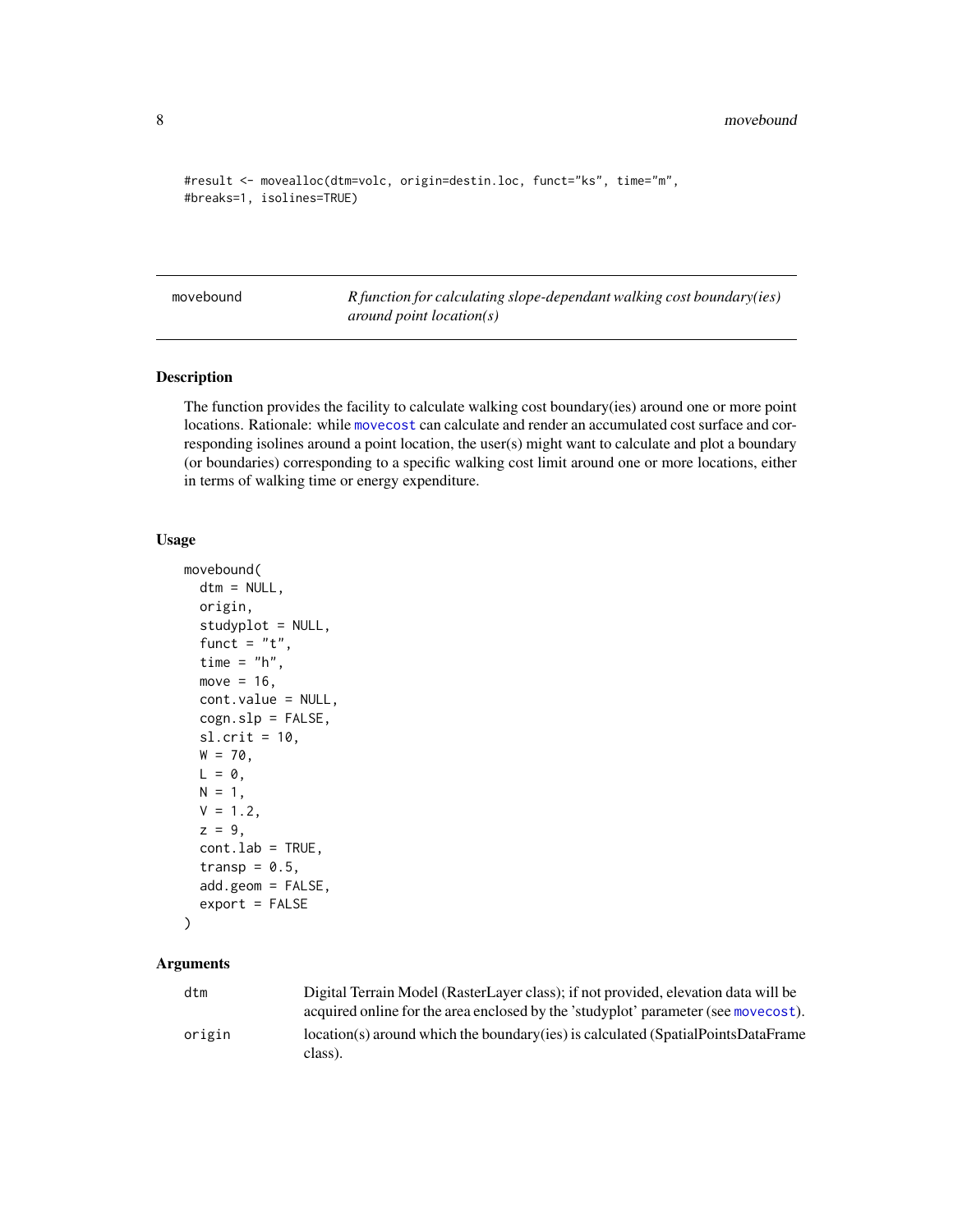| studyplot | polygon (SpatialPolygonDataFrame class) representing the study area for which<br>online elevation data are aquired (see movecost); NULL is default. |
|-----------|-----------------------------------------------------------------------------------------------------------------------------------------------------|
| funct     | cost function to be used (for details on each of the following, see movecost):                                                                      |
|           | -functions expressing cost as walking time-<br>t (default) uses the on-path Tobler's hiking function;                                               |
|           |                                                                                                                                                     |
|           | tofp uses the off-path Tobler's hiking function;<br>mp uses the Marquez-Perez et al.'s modified Tobler's function;                                  |
|           | icmonp uses the Irmischer-Clarke's hiking function (male, on-path);                                                                                 |
|           | icmoffp uses the Irmischer-Clarke's hiking function (male, off-path);                                                                               |
|           | icfonp uses the Irmischer-Clarke's hiking function (female, on-path);                                                                               |
|           | icfoffp uses the Irmischer-Clarke's hiking function (female, off-path);                                                                             |
|           | ug uses the Uriarte Gonzalez's walking-time cost function;                                                                                          |
|           | ma uses the Marin Arroyo's walking-time cost function;                                                                                              |
|           | alb uses the Alberti's Tobler hiking function modified for pastoral foraging ex-                                                                    |
|           | cursions;                                                                                                                                           |
|           | gkrs uses the Garmy, Kaddouri, Rozenblat, and Schneider's hiking function;                                                                          |
|           | r uses the Rees' hiking function;                                                                                                                   |
|           | ks uses the Kondo-Seino's hiking function;                                                                                                          |
|           | -functions for wheeled-vehicles-                                                                                                                    |
|           | wcs uses the wheeled-vehicle critical slope cost function;                                                                                          |
|           | -functions expressing abstract cost-                                                                                                                |
|           | ree uses the relative energetic expenditure cost function;                                                                                          |
|           | <b>b</b> uses the Bellavia's cost function;                                                                                                         |
|           | -functions expressing cost as metabolic energy expenditure-                                                                                         |
|           | p uses the Pandolf et al.'s metabolic energy expenditure cost function;                                                                             |
|           | pcf uses the Pandolf et al.'s cost function with correction factor for downhill<br>movements;                                                       |
|           | m uses the Minetti et al.'s metabolic energy expenditure cost function;                                                                             |
|           | hrz uses the Herzog's metabolic energy expenditure cost function;                                                                                   |
|           | vl uses the Van Leusen's metabolic energy expenditure cost function;                                                                                |
|           | Is uses the Llobera-Sluckin's metabolic energy expenditure cost function;                                                                           |
|           | a uses the Ardigo et al.'s metabolic energy expenditure cost function (for all the                                                                  |
|           | mentioned cost functions, see Details);                                                                                                             |
| time      | time-unit expressed by the isoline(s) if Tobler's and other time-related cost func-                                                                 |
|           |                                                                                                                                                     |

|            | tions are used; 'h' for hour, 'm' for minutes.                                                                                                                                  |
|------------|---------------------------------------------------------------------------------------------------------------------------------------------------------------------------------|
| move       | number of directions in which cells are connected: 4 (rook's case), 8 (queen's<br>case), 16 (knight and one-cell queen moves; default).                                         |
| cont.value | cost value represented by the calculated isoline(s) (NULL by default); if no<br>value is supplied, it is set to 1/10 of the range of values of the accumulated cost<br>surface. |
| cogn.slp   | TRUE or FALSE (default) if the user wants or does not want the 'cognitive<br>slope' to be used in place of the real slope (see movecost).                                       |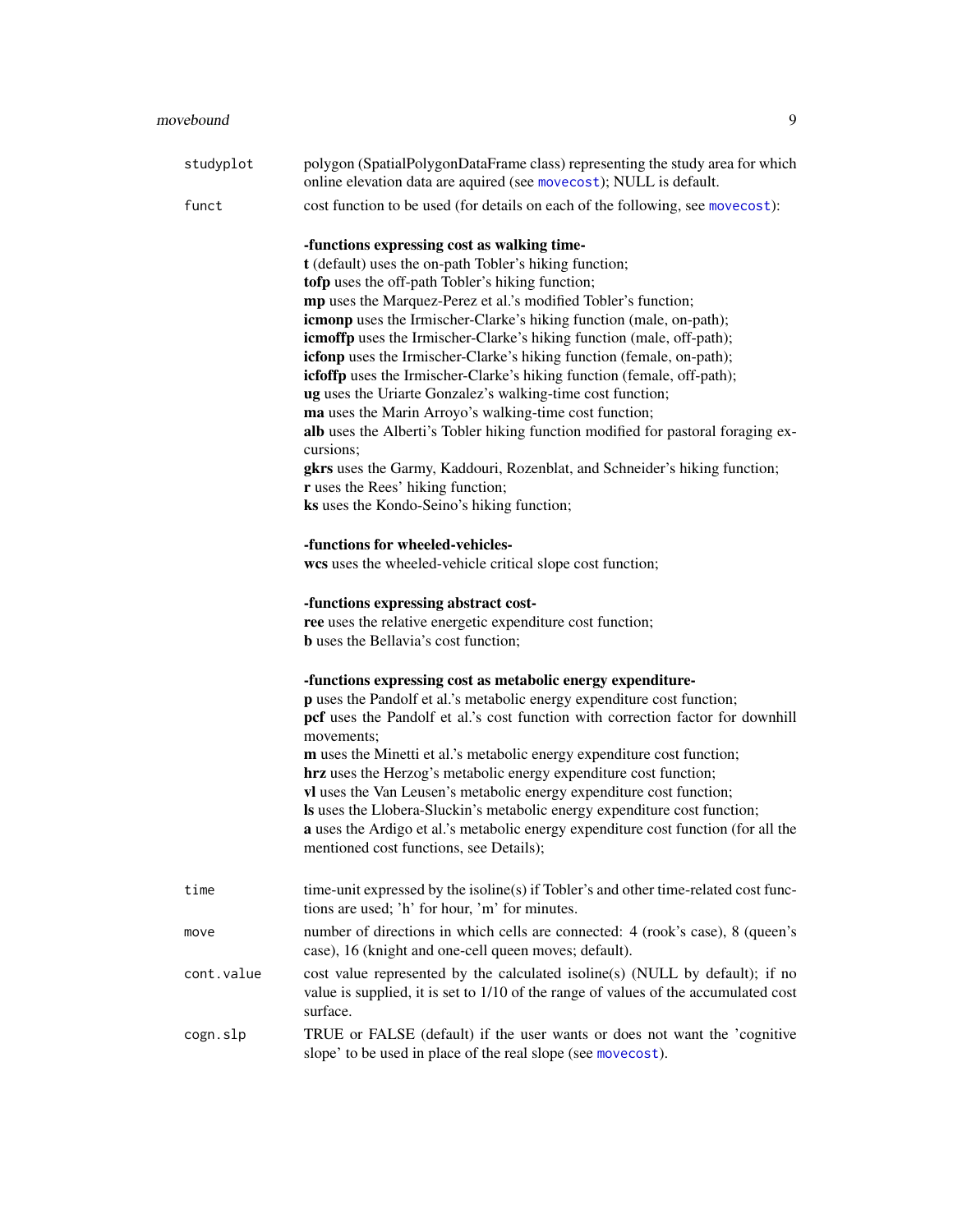<span id="page-9-0"></span>

| sl.crit  | critical slope (in percent), typically in the range 8-16 (10 by default) (used by<br>the wheeled-vehicle cost function; see movecost).                                                                                                                                                                                                                                                                                                                      |
|----------|-------------------------------------------------------------------------------------------------------------------------------------------------------------------------------------------------------------------------------------------------------------------------------------------------------------------------------------------------------------------------------------------------------------------------------------------------------------|
| W        | walker's body weight (in Kg; 70 by default; used by the Pandolf's and Van<br>Leusen's cost function; see movecost).                                                                                                                                                                                                                                                                                                                                         |
| L        | carried load weight (in Kg; 0 by default; used by the Pandolf's and Van Leusen's<br>cost function; see movecost).                                                                                                                                                                                                                                                                                                                                           |
| N        | coefficient representing ease of movement (1 by default) (see movecost).                                                                                                                                                                                                                                                                                                                                                                                    |
| V        | speed in m/s (1.2 by default) (used by the Pandolf et al.'s, Pandolf et al.s with<br>correction factor, Van Leusen's, and Ardigo et al.'s cost function; if set to 0,<br>it is internally worked out on the basis of Tobler on-path hiking function (see<br>movecost).                                                                                                                                                                                      |
| z        | zoom level for the elevation data downloaded from online sources (from 0 to 15;<br>9 by default) (see movecost and get_elev_raster).                                                                                                                                                                                                                                                                                                                        |
| cont.lab | TRUE (default) or FALSE if the usuer wants or does not want labels to be at-<br>tached to the isolines.                                                                                                                                                                                                                                                                                                                                                     |
| transp   | set the transparency of the hillshade raster that is plotted over the DTM (0.5 by<br>default).                                                                                                                                                                                                                                                                                                                                                              |
| add.geom | TRUE or FALSE (default) if the user wants or does not want the perimeter and<br>area enclosed by each isolines to be calculated (see Details).                                                                                                                                                                                                                                                                                                              |
| export   | TRUE or FALSE (default) if the user wants or does not want the isoline(s) and<br>the copy of the input 'origin' dataset (storing boundaries' geometry information)<br>to be exported; if TRUE, they will be exported as a shapefile; the exported file<br>will bear a suffix corresponding to the cost function selected by the user. The<br>DTM is exported only if it was not provided by the user and downloaded by the<br>function from online sources. |

### Details

The function just requires an input DTM and a dataset ('SpatialPointsDataFrame' class) containing at least one point location. If a DTM is not provided, 'movebound()' will download elevation data from online sources (see [movecost](#page-20-1) for more details). Under the hood, 'movebound()' relies on the 'movecost()' function and implements the same cost functions: see the help documentation of 'movecost()' for further information.

The following example uses in-built datasets and calculates 45-minute boundaries around three locations close to Mt Etna (Sicily, Italy), using the Tobler's off-path hiking function (note: elevation data are acquired online for the area enclosed by the polygon fed via the 'studyplot' parameter):

result <- movebound(origin=Etna\_end\_location, cont.value=45, time="m", cont.lab = TRUE, funct="tofp", studyplot = Etna\_boundary, add.geom=TRUE)

Note that by setting the parameter 'add.geom' to TRUE, the function calculates the perimeter and the area enclosed by the boundary represented by each calculated isoline. Needless to say, the unit of measure is the one used by the input layers' coordinate system. The value(s) of the perimeter and area will be appended as two new variables to a copy of the input 'origin' dataset. The said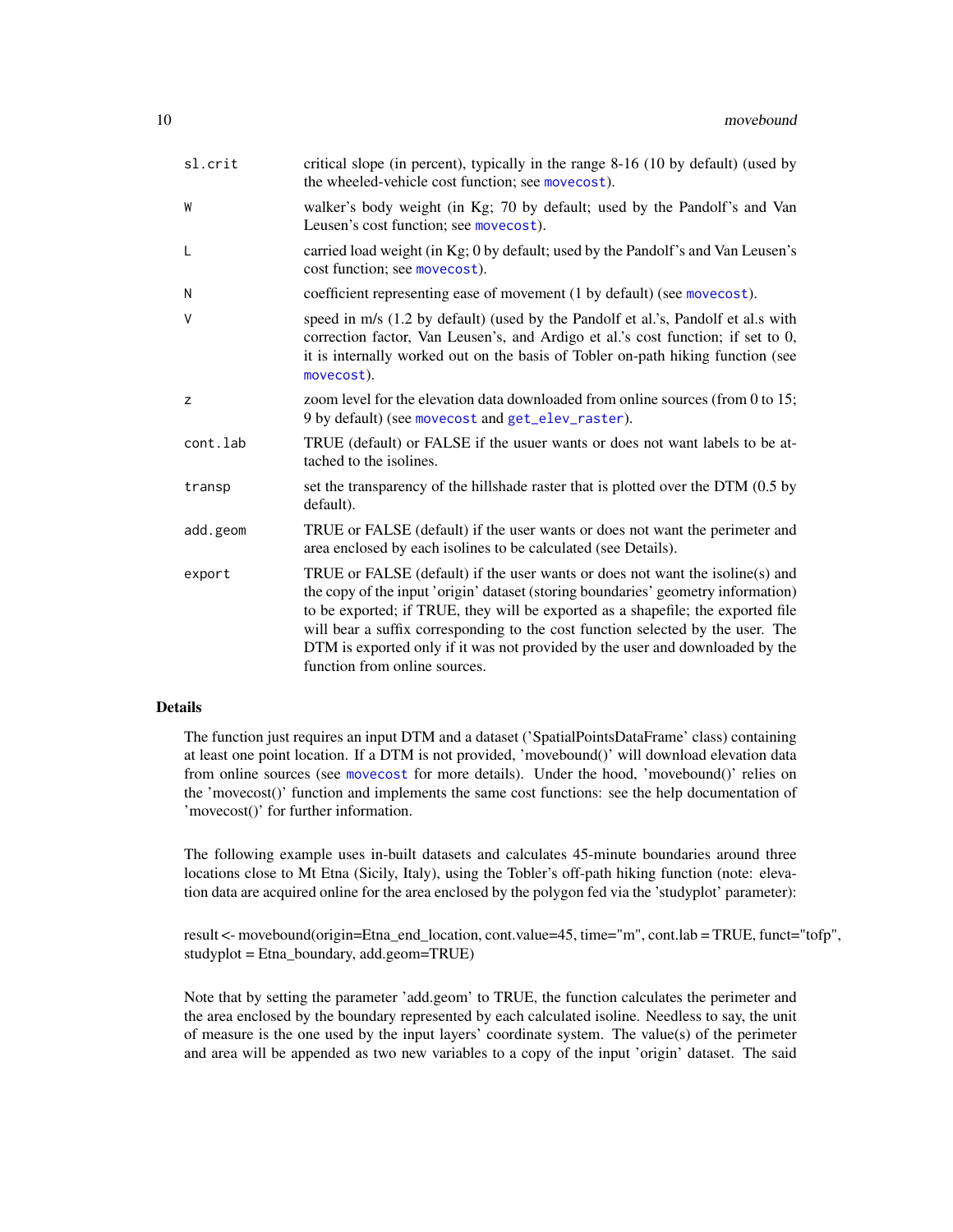### <span id="page-10-0"></span>movebound 11

geometries (perimeter, area) can only be calculated if the isolines are "complete" and not truncated (i.e., if they do not meet the end of the study area for instance). Therefore, before using this option, the user may want to be sure that all the isolines are actual loops.

With reference to the above example, the area of the three 45-minutes boundaries can be retrieved typing what follows:

result\$origin\_w\_isolines\_geom\$area

It will return: 17857994 20428575 9172688

that are the values of the area of each 45-minute boundary in square meter. Needless to say, if we want to convert to square km we can just: result\$origin\_w\_isolines\_geom\$area/1000000

which gives 17.857994 20.428575 9.172688

'movebound()' produces a plot representing the input DTM overlaid by an hillshade raster, whose transparency can be adjusted using the 'transp' parameter. On the rendered plot, the calculated isoline(s) is displayed and the label(s) representing the cost limit can be activated or deactivated using the 'cont.lab' parameter. The function also returns the isoline(s) ('SpatialLinesDataFrame' class) corresponding to the selected accumulated cost limit and the copy of the 'origin' dataset (storing information about the boundaries' geometry) (see 'Value' below). The isoline(s) and the copy of the 'origin' dataset can be exported as shapefile by setting the 'export' parameter to TRUE.

## Value

The function returns a list storing the following components

- dtm: Digital Terrain Model ('RasterLayer' class)
- isolines: contour line(s) representing the selected cost limit ('SpatialLinesDataFrame' class)
- origin\_w\_isolines\_geom: copy of the input origin location(s) dataset with two new variables ('perimeter' and 'area') storing the perimeter and area values of the boundary calculated around each location

### See Also

### [movecost](#page-20-1)

## Examples

# load a sample Digital Terrain Model data(volc)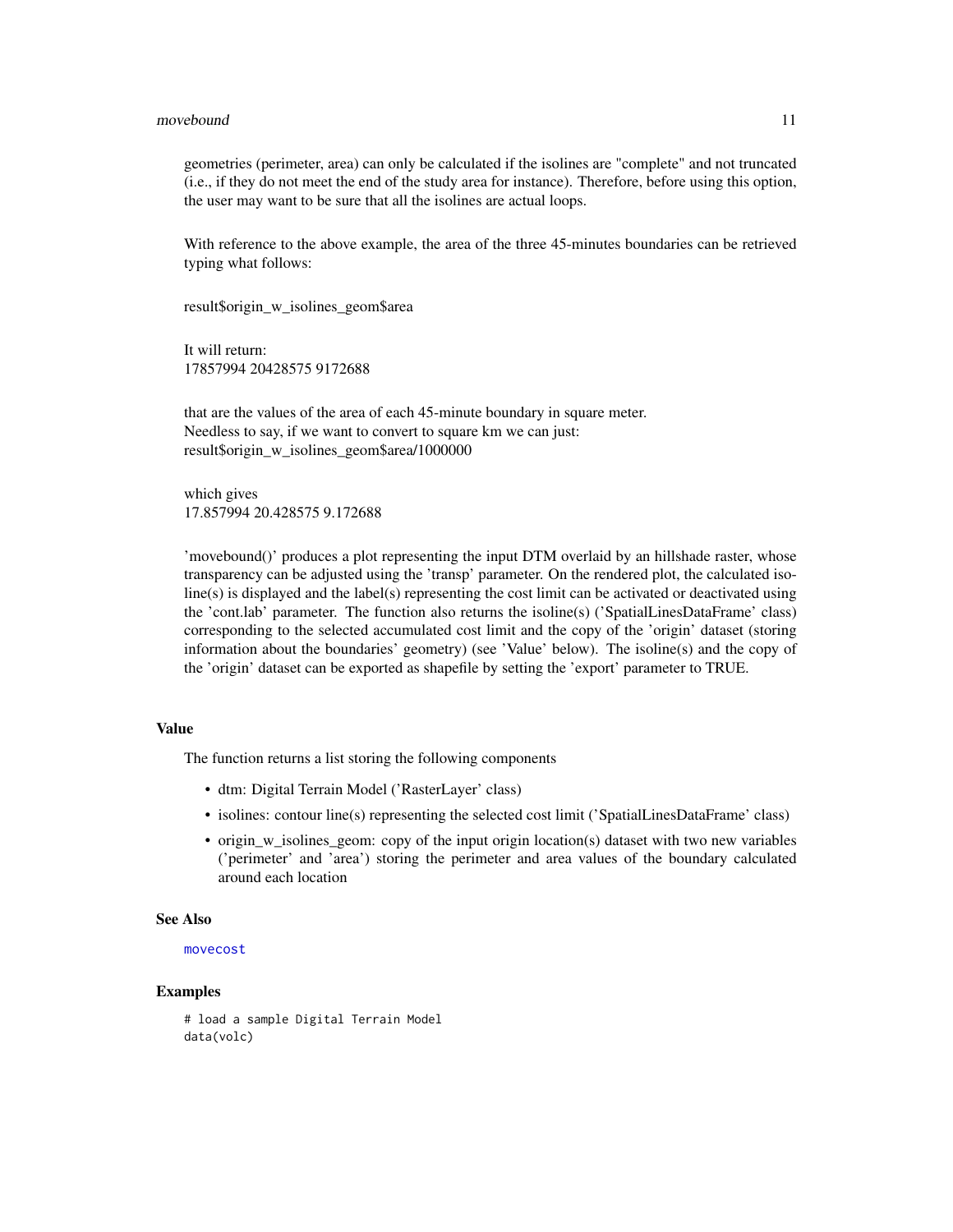```
# load the sample destination locations on the above DTM
data(destin.loc)
# calculate the 5minute walking time boundary around a location
# using the Tobler's off-path hiking function
result <- movebound(dtm=volc, origin=volc.loc, funct="tofp", move=8, time="m", cont.val=5)
# same as above, but around multiple locations; contours' labels are turned off
result <- movebound(dtm=volc, origin=destin.loc, funct="tofp", move=8, time="m",
cont.val=2, cont.lab=FALSE)
```
<span id="page-11-1"></span>movecomp *R function for comparing least-cost paths generated using different cost functions*

## Description

The function provides the facility to calculate LCPs using different cost functions and to plot them in the same visual output to allow comparability. See, for instance, fig. 14.2 in Parcero-Oubina C. et al, Footprints and Cartwheels on a Pixel Road: On the Applicability of GIS for the Modelling of Ancient (Roman) Routes (2019). In Verhagen P., Joyce J., Groenhuijzen M.R. (eds), Finding the Limits of the Limes. Modelling Demography, Economy and Transport on the Edge of the Roman Empire, Springer, 291-311.

### Usage

```
movecomp(
  dtm = NULL,
  origin,
 destin,
  studyplot = NULL,
  choice,
 move = 16,
 cogn.slp = FALSE,sl. crit = 10.
 W = 70,
 L = 0,
 N = 1,
 V = 1.2,
  z = 9,
```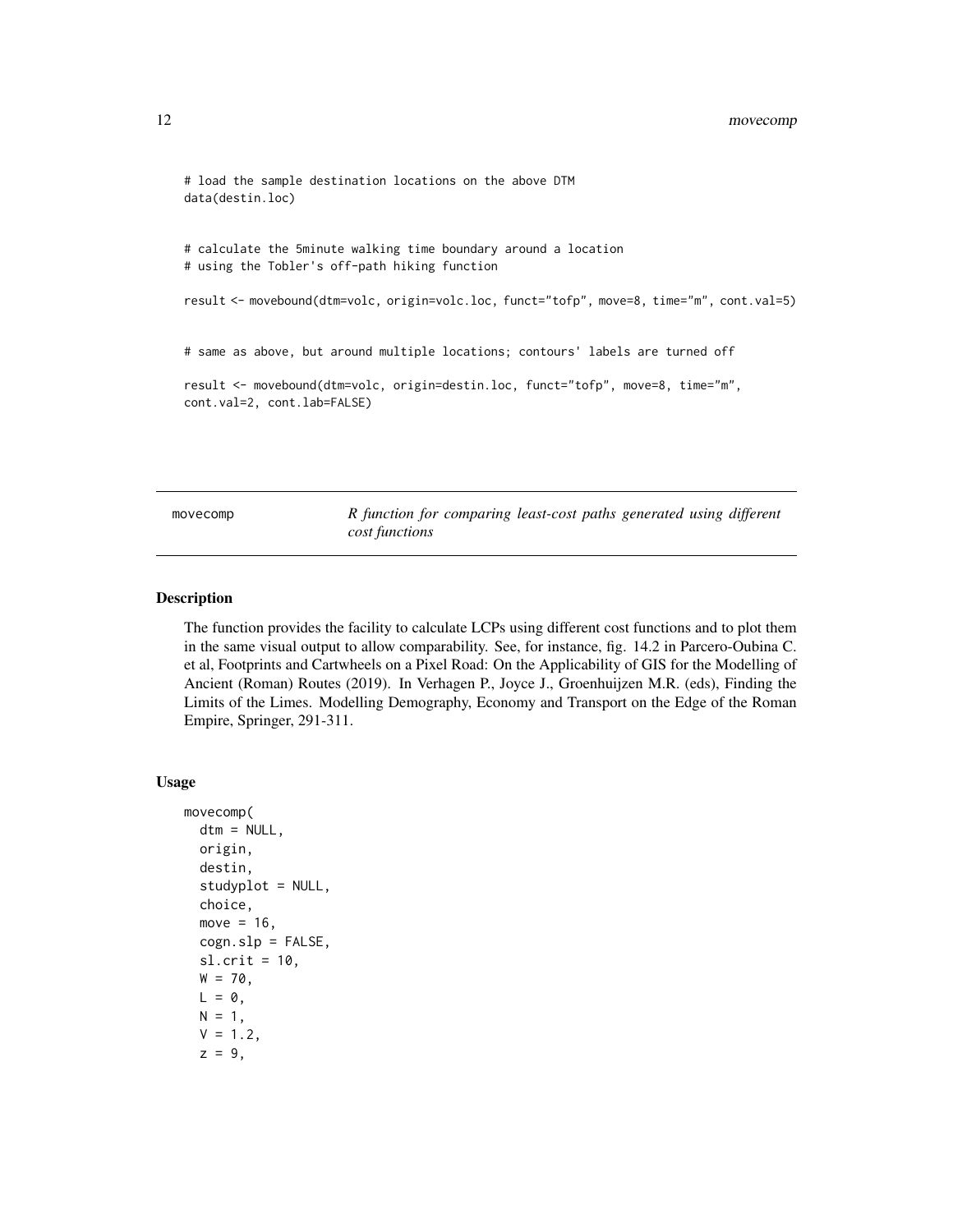## <span id="page-12-0"></span>movecomp 13

```
return.base = FALSE,
leg.pos = "topright",
cex.leg = 0.75,transp = 0.5,
oneplot = TRUE,export = FALSE
```
## Arguments

 $\mathcal{E}$ 

| dtm       | Digital Terrain Model (RasterLayer class); if not provided, elevation data will be<br>acquired online for the area enclosed by the 'studyplot' parameter (see movecost).                                                                                                                                                                                                                                                                                                                                                                                                                                                                                                                                                                                                                                                                                                                                                  |
|-----------|---------------------------------------------------------------------------------------------------------------------------------------------------------------------------------------------------------------------------------------------------------------------------------------------------------------------------------------------------------------------------------------------------------------------------------------------------------------------------------------------------------------------------------------------------------------------------------------------------------------------------------------------------------------------------------------------------------------------------------------------------------------------------------------------------------------------------------------------------------------------------------------------------------------------------|
| origin    | location(s) around which the boundary(ies) is calculated (SpatialPointsDataFrame<br>class).                                                                                                                                                                                                                                                                                                                                                                                                                                                                                                                                                                                                                                                                                                                                                                                                                               |
| destin    | location(s) to which least-cost path(s) is calculated (SpatialPointsDataFrame<br>class).                                                                                                                                                                                                                                                                                                                                                                                                                                                                                                                                                                                                                                                                                                                                                                                                                                  |
| studyplot | polygon (SpatialPolygonDataFrame class) representing the study area for which<br>online elevation data are aquired (see movecost); NULL is default.                                                                                                                                                                                                                                                                                                                                                                                                                                                                                                                                                                                                                                                                                                                                                                       |
| choice    | character vector indicating the cost functions to be compared (for details on each<br>of the following, see movecost):                                                                                                                                                                                                                                                                                                                                                                                                                                                                                                                                                                                                                                                                                                                                                                                                    |
|           | -functions expressing cost as walking time-<br>t (default) uses the on-path Tobler's hiking function;<br>tofp uses the off-path Tobler's hiking function;<br>mp uses the Marquez-Perez et al.'s modified Tobler's function;<br>icmonp uses the Irmischer-Clarke's hiking function (male, on-path);<br>icmoffp uses the Irmischer-Clarke's hiking function (male, off-path);<br>icfonp uses the Irmischer-Clarke's hiking function (female, on-path);<br>icfoffp uses the Irmischer-Clarke's hiking function (female, off-path);<br>ug uses the Uriarte Gonzalez's walking-time cost function;<br>ma uses the Marin Arroyo's walking-time cost function;<br>alb uses the Alberti's Tobler hiking function modified for pastoral foraging ex-<br>cursions;<br>gkrs uses the Garmy, Kaddouri, Rozenblat, and Schneider's hiking function;<br>r uses the Rees' hiking function;<br>ks uses the Kondo-Seino's hiking function; |
|           | -functions for wheeled-vehicles-<br>wcs uses the wheeled-vehicle critical slope cost function;                                                                                                                                                                                                                                                                                                                                                                                                                                                                                                                                                                                                                                                                                                                                                                                                                            |
|           | -functions expressing abstract cost-<br>ree uses the relative energetic expenditure cost function;<br><b>b</b> uses the Bellavia's cost function;                                                                                                                                                                                                                                                                                                                                                                                                                                                                                                                                                                                                                                                                                                                                                                         |

## -functions expressing cost as metabolic energy expenditure-

p uses the Pandolf et al.'s metabolic energy expenditure cost function; pcf uses the Pandolf et al.'s cost function with correction factor for downhill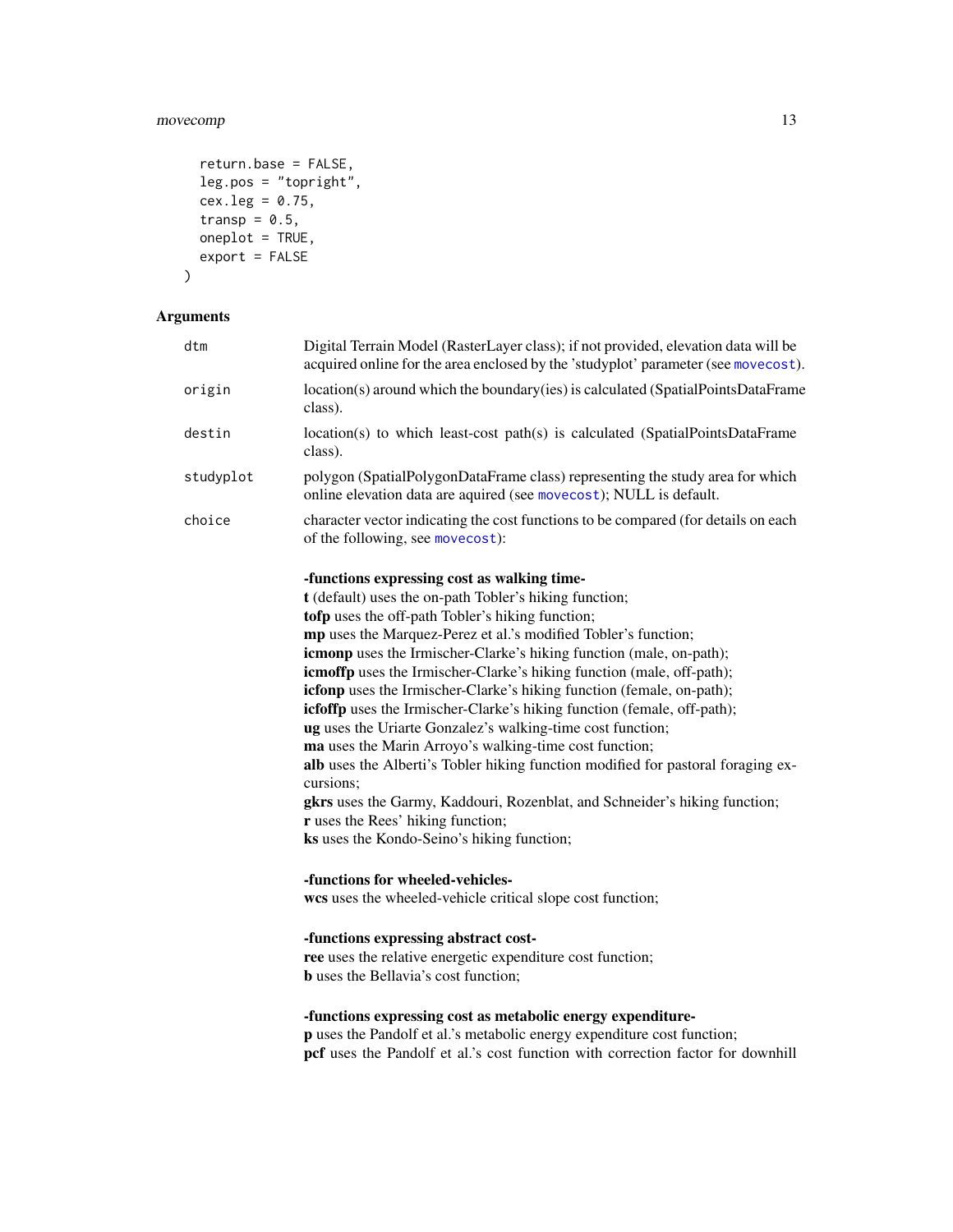<span id="page-13-0"></span>

|             | movements;<br>m uses the Minetti et al.'s metabolic energy expenditure cost function;<br>hrz uses the Herzog's metabolic energy expenditure cost function;<br>vl uses the Van Leusen's metabolic energy expenditure cost function;<br>Is uses the Llobera-Sluckin's metabolic energy expenditure cost function;<br>a uses the Ardigo et al.'s metabolic energy expenditure cost function (for all the<br>mentioned cost functions, see Details); |
|-------------|--------------------------------------------------------------------------------------------------------------------------------------------------------------------------------------------------------------------------------------------------------------------------------------------------------------------------------------------------------------------------------------------------------------------------------------------------|
| move        | number of directions in which cells are connected: 4 (rook's case), 8 (queen's<br>case), 16 (knight and one-cell queen moves; default).                                                                                                                                                                                                                                                                                                          |
| cogn.slp    | TRUE or FALSE (default) if the user wants or does not want the 'cognitive<br>slope' to be used in place of the real slope (see movecost).                                                                                                                                                                                                                                                                                                        |
| sl.crit     | critical slope (in percent), typically in the range 8-16 (10 by default) (used by<br>the wheeled-vehicle cost function; see movecost).                                                                                                                                                                                                                                                                                                           |
| W           | walker's body weight (in Kg; 70 by default; used by the Pandolf's and Van<br>Leusen's cost function; see movecost).                                                                                                                                                                                                                                                                                                                              |
| L           | carried load weight (in Kg; 0 by default; used by the Pandolf's and Van Leusen's<br>cost function; see movecost).                                                                                                                                                                                                                                                                                                                                |
| N           | coefficient representing ease of movement (1 by default) (see movecost).                                                                                                                                                                                                                                                                                                                                                                         |
| ٧           | speed in m/s (1.2 by default) (used by the Pandolf et al.'s, Pandolf et al.s with<br>correction factor, Van Leusen's, and Ardigo et al.'s cost function; if set to 0,<br>it is internally worked out on the basis of Tobler on-path hiking function (see<br>movecost).                                                                                                                                                                           |
| z           | zoom level for the elevation data downloaded from online sources (from 0 to 15;<br>9 by default) (see movecost and get_elev_raster).                                                                                                                                                                                                                                                                                                             |
| return.base | TRUE or FALSE (default) if the user wants or does not want the least-cost paths<br>back to the origin to be calculated and plotted (as dashed lines).                                                                                                                                                                                                                                                                                            |
| leg.pos     | set the position of the legend in the plotted cost allocation raster; 'topright' by<br>default (other options: "bottomright", "bottom", "bottomleft", "left", "topleft",<br>"top", "topright", "right", "center").                                                                                                                                                                                                                               |
| cex.leg     | set the size of the labels used in the legend displayed in the rendered plot (0.75)<br>by default).                                                                                                                                                                                                                                                                                                                                              |
| transp      | set the transparency of the hillshade raster that is plotted over the DTM (0.5 by<br>default).                                                                                                                                                                                                                                                                                                                                                   |
| oneplot     | TRUE (default) or FALSE if the user wants or does not want the plots displayed<br>in a single window.                                                                                                                                                                                                                                                                                                                                            |
| export      | TRUE or FALSE (default) if the user wants or does not want the LCPs to be<br>exported as a shapefile; the DTM is exported only if it was not provided by the<br>user and downloaded by the function from online sources.                                                                                                                                                                                                                         |

## Details

Like 'movecost()', the function just requires an input DTM ('RasterLayer' class), and an origin and destination dataset ('SpatialPointsDataFrame' class). The cost functions to be used have to be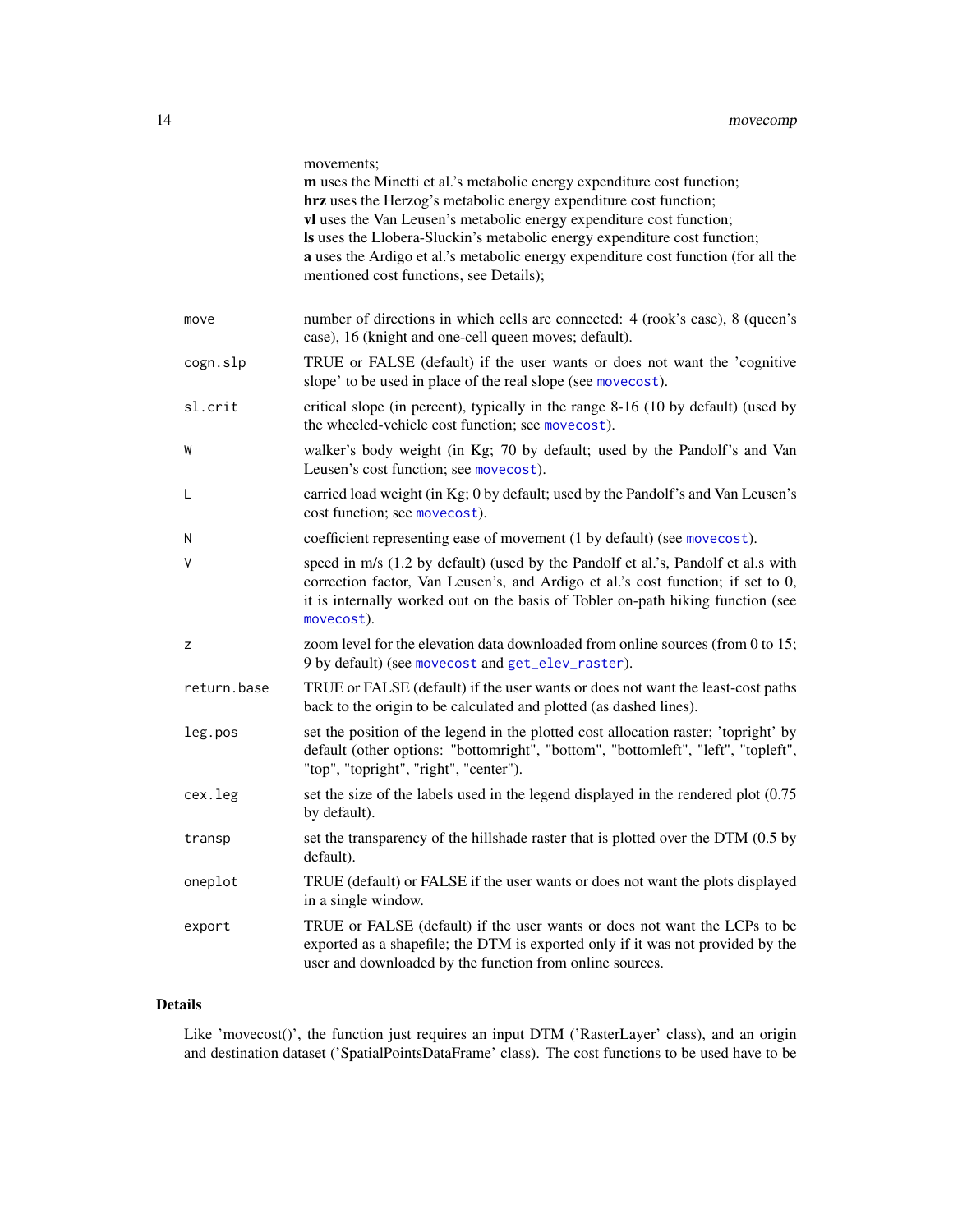### movecomp and the state of the state of the state of the state of the state of the state of the state of the state of the state of the state of the state of the state of the state of the state of the state of the state of t

entered into 'movecomp()' via a character vector fed via the 'choice' parameter (see the examples below). If a DTM is not provided, 'movecomp()' downloads elevation data from online sources for the area enclosed by the polygon fed via the 'studyplot' parameter (see [movecost](#page-20-1) for more details). Under the hood, movecomp()' relies on 'movecost()' and implements the same cost functions: see the help documentation of 'movecost()' for further information.

'movecomp()' produces a plot representing the input DTM overlaid by an hillshade raster, whose transparency can be adjusted using the 'transp' parameter. On the rendered plot, the LPCs ('SpatialLinesDataFrame' class) generated by the different input cost functions are given a different line type; a legend indicates which line type corresponds to which cost function. LCPs back to the origin can be calculated (and plotted) setting the parameter 'return.base' to TRUE.

The function returns the LCPs and (if requested by the user) the LCPs back to the origin. If the DTM has been aquired online, it will be returned as well. The LCPs (and the LCPs back to the origin) will store two attributes: the length of each path and an abbreviation corresponding to the cost function used to generate each LCPs. This might prove handy if the user wants to compare the distribution of the length of groups of LCPs generate by different cost functions (see the example in the 'Examples' section further down). The mentioned data can be exported by setting the 'export' parameter to TRUE.

The following example uses in-built datasets to compare the LCPs generated using two cost functions: the Tobler hiking function , the wheeled vehicle cost function, and the Pantolf. et al's cost function with correction factor. LCPs back to the origin location will be calculated as well. The origin and destination locations are close to Mt Etna (Sicily, Italy). Note that elevation data are acquired online for the area enclosed by the polygon fed via the studyplot' parameter:

result <- movecomp(origin=Etna\_start\_location, destin=Etna\_end\_location, choice=c("t", "wcs", "pcf"), studyplot = Etna\_boundary, return.base=TRUE)

### Value

The function returns a list storing the following components

- dtm: Digital Terrain Model ('RasterLayer' class); returned only if aquired online
- LCPs: estimated least-cost paths ('SpatialLinesDataFrame' class)
- LCPs.back: estimated least-cost paths back to the origin ('SpatialLinesDataFrame' class)

### See Also

## [movecost](#page-20-1)

### Examples

```
# load a sample Digital Terrain Model
data(volc)
```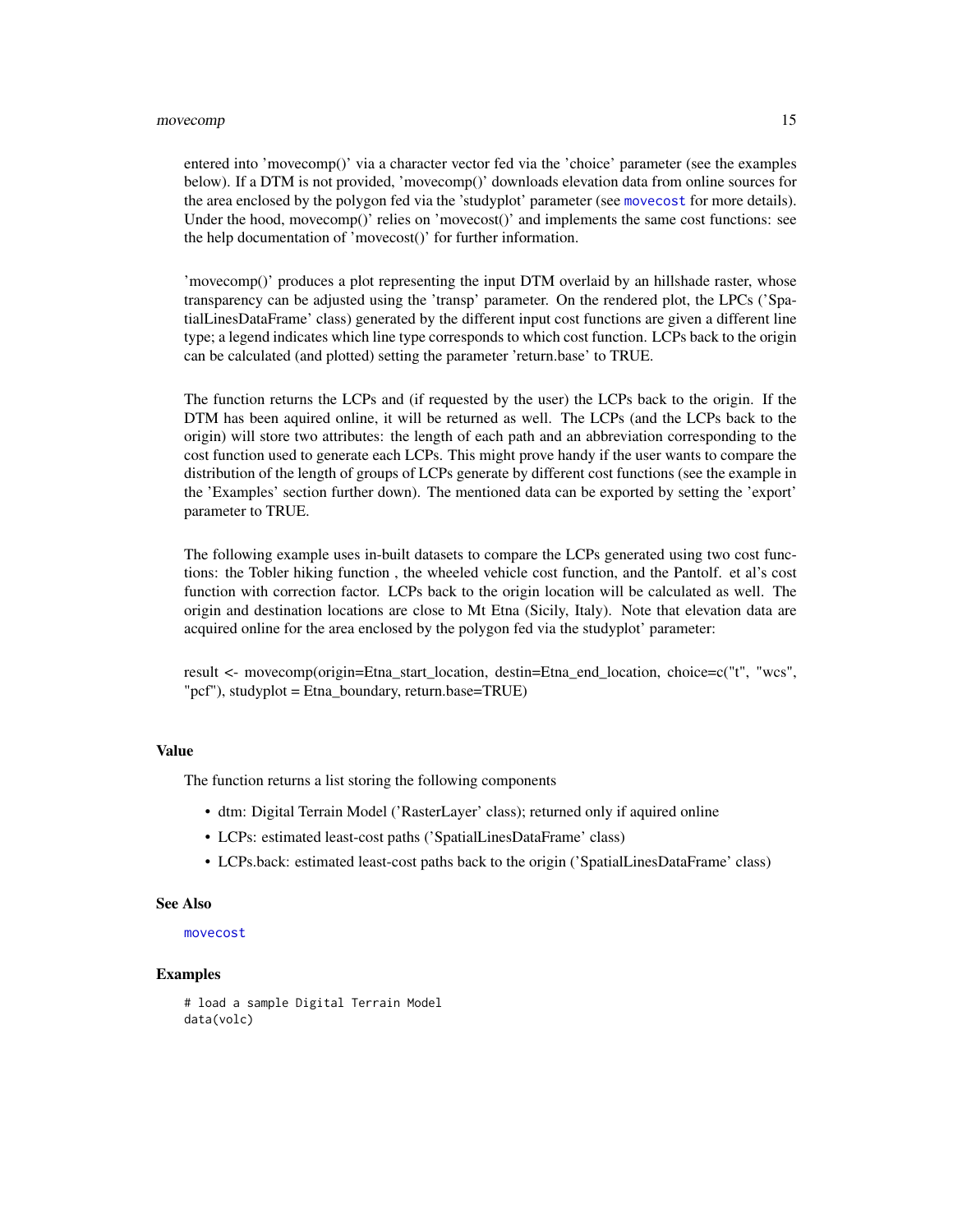```
# load the sample destination locations on the above DTM
data(destin.loc)
```
# compare the LCPs generated using the Tobler hiking function (for on-path walk) # and the wheeled vehicle cost function

result <- movecomp(dtm=volc, origin=volc.loc, destin=destin.loc, choice=c("t", "wcs"), move=16)

#the distribution of the length of the LCPs can be easily compared using boxplots for instance: boxplot(result\$LCPs\$length ~ result\$LCPs\$funct, xlab="cost function", ylab="length (meter)")

<span id="page-15-1"></span>movecorr *R function for calculating least-cost corridor between point locations*

### Description

The function provides the facility to calculate the least-cost corridor between point locations. It just requires an input DTM and at least two point locations ('SpatialPointsDataFrame' class) representing the locations between which the corridor is calculated. Under the hood, 'movecorr()' relies on the [movecost](#page-20-1) function and, needless to say, implements the same cost functions. See the help documentation of 'movecost()' for further details.

### Usage

```
movecorr(
  dtm = NULL,
  a,
 b,
  lab.a = "A",lab.b = "B",cex.labs = 0.8,
  studyplot = NULL,
  funct = "t",
  time = "h",
  move = 16,
  cogn.slp = FALSE,
  sl. crit = 10,
 W = 70,
 L = 0,
 N = 1,
 V = 1.2,
  z = 9,
  rescale = FALSE,
  transp = 0.5,
```
<span id="page-15-0"></span>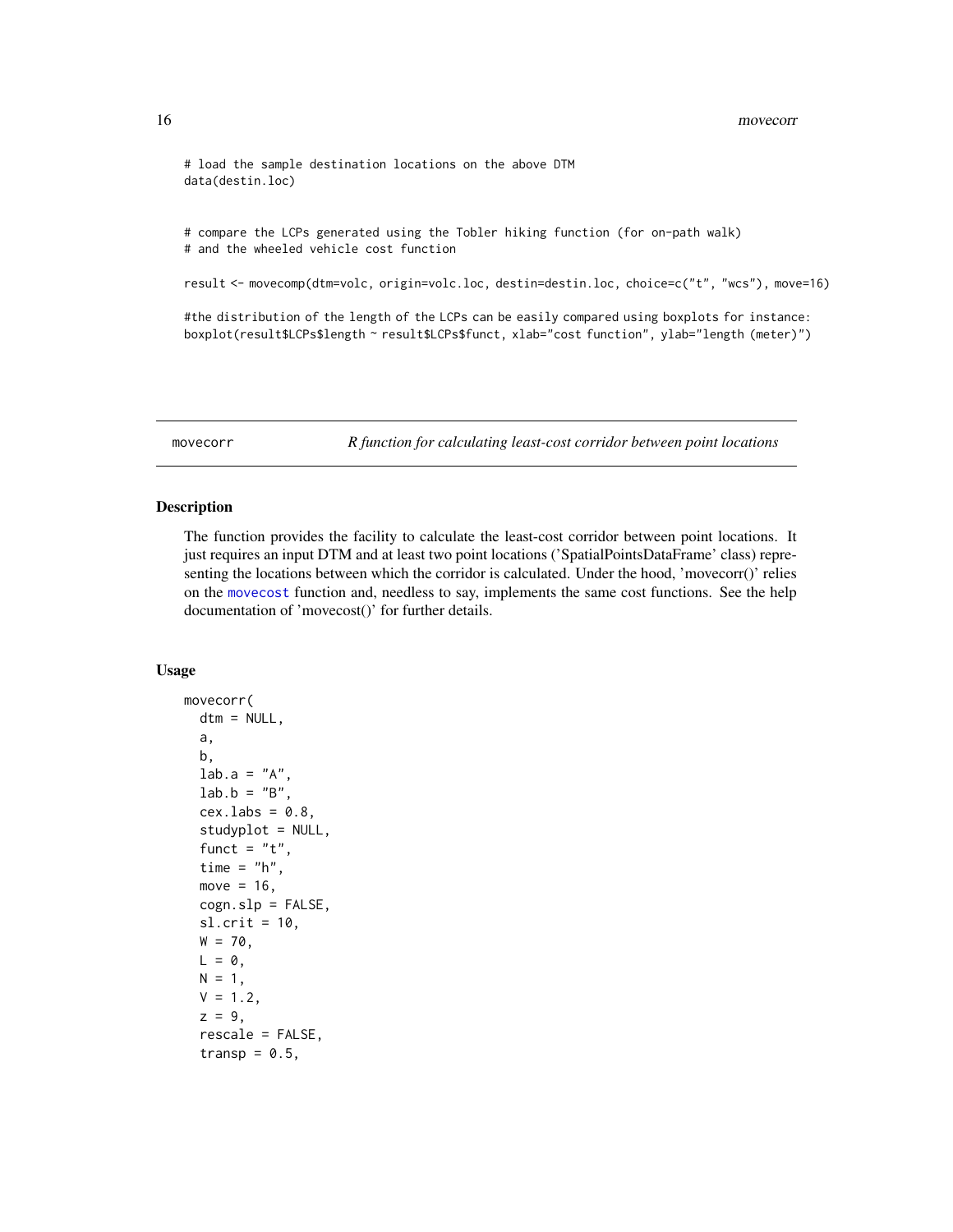### movecorr and the contract of the contract of the contract of the contract of the contract of the contract of the contract of the contract of the contract of the contract of the contract of the contract of the contract of t

export = FALSE  $\overline{)}$ 

## Arguments

| dtm       | Digital Terrain Model (RasterLayer class); if not provided, elevation data will be<br>acquired online for the area enclosed by the 'studyplot' parameter (see movecost).                                                                                                                                                                                                                                                                                                                                                                                                                                                                                                                                                                                                                                                                                                                                                         |
|-----------|----------------------------------------------------------------------------------------------------------------------------------------------------------------------------------------------------------------------------------------------------------------------------------------------------------------------------------------------------------------------------------------------------------------------------------------------------------------------------------------------------------------------------------------------------------------------------------------------------------------------------------------------------------------------------------------------------------------------------------------------------------------------------------------------------------------------------------------------------------------------------------------------------------------------------------|
| a         | first location from which the least-cost corridor is calculated (SpatialPoints-<br>DataFrame class); if it contains more than two locations, see the 'Description'<br>section above.                                                                                                                                                                                                                                                                                                                                                                                                                                                                                                                                                                                                                                                                                                                                             |
| b         | second location from which the least-cost corridor is calculated (SpatialPoints-<br>DataFrame class); if parameter 'a' stores more than two locations, this parameter<br>is disregarded; see the 'Description' section above.                                                                                                                                                                                                                                                                                                                                                                                                                                                                                                                                                                                                                                                                                                    |
| lab.a     | string to be used to label point a on the outplut plot (A is the default)                                                                                                                                                                                                                                                                                                                                                                                                                                                                                                                                                                                                                                                                                                                                                                                                                                                        |
| lab.b     | string to be used to label point a on the outplut plot (B is the default).                                                                                                                                                                                                                                                                                                                                                                                                                                                                                                                                                                                                                                                                                                                                                                                                                                                       |
| cex.labs  | scaling factor for the size of the points' labels (0.8 by default)                                                                                                                                                                                                                                                                                                                                                                                                                                                                                                                                                                                                                                                                                                                                                                                                                                                               |
| studyplot | polygon (SpatialPolygonDataFrame class) representing the study area for which<br>online elevation data are aquired (see movecost); NULL is default.                                                                                                                                                                                                                                                                                                                                                                                                                                                                                                                                                                                                                                                                                                                                                                              |
| funct     | cost function to be used (for details on each of the following, see movecost):                                                                                                                                                                                                                                                                                                                                                                                                                                                                                                                                                                                                                                                                                                                                                                                                                                                   |
|           | -functions expressing cost as walking time-<br>t (default) uses the on-path Tobler's hiking function;<br>tofp uses the off-path Tobler's hiking function;<br>mp uses the Marquez-Perez et al.'s modified Tobler's function;<br><b>icmonp</b> uses the Irmischer-Clarke's hiking function (male, on-path);<br>icmoffp uses the Irmischer-Clarke's hiking function (male, off-path);<br>icfonp uses the Irmischer-Clarke's hiking function (female, on-path);<br>icfoffp uses the Irmischer-Clarke's hiking function (female, off-path);<br>ug uses the Uriarte Gonzalez's walking-time cost function;<br>ma uses the Marin Arroyo's walking-time cost function;<br>alb uses the Alberti's Tobler hiking function modified for pastoral foraging ex-<br>cursions;<br>gkrs uses the Garmy, Kaddouri, Rozenblat, and Schneider's hiking function;<br>r uses the Rees' hiking function;<br>ks uses the Kondo-Seino's hiking function; |
|           | -functions for wheeled-vehicles-<br>wcs uses the wheeled-vehicle critical slope cost function;                                                                                                                                                                                                                                                                                                                                                                                                                                                                                                                                                                                                                                                                                                                                                                                                                                   |
|           | -functions expressing abstract cost-<br>ree uses the relative energetic expenditure cost function;<br><b>b</b> uses the Bellavia's cost function;                                                                                                                                                                                                                                                                                                                                                                                                                                                                                                                                                                                                                                                                                                                                                                                |
|           | -functions expressing cost as metabolic energy expenditure-<br>p uses the Pandolf et al.'s metabolic energy expenditure cost function;<br>pcf uses the Pandolf et al.'s cost function with correction factor for downhill                                                                                                                                                                                                                                                                                                                                                                                                                                                                                                                                                                                                                                                                                                        |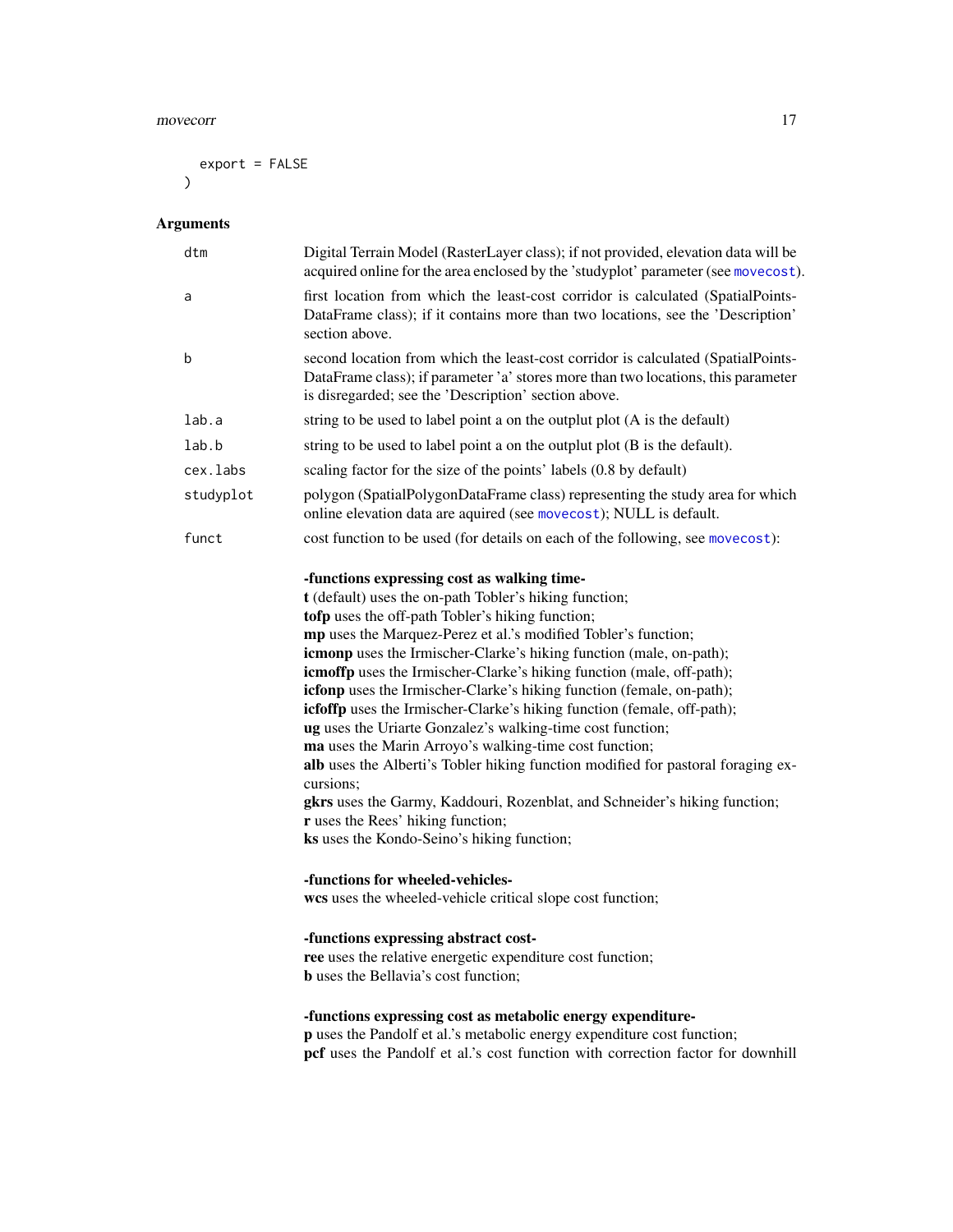<span id="page-17-0"></span>

|          | movements;<br>m uses the Minetti et al.'s metabolic energy expenditure cost function;<br>hrz uses the Herzog's metabolic energy expenditure cost function;<br>vl uses the Van Leusen's metabolic energy expenditure cost function;<br>Is uses the Llobera-Sluckin's metabolic energy expenditure cost function;<br>a uses the Ardigo et al.'s metabolic energy expenditure cost function (for all the<br>mentioned cost functions, see Details);                                                                                                                                                                           |
|----------|----------------------------------------------------------------------------------------------------------------------------------------------------------------------------------------------------------------------------------------------------------------------------------------------------------------------------------------------------------------------------------------------------------------------------------------------------------------------------------------------------------------------------------------------------------------------------------------------------------------------------|
| time     | time-unit expressed by the accumulated raster if Tobler's and other time-related<br>cost functions are used; 'h' for hour, 'm' for minutes.                                                                                                                                                                                                                                                                                                                                                                                                                                                                                |
| move     | number of directions in which cells are connected: 4 (rook's case), 8 (queen's<br>case), 16 (knight and one-cell queen moves; default).                                                                                                                                                                                                                                                                                                                                                                                                                                                                                    |
| cogn.slp | TRUE or FALSE (default) if the user wants or does not want the 'cognitive<br>slope' to be used in place of the real slope (see movecost).                                                                                                                                                                                                                                                                                                                                                                                                                                                                                  |
| sl.crit  | critical slope (in percent), typically in the range 8-16 (10 by default) (used by<br>the wheeled-vehicle cost function; see movecost).                                                                                                                                                                                                                                                                                                                                                                                                                                                                                     |
| W        | walker's body weight (in Kg; 70 by default; used by the Pandolf's and Van<br>Leusen's cost function; see movecost).                                                                                                                                                                                                                                                                                                                                                                                                                                                                                                        |
| L        | carried load weight (in Kg; 0 by default; used by the Pandolf's and Van Leusen's<br>cost function; see movecost).                                                                                                                                                                                                                                                                                                                                                                                                                                                                                                          |
| N        | coefficient representing ease of movement (1 by default) (see movecost).                                                                                                                                                                                                                                                                                                                                                                                                                                                                                                                                                   |
| V        | speed in m/s (1.2 by default) (used by the Pandolf et al.'s, Pandolf et al.s with<br>correction factor, Van Leusen's, and Ardigo et al.'s cost function; if set to 0,<br>it is internally worked out on the basis of Tobler on-path hiking function (see<br>movecost).                                                                                                                                                                                                                                                                                                                                                     |
| z        | zoom level for the elevation data downloaded from online sources (from 0 to 15;<br>9 by default) (see movecost and get_elev_raster).                                                                                                                                                                                                                                                                                                                                                                                                                                                                                       |
| rescale  | TRUE or FALSE (default) if the user wants or does not want the output least-<br>coast corridor raster to be rescaled between 0 and 1.                                                                                                                                                                                                                                                                                                                                                                                                                                                                                      |
| transp   | set the transparency of the hillshade raster that is plotted over the least-cost<br>corridor raster (0.5 by default).                                                                                                                                                                                                                                                                                                                                                                                                                                                                                                      |
| export   | TRUE or FALSE (default) if the user wants or does not want the output to be ex-<br>ported; if TRUE, the least-cost corridor, the dtm (if not provided by the user but<br>acquired online), and the accumulated cost surface around a and b are exported<br>as a GeoTiff file, while the two LCPs (from a to b, and from b to a) as individual<br>shapefiles. If multiple locations are analysed, only the least-cost corridor (and<br>the DTM if originally not provided) will be exported. All the exported files (ex-<br>cluding the DTM) will bear a suffix corresponding to the cost function selected<br>by the user. |

## Details

If only two locations are provided (one via parameter 'a', one via parameter 'b'), the function renders a raster representing the least cost corridor (which can be optionally exported as GeoTiff) with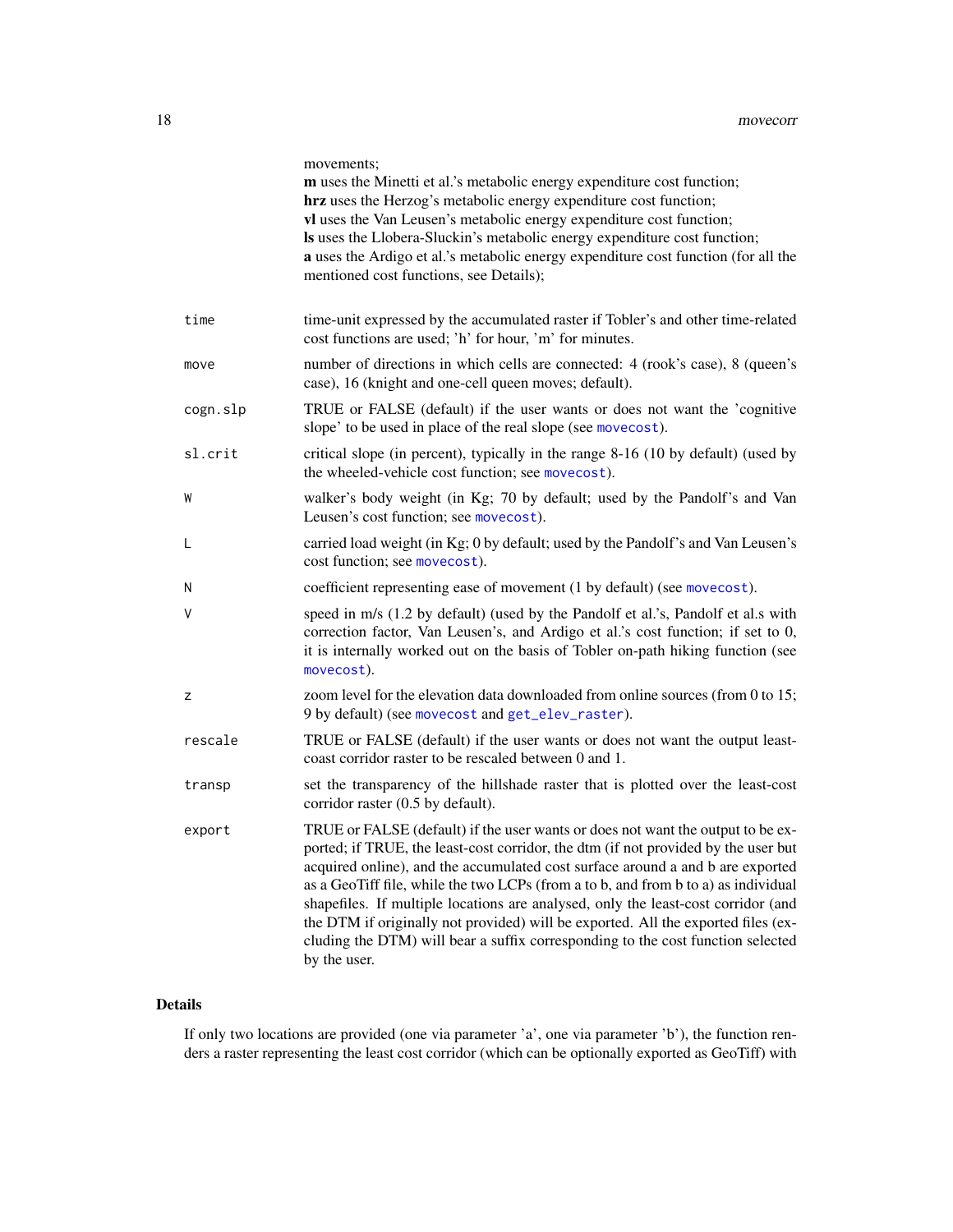### movecorr and the contract of the contract of the contract of the contract of the contract of the contract of the contract of the contract of the contract of the contract of the contract of the contract of the contract of t

least-cost paths superimposed. If more than 2 locations are fed into the function via the 'a' parameter, the function calculates the least-cost corridor between pairs of locations. All the pair-wise corridor rasters are returned (but not individually plotted) in a list. All those rasters will be summed, and the resulting raster will be plotted (and can be, optionally, exported as GeoTiff).

The function returns a list containing a number of components (see 'Value' below). For more details about exporting the function's outputs, see 'Arguments' below.

If the user wants to calculate the least-cost corridor between two locations only, (s)he may want to use parameter 'a' and 'b' to indicate the two locations of interest respectively. For example, using the datasets provided by this package:

result  $\leq$ - movecorr(a=Etna start location, b=Etna end location[1,], studyplot=Etna boundary, funct="tofp")

The above will produce the least-cost corridor between two locations close to Mt Etna (Sicily, Italy), using the Tobler's cost function (for off-path hiking). Side note: the elevation data will be acquired online.

If the interest lies in using more than 2 locations, the user may want to feed the dataset storing all the locations into parameter 'a' (disregarding 'b'). As explained above, in this case the function calculates the least-cost corridor between pairs of locations. All the pair-wise corridor rasters are returned in a list. Those rasters will be summed, and the resulting raster will be plotted (and can be, optionally, exported as GeoTiff). For example, to calculate the least-cost corridors between every individual unique pair of the 9 locations stored in the 'destin.loc' dataset:

volc <- raster::raster(system.file("external/maungawhau.grd", package="gdistance"))

result <- movecorr(dtm=volc, a=destin.loc, funct="ree", rescale=TRUE)

Note that only parameter 'a' has been used. The function returns and plots the sum of the 36 individual corridors; the latter are not plotted, but are stored in a list. If the user wants to plot the least-cost corridor, say, n 4, and then add the two locations between which the corridor has been calculated, (s)he can first plot the corridor raster n 4:

raster::plot(result\$corridors[[4]])

Then, identifying which locations are related to corridor n 4 can be easily accomplished by looking up the values stored in the 4th column of the returned matrix:

result\$locations.matrix

The locations are the n 1 and n 5, so the user can add them to the plot previosly produced using: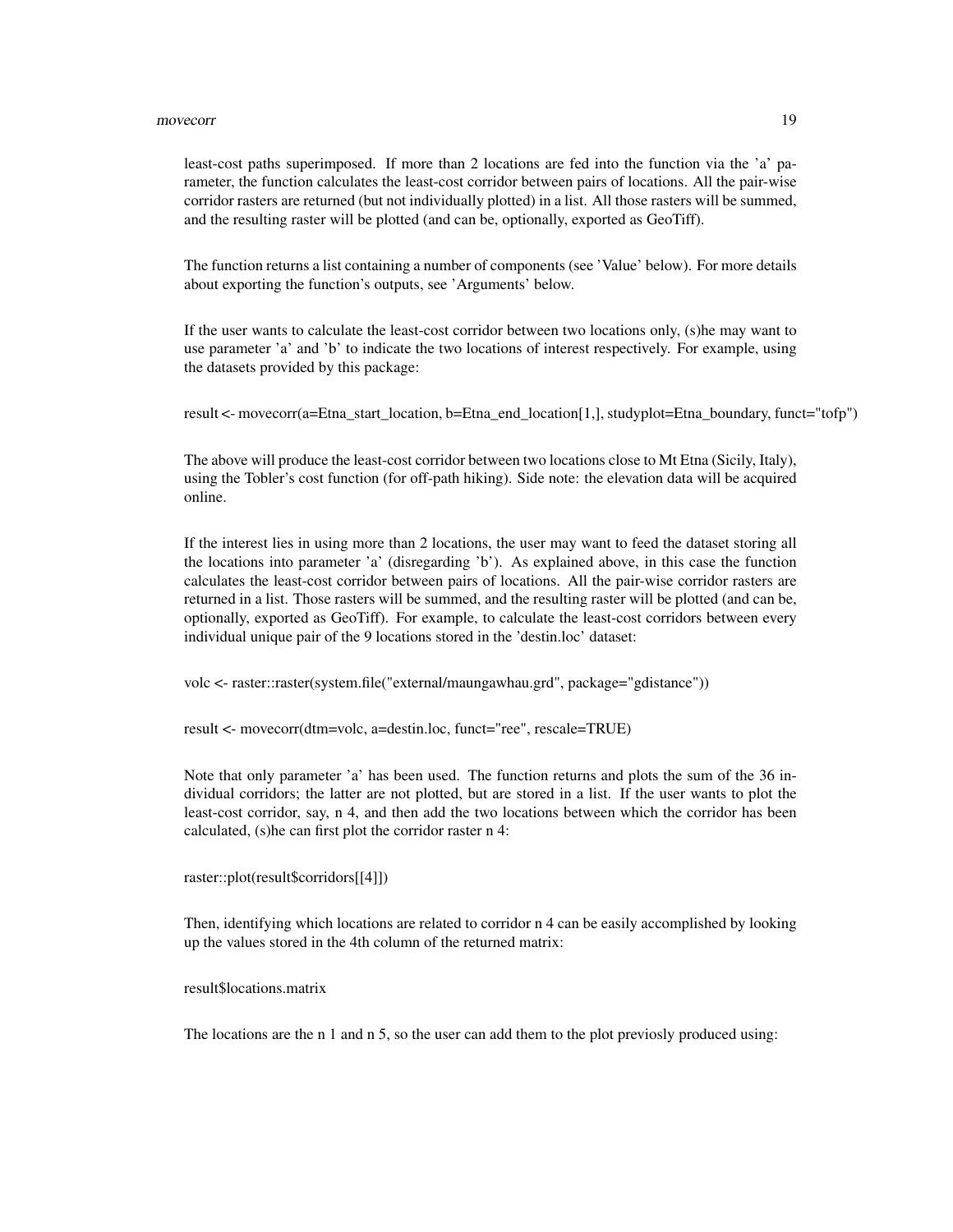<span id="page-19-0"></span>raster::plot(destin.loc[1,], pch=20, add=T) raster::plot(destin.loc[5,], pch=20, add=T)

Note that the resulting plot can be produced (with a nicer outlook) directly by 'movecorr()' by feeding those two locations in the parameter 'a' and 'b' respectively:

result <- movecorr(dtm=volc, a=destin.loc[1,], b=destin.loc[5,], funct="ree")

Overall, what 'movecorr()' does is to calculate (via the [movecost](#page-20-1) function) the accumulated cost surface around each location. Those are eventually summed to produce the least-cost corridor between locations. On the produced corridor raster, the cost of a cell is the total cost to reach it from all the analysed locations. About least-cost corridors between pairs of locations, see for instance: Mitchell A. (2012), "The ESRI Guide to GIS Analysis. Vol 3. Modelling Suitability, Movement, and Interaction", New York: Esri Press (257-259).

### Value

The function returns a list storing the following components

- dtm: Digital Terrain Model ('RasterLayer' class)
- lc.corridor: raster of the least-cost corridor ('RasterLayer' class); if more than two locations are analysed, this raster is the sum of all the corridors between all the pairs of locations
- lcp\_a\_to\_b: least-cost past from a to b ('SpatialLinesDataFrame' class); returned only when the corridor is calculated between two locations
- lcp\_b\_to\_a: least-cost past from b to a ('SpatialLinesDataFrame' class); returned only when the corridor is calculated between two locations
- accum\_cost\_surf\_a: accumulated cost-surface around a ('RasterLayer' class); returned only when the corridor is calculated between two locations
- accum cost surf b: accumulated cost-surface around b ('RasterLayer' class); returned only when the corridor is calculated between two locations
- corridors: list of rasters ('RasterLayer' class) representing the least-cost corridor between all the unique pairs of locations; returned only when more than two locations are analysed
- locations.matrix: matrix whose columns indicate the identifiers for all the unique pairs of locations for which each corridor is calculated; returned only when more than two locations are analysed

### See Also

### [movecost](#page-20-1)

## Examples

```
# load a sample Digital Terrain Model
data(volc)
```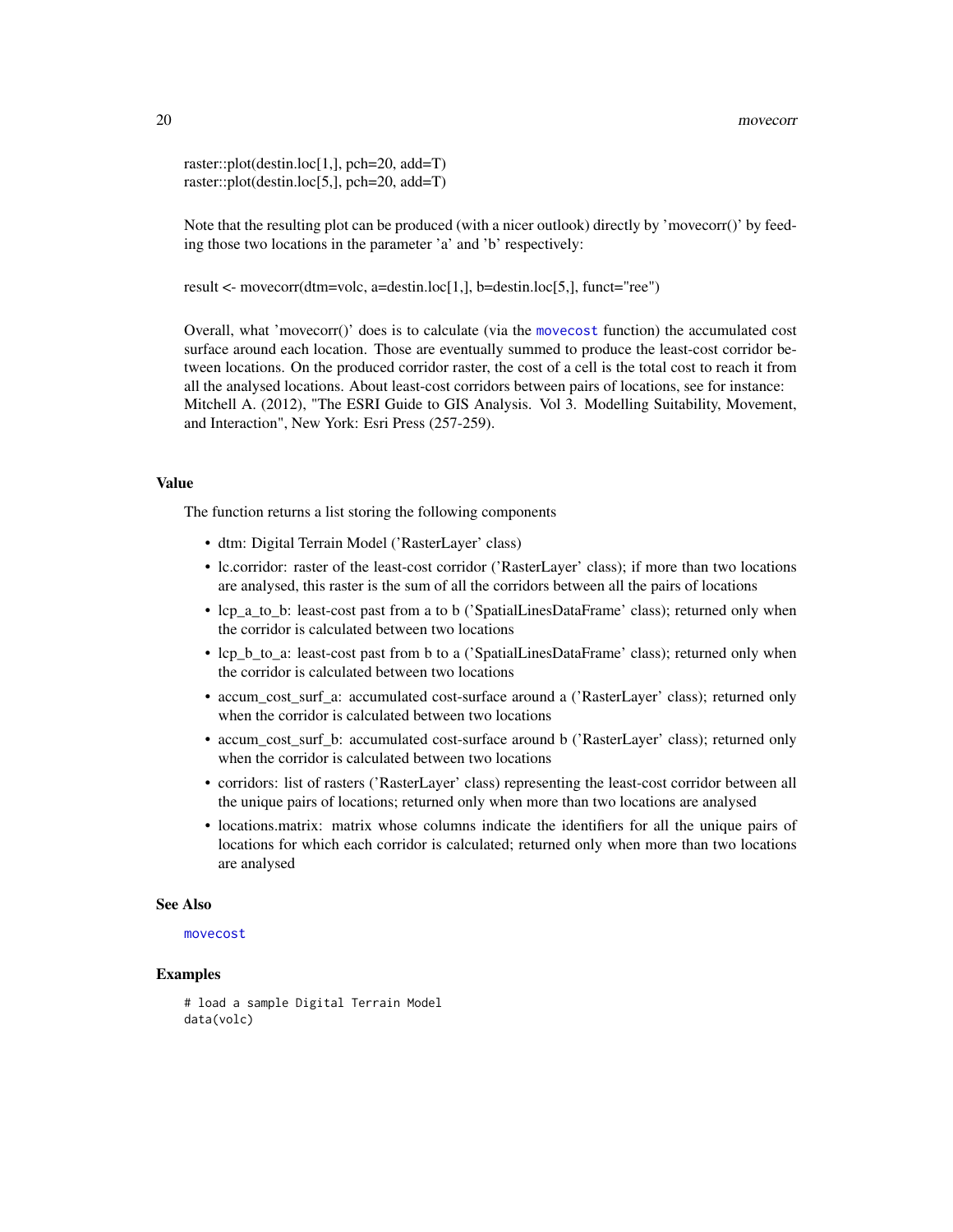### <span id="page-20-0"></span>movecost 21

```
# load the sample destination locations on the above DTM
data(destin.loc)
# calculate the least-cost corridor between two locations, using the
# relative energetic expenditure cost function, and store the results
# in the 'result' object
result <- movecorr(dtm=volc, a=destin.loc[1,], b=destin.loc[3,], funct="ree", move=8)
#same as above, but using the 'cognitive slope'
# result <- movecorr(dtm=volc, a=destin.loc[1,], b=destin.loc[3,],
# funct="ree", move=8, cogn.slp=TRUE)
```
<span id="page-20-1"></span>movecost *R function for calculating accumulated anisotropic slope-dependant cost of movement across the terrain and least-cost paths from a point origin*

## **Description**

The function provides the facility to calculate the anisotropic accumulated cost of movement around a starting location and to optionally calculate least-cost path(s) toward one or multiple destinations. It implements different cost estimations related to human movement across the landscape. The function takes as input a Digital Terrain Model ('RasterLayer' class) and a point feature ('Spatial-PointsDataFrame' class), the latter representing the starting location, i.e. the location from which the accumulated cost is calculated.

### Usage

```
movecost(
  dtm = NULL,
  origin,
  destin = NULL,
  studyplot = NULL,
  funct = "t",time = "h",
  outp = "r",move = 16,
  cogn.slp = FALSE,sl. crit = 10,
  W = 70,L = 0,
```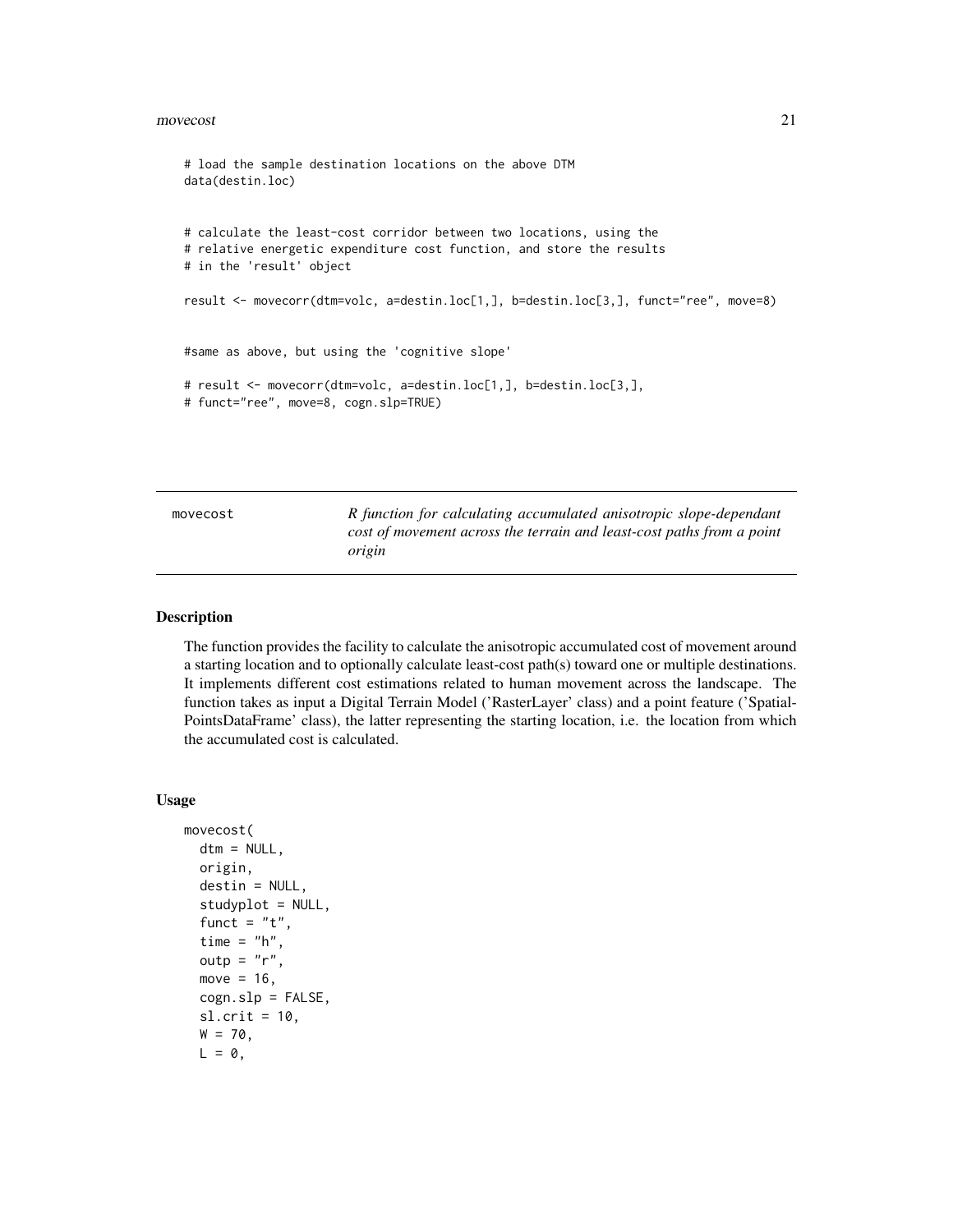### 22 movecost and the state of the state of the state of the state of the state of the state of the state of the state of the state of the state of the state of the state of the state of the state of the state of the state o

```
N = 1,V = 1.2,
z = 9,
return.base = FALSE,
rb.lty = 2,
breaks = NULL,
cont.lab = TRUE,destin.lab = TRUE,
cex.breaks = 0.6,cex.lcp.lab = 0.6,
graph.out = TRUE,transp = 0.5,
oneplot = TRUE,
export = FALSE
```
## $\mathcal{L}$

## Arguments

| dtm       | Digital Terrain Model (RasterLayer class); if not provided, elevation data will be<br>acquired online for the area enclosed by the 'studyplot' parameter (see Details). |
|-----------|-------------------------------------------------------------------------------------------------------------------------------------------------------------------------|
| origin    | location from which the cost surface is calculated (SpatialPointsDataFrame class).                                                                                      |
| destin    | location(s) to which least-cost path(s) is calculated (SpatialPointsDataFrame<br>class).                                                                                |
| studyplot | polygon (SpatialPolygonDataFrame class) representing the study area for which<br>online elevation data are aquired (see Details); NULL is default.                      |
| funct     | cost function to be used:                                                                                                                                               |
|           | -functions expressing cost as walking time-                                                                                                                             |
|           | t (default) uses the on-path Tobler's hiking function;                                                                                                                  |
|           | tofp uses the off-path Tobler's hiking function;                                                                                                                        |
|           | mp uses the Marquez-Perez et al.'s modified Tobler's function;                                                                                                          |
|           | <b>icmonp</b> uses the Irmischer-Clarke's hiking function (male, on-path);                                                                                              |
|           | <b>icmoffp</b> uses the Irmischer-Clarke's hiking function (male, off-path);                                                                                            |
|           | icfonp uses the Irmischer-Clarke's hiking function (female, on-path);                                                                                                   |
|           | icfoffp uses the Irmischer-Clarke's hiking function (female, off-path);                                                                                                 |
|           | ug uses the Uriarte Gonzalez's walking-time cost function;                                                                                                              |
|           | ma uses the Marin Arroyo's walking-time cost function;                                                                                                                  |
|           | alb uses the Alberti's Tobler hiking function modified for pastoral foraging ex-<br>cursions:                                                                           |
|           | gkrs uses the Garmy, Kaddouri, Rozenblat, and Schneider's hiking function;                                                                                              |
|           | r uses the Rees' hiking function;                                                                                                                                       |
|           | ks uses the Kondo-Seino's hiking function;                                                                                                                              |
|           | -functions for wheeled-vehicles-                                                                                                                                        |
|           | wcs uses the wheeled-vehicle critical slope cost function;                                                                                                              |
|           | -functions expressing abstract cost-                                                                                                                                    |
|           | ree uses the relative energetic expenditure cost function;                                                                                                              |
|           |                                                                                                                                                                         |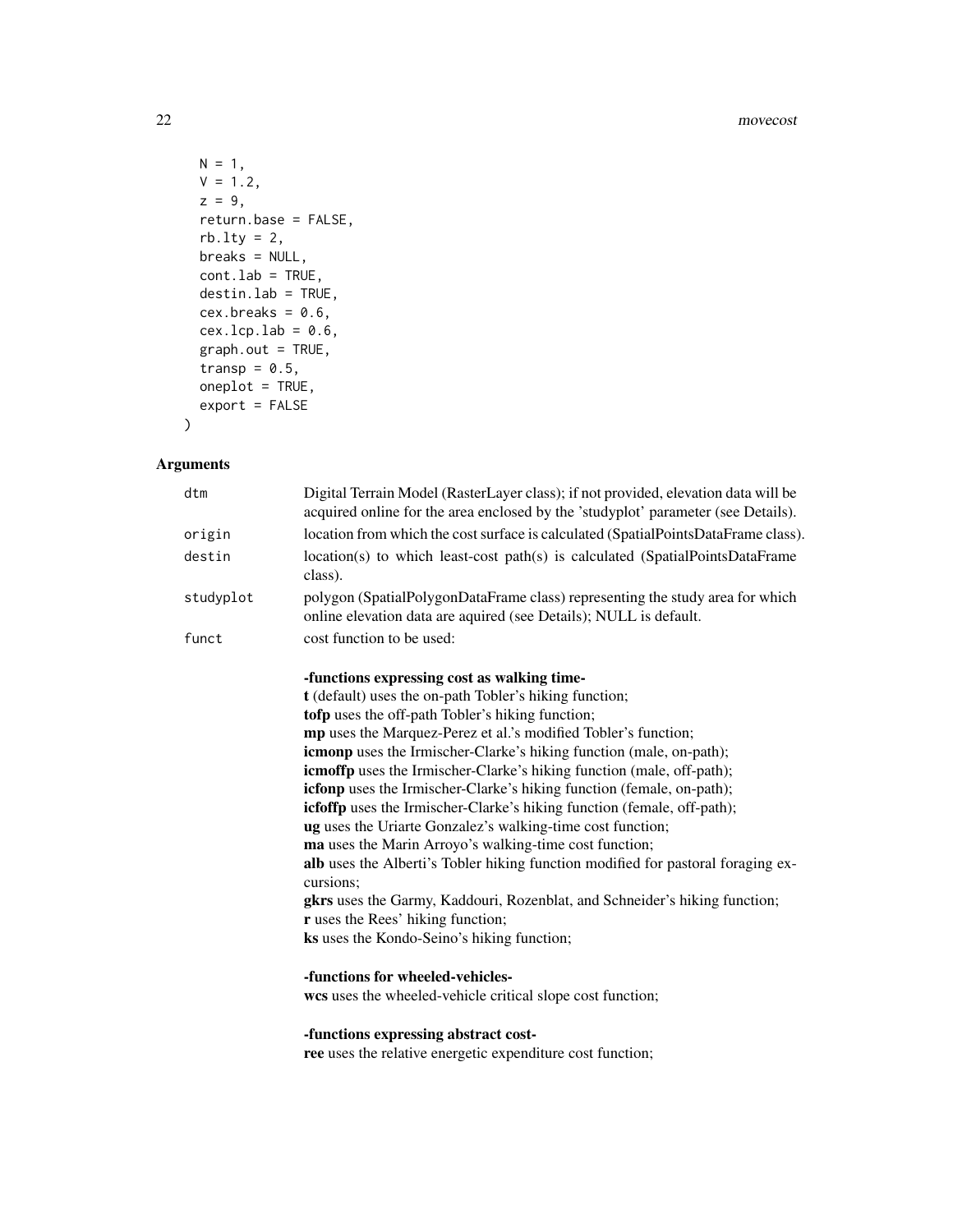### <span id="page-22-0"></span>movecost 23

b uses the Bellavia's cost function;

|             | -functions expressing cost as metabolic energy expenditure-<br>p uses the Pandolf et al.'s metabolic energy expenditure cost function;<br>pcf uses the Pandolf et al.'s cost function with correction factor for downhill<br>movements;<br>m uses the Minetti et al.'s metabolic energy expenditure cost function;<br>hrz uses the Herzog's metabolic energy expenditure cost function;<br>vl uses the Van Leusen's metabolic energy expenditure cost function;<br>Is uses the Llobera-Sluckin's metabolic energy expenditure cost function;<br>a uses the Ardigo et al.'s metabolic energy expenditure cost function (for all the<br>mentioned cost functions, see Details); |
|-------------|-------------------------------------------------------------------------------------------------------------------------------------------------------------------------------------------------------------------------------------------------------------------------------------------------------------------------------------------------------------------------------------------------------------------------------------------------------------------------------------------------------------------------------------------------------------------------------------------------------------------------------------------------------------------------------|
| time        | time-unit expressed by the accumulated raster and by the isolines if Tobler's and<br>other time-related cost functions are used; 'h' for hour, 'm' for minutes.                                                                                                                                                                                                                                                                                                                                                                                                                                                                                                               |
| outp        | type of output: 'raster' or 'contours' (see Details).                                                                                                                                                                                                                                                                                                                                                                                                                                                                                                                                                                                                                         |
| move        | number of directions in which cells are connected: 4 (rook's case), 8 (queen's<br>case), 16 (knight and one-cell queen moves; default).                                                                                                                                                                                                                                                                                                                                                                                                                                                                                                                                       |
| cogn.slp    | TRUE or FALSE (default) if the user wants or does not want the 'cognitive<br>slope' to be used in place of the real slope (see Details).                                                                                                                                                                                                                                                                                                                                                                                                                                                                                                                                      |
| sl.crit     | critical slope (in percent), typically in the range 8-16 (10 by default) (used by<br>the wheeled-vehicle cost function; see Details).                                                                                                                                                                                                                                                                                                                                                                                                                                                                                                                                         |
| W           | walker's body weight (in Kg; 70 by default; used by the Pandolf's and Van<br>Leusen's cost function; see Details).                                                                                                                                                                                                                                                                                                                                                                                                                                                                                                                                                            |
| L           | carried load weight (in Kg; 0 by default; used by the Pandolf's and Van Leusen's<br>cost function; see Details).                                                                                                                                                                                                                                                                                                                                                                                                                                                                                                                                                              |
| N           | coefficient representing ease of movement (1 by default) (see Details).                                                                                                                                                                                                                                                                                                                                                                                                                                                                                                                                                                                                       |
| V           | speed in m/s (1.2 by default) (used by the Pandolf et al.'s, Pandolf et al.s with<br>correction factor, Van Leusen's, and Ardigo et al.'s cost function; if set to 0, it is<br>internally worked out on the basis of Tobler on-path hiking function; see Details.                                                                                                                                                                                                                                                                                                                                                                                                             |
| z           | zoom level for the elevation data downloaded from online sources (0 to 15; 9 by<br>default) (see Details and get_elev_raster).                                                                                                                                                                                                                                                                                                                                                                                                                                                                                                                                                |
| return.base | TRUE or FALSE (default) if the user wants or does not want the least-cost paths<br>back to the origin to be calculated and plotted (as dashed lines).                                                                                                                                                                                                                                                                                                                                                                                                                                                                                                                         |
| rb.lty      | line type used to represent the least-cost paths back to the origin in the returned<br>plot (2 by default; dashed line; see 'lty' parameter in par).                                                                                                                                                                                                                                                                                                                                                                                                                                                                                                                          |
| breaks      | contour interval; if no value is supplied, the interval is set by default to 1/10 of<br>the range of values of the accumulated cost surface.                                                                                                                                                                                                                                                                                                                                                                                                                                                                                                                                  |
| cont.lab    | if set to TRUE (default) display the labels of the contours over the accumulated<br>cost surface.                                                                                                                                                                                                                                                                                                                                                                                                                                                                                                                                                                             |
| destin.lab  | if set to TRUE (default) display the label(s) indicating the cost at the destination<br>$location(s)$ .                                                                                                                                                                                                                                                                                                                                                                                                                                                                                                                                                                       |
| cex.breaks  | set the size of the cost labels used in the contour plot (0.6 by default).                                                                                                                                                                                                                                                                                                                                                                                                                                                                                                                                                                                                    |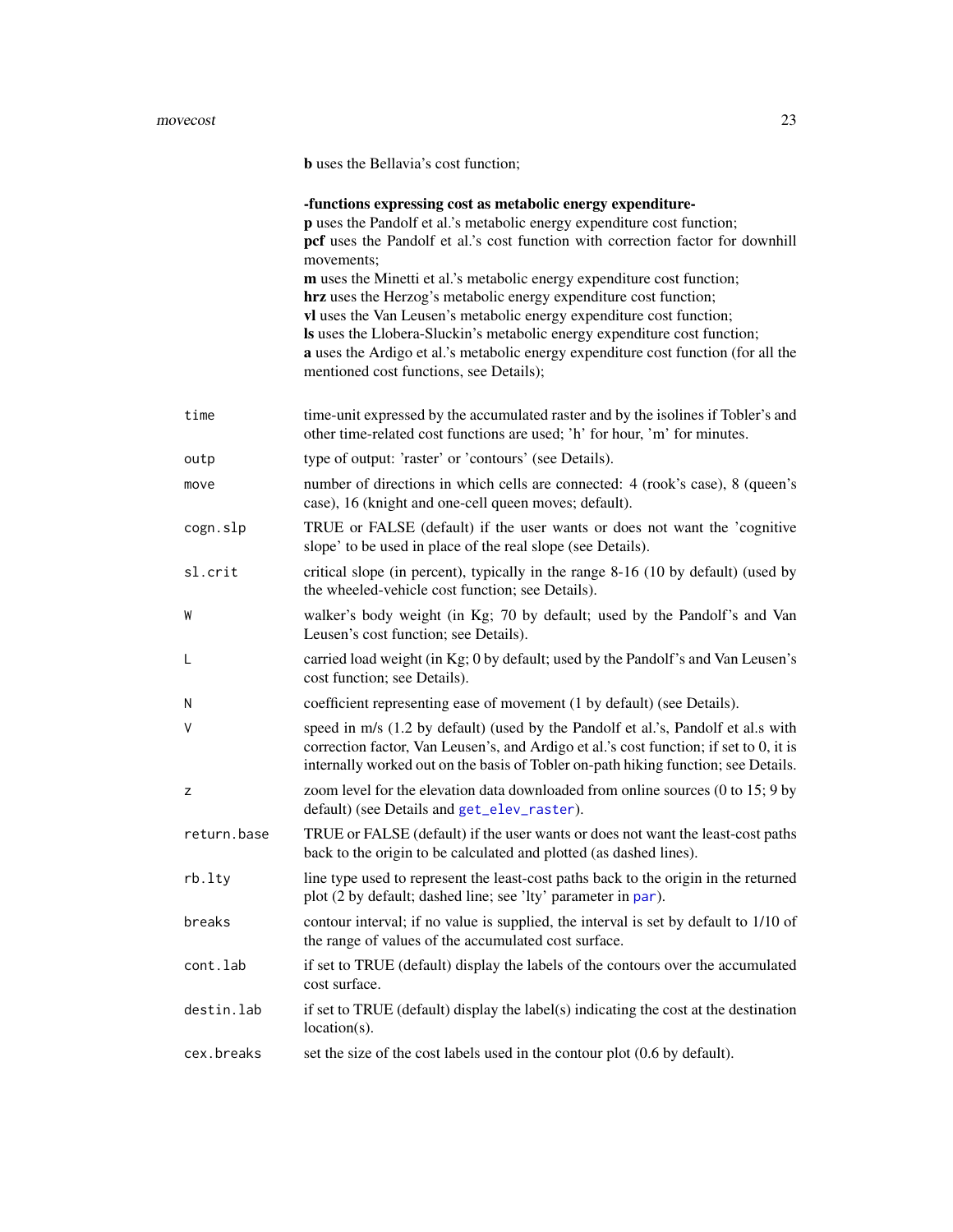| cex.lcp.lab | set the size of the labels used in least-cost path(s) plot $(0.6$ by default).                                                                                                                                                                                                                                                                                                                                                                                                                                                                                                                                                          |
|-------------|-----------------------------------------------------------------------------------------------------------------------------------------------------------------------------------------------------------------------------------------------------------------------------------------------------------------------------------------------------------------------------------------------------------------------------------------------------------------------------------------------------------------------------------------------------------------------------------------------------------------------------------------|
| graph.out   | TRUE (default) or FALSE if the user wants or does not want a graphical output<br>to be generated.                                                                                                                                                                                                                                                                                                                                                                                                                                                                                                                                       |
| transp      | set the transparency of the hillshade raster that is plotted over the rendered plots<br>$(0.5$ by default).                                                                                                                                                                                                                                                                                                                                                                                                                                                                                                                             |
| oneplot     | TRUE (default) or FALSE if the user wants or does not want the plots displayed<br>in a single window.                                                                                                                                                                                                                                                                                                                                                                                                                                                                                                                                   |
| export      | TRUE or FALSE (default) if the user wants or does not want the outputs to<br>be exported; if TRUE, the DTM, the cost-surface, and the accumulated cost<br>surface are exported as a GeoTiff file, while the isolines, the least-cost path $(s)$ ,<br>and a copy of the input destination locations (storing the cost measured at each<br>location) are exported as shapefile; all the exported files (excluding the DTM)<br>will bear a suffix corresponding to the cost function selected by the user. Note<br>that the DTM is exported only if it was not provided by the user and downloaded<br>by the function from online sources. |

## Details

If the parameter 'destin' is fed with a dataset representing destination location(s) ('SpatialPoints-DataFrame' class), the function also calculates least-cost path(s) plotted on the input DTM; the length of each path is saved under the variable 'length' stored in the 'LCPs' dataset ('SpatialLines' class) returned by the function. In the produced plot, the red dot(s) representing the destination location(s) are labelled with numeric values representing the cost value at the location(s).

The cost value is also appended to the updated destination locations dataset returned by the function, which stores a new variable labelled 'cost'. If the cost is expressed in terms of walking time, the labels accompaining each destinaton location will express time in sexagesimal numbers (hours, minutes, seconds). In this case, the variable 'cost' appended to the returned destination location datset will store the time figures in decimal numbers, while another variable named 'cost\_hms' will store the corresponding value in sexagesimal numbers. When interpreting the time values stored in the 'cost' variable, the user may want to bear in mind the selected time unit (see right below).

When using cost functions expressing cost in terms of time, the time unit can be selected by the user setting the 'time' parameter to 'h' (hours) or to 'm' (minutes).

In general, the user can also select which type of visualization the function has to produce; this is achieved setting the 'outp' parameter to either 'r' (=raster) or to 'c' (=contours). The former will produce a raster with a colour scale and contour lines representing the accumulated cost surface; the latter parameter will only produce contour lines.

The contour lines' interval is set using the parameter 'breaks'; if no value is passed to the parameter, the interval will be set by default to 1/10 of the range of values of the accumulated cost surface.

It is worth reminding the user(s) that all the input layers (i.e., DTM, start location, and destination locations) must use the same projected coordinate system.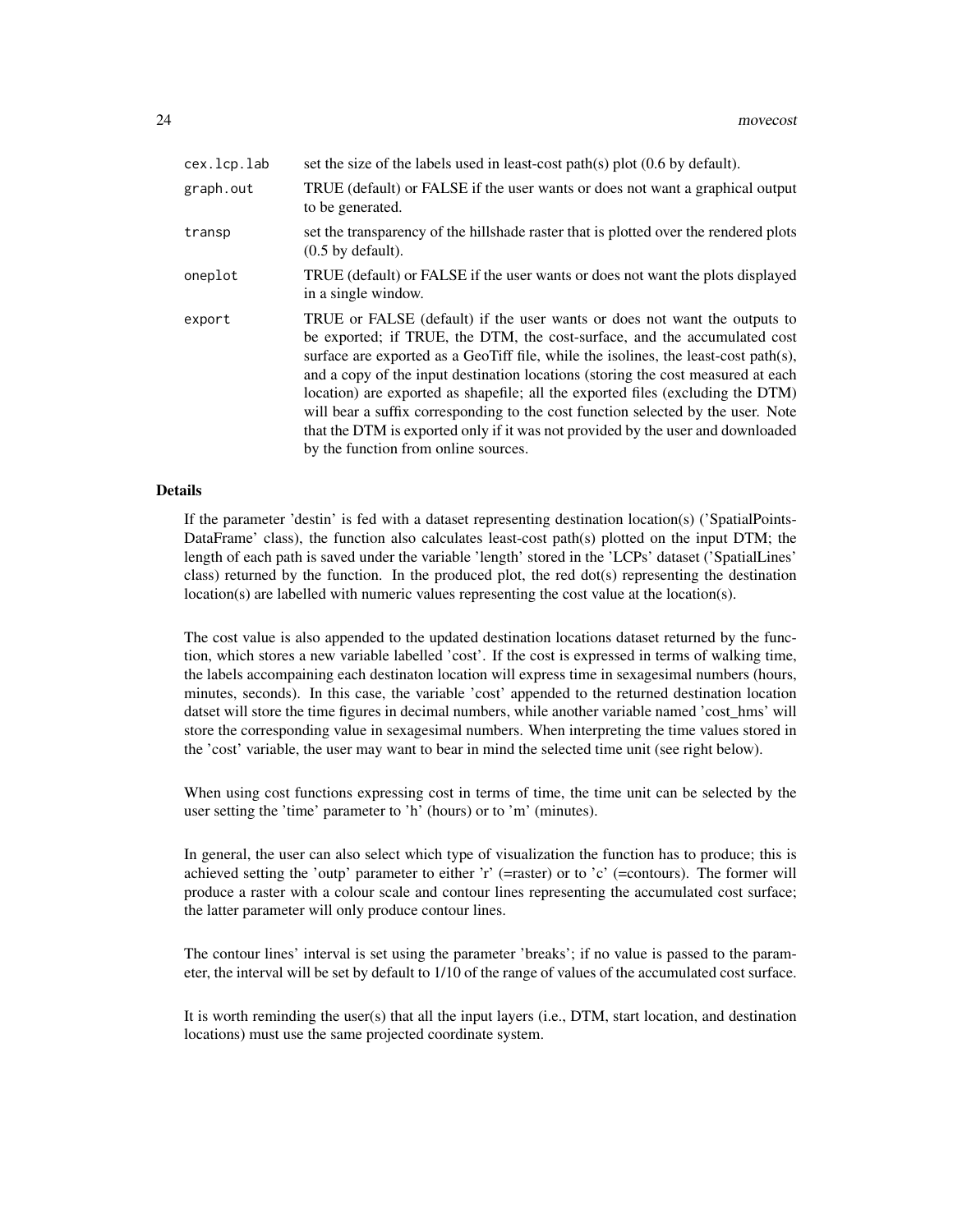### <span id="page-24-0"></span>movecost 25

### Cost surface calculation:

for the cost-surface and LCPs calculation, 'movecost' builds on functions from Jacob van Etten's [gdistance](https://cran.r-project.org/package=gdistance) package. Under the hood, 'movecost' calculates the slope as rise over run, following the procedure described by van Etten, "R Package gdistance: Distances and Routes on Geographical Grids" in Journal of Statistical Software 76(13), 2017, pp. 14-15. The number of directions in which cells are connected in the cost calculation can be set to 4 (rook's case), 8 (queen's case), or 16 (knight and one-cell queen moves) using the 'move' parameter (see 'Arguments').

Acquiring online elevation data:

if a DTM is not provided, 'movecost()' will download elevation data from online sources. Elevation data will be aquired for the area enclosed by the polygon supplied by the 'studyplot' parameter (SpatialPolygonDataFrame class). To tap online elevation data, 'movecost' internally builds on the [get\\_elev\\_raster](#page-0-0) function from the *elevatr* package.

The zoom level of the downloaded DTM (i.e., its resolution) is controlled by the parameter 'z', which is set to 9 by default (a trade off between resolution and download time).

To test this facility, the user may want to try the following code, that will generate a least-cost surface and least-cost paths in an area close the Mount Etna (Sicily, Italy), whose elevation data are acquired online; the start and end locations, and the polygon defining the study area, are provided in this same package:

result <- movecost(origin=Etna\_start\_location, destin=Etna\_end\_location, studyplot=Etna\_boundary)

The LCPs back to the origin can be calculated and plotted setting the parameter 'return.base' to TRUE:

result <- movecost(origin=Etna\_start\_location, destin=Etna\_end\_location, studyplot=Etna\_boundary, return.base=TRUE)

To know more about what elevation data are tapped from online sources, visit: https://cran.rproject.org/web/packages/elevatr/vignettes/introduction\_to\_elevatr.html.

For more information about the elevation data resolution per zoom level, visit https://github.com/tilezen/joerd/blob/master/do sources.md#what-is-the-ground-resolution.

To know what is sourced at what zoom level, visit https://github.com/tilezen/joerd/blob/master/docs/datasources.md#what-is-sourced-at-what-zooms.

Terrain slope and cognitive slope:

when it comes to the terrain slope, the function provides the facility to use the so-called 'cognitive slope', following Pingel TJ (2013), Modeling Slope as a Contributor to Route Selection in Mountainous Areas, in Cartography and Geographic Information Science, 37(2), 137-148. According to Pingel, "Humans tend to overestimate geographic slopes by a surprisingly high margin...This analysis indicates downhill slopes are overestimated at approximately 2.3 times the vertical, while uphill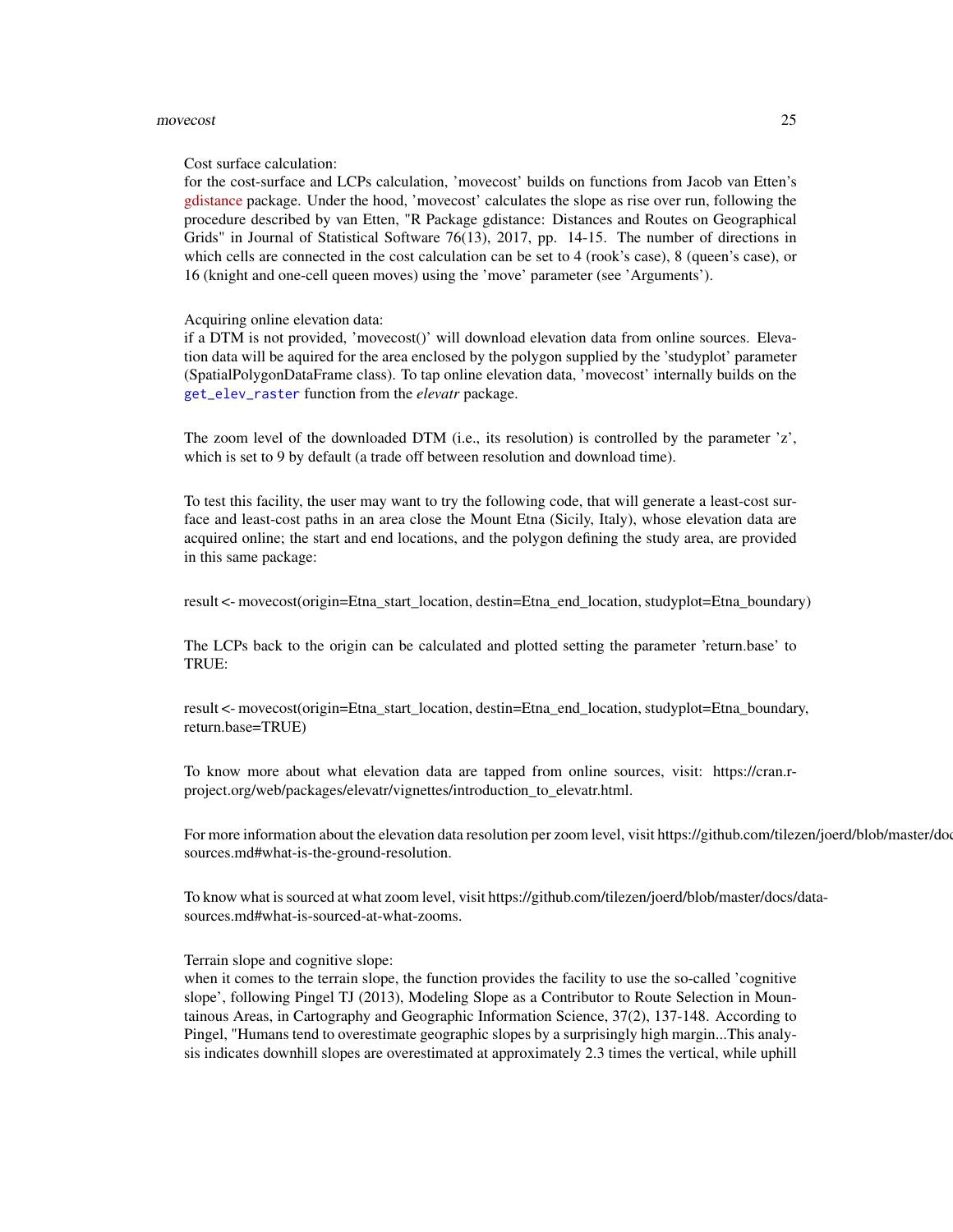slopes are overestimated at 2 times the vertical.". As a result, if the parameter 'cogn.slp' is set to TRUE, positive slope values are preliminarily multiplied by 1.99, while negative slope values are multiplied by 2.31.

Terrain factor (N):

virtually all the implemented cost functions (with few exceptions) can take into account a 'terrain factor' (N parameter; 1 by default), which represents the easiness/difficulty of moving on different terrain types. According to the type of terrain, the energy spent when walking increases. The same holds true for time, which increases because on a loose terrain (for instance) the walking speed decreases. While a terrain factor is 'natively' part of the Van Leusen's, Pandolf et al.'s, and Bellavia's cost function, it has been integrated into the other cost functions as well (when/if relevant).

Note that the terrain factor has NOT been implemented in the Alberti's, Tobler's off-path, and Irmischer-Clarke's off-path cost function. As for the latter two, they already natively feature a terrain factor. Therefore, it has been implemented only in their on-path version. Needless to say, if we use a terrain factor of 1.67 with the Tobler's (on-path) hiking function, the results will be equal to those obtained using the Tobler's off-path function (the reciprocal of 1.67, i.e. 0.60, is in fact natively used by the Tobler's function for off-path hiking). In fact, compare the results of the following two runs of 'movecost()' (first some data are loaded):

volc <- raster::raster(system.file("external/maungawhau.grd", package="gdistance")) data(volc.loc) data(destin.loc)

result1 <- movecost(dtm=volc, origin=volc.loc, destin=destin.loc, breaks=0.05, funct="t", N=1.67) result2 <- movecost(dtm=volc, origin=volc.loc, destin=destin.loc, breaks=0.05, funct="tofp")

The user may want to refer to the following list of terrain factors, which is based on the data collected in Herzog, I. (2020). Spatial Analysis Based on Cost Functions. In Gillings M, Haciguzeller P, Lock G (eds), "Archaeological Spatial Analysis. A Methodological Guide.", Routledge: New York, 340 (with previous references). The list is divided into two sections (a and b), the first reporting the terrain factors to be used for cost functions measuring time, the second for functions measuring cost other than time:

(a)

- Blacktop roads, improved dirt paths, cement = 1.00
- Lawn grass  $= 1.03$
- Loose beach sand  $= 1.19$
- Disturbed ground (former stone quarry) = 1.24
- Horse riding path, flat trails and meadows = 1.25
- Tall grassland (with thistle and nettles)  $= 1.35$
- Open space above the treeline (i.e.,  $2000 \text{ m as}$ ) = 1.50
- Bad trails, stony outcrops and river beds  $= 1.67$
- Off-paths  $= 1.67$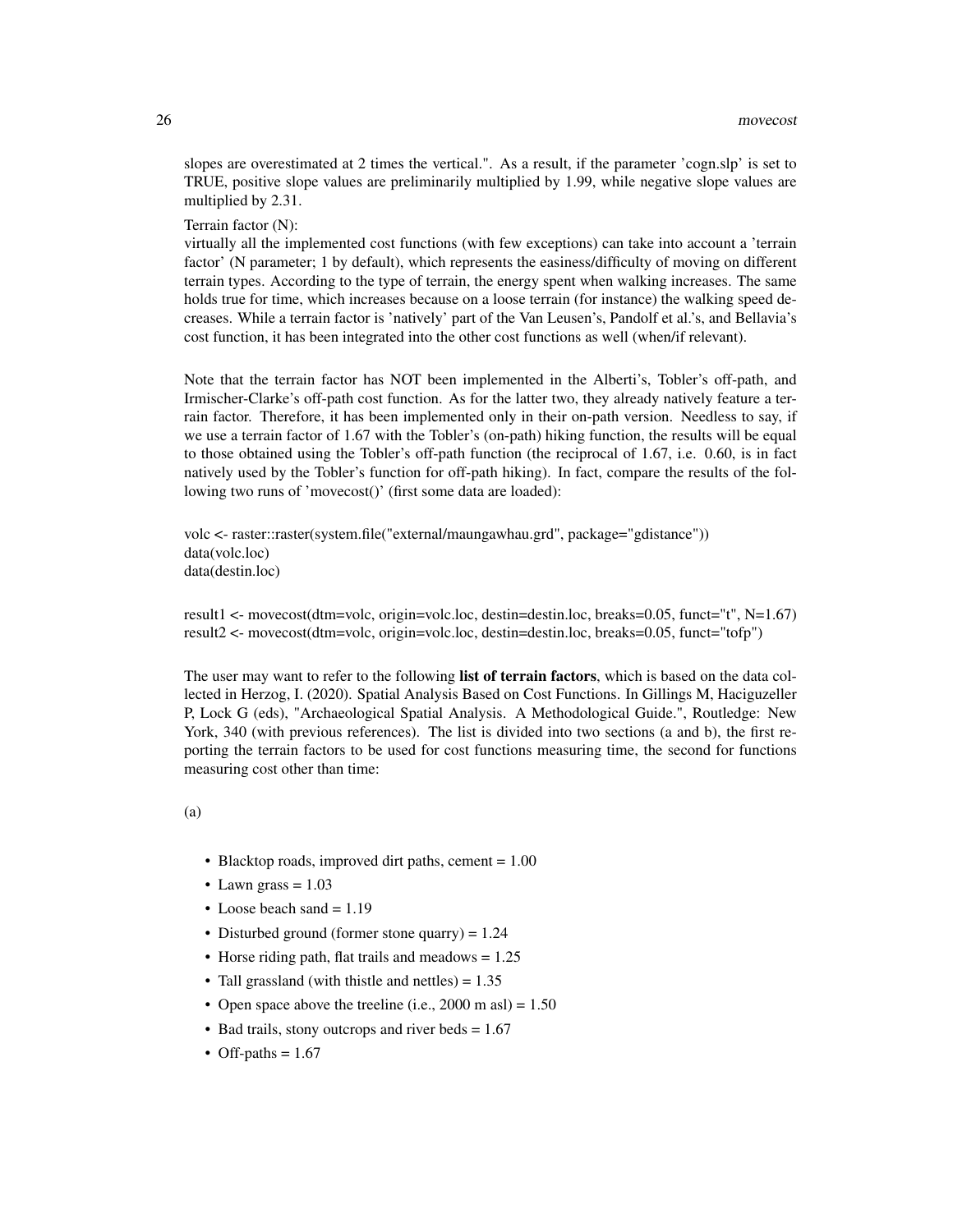### movecost 27

- Bog =  $1.79$
- Off-path areas below the treeline (pastures, forests, heathland) = 2.00
- Rock =  $2.50$
- Swamp, water course = 5.00

(b)

- Asphalt/blacktop = 1.00
- Dirt road or grass  $= 1.10$
- Hard-surface road  $= 1.20$
- Light brush  $= 1.20$
- Ploughed field  $= 1.30$  or 1.50
- Heavy brush  $= 1.50$
- Hard-packed snow  $= 1.60$
- Swampy  $bog = 1.80$
- Sand dunes = 1.80
- Loose sand  $= 2.10$

Besides citing this package, you may want to refer to the following journal article: Alberti (2019) <doi:10.1016/j.softx.2019.100331>.

Implemented cost functions:

note that in what follows **x**[adj] stands for slope as rise/run calculated for adjacent cells:

### Tobler's hiking function (on-path) (speed in kmh):

 $6 * exp(-3.5 * abs(x[adi] + 0.05))$ 

## Tobler's hiking function (off-path) (speed in kmh):

 $(6 \times exp(-3.5 \times abs(x[adj] + 0.05))) \times 0.6$ 

as per Tobler's indication, the off-path walking speed is reduced by 0.6.

### Marquez-Perez et al.'s modified Tobler hiking function (speed in kmh):

 $4.8 * exp(-5.3 * abs((x[adj] * 0.7) + 0.03))$ 

modified version of the Tobler's hiking function as proposed by Joaquin Marquez-Parez, Ismael Vallejo-Villalta & Jose I. Alvarez-Francoso (2017), "Estimated travel time for walking trails in natural areas", Geografisk Tidsskrift-Danish Journal of Geography, 117:1, 53-62, DOI: 10.1080/00167223.2017.1316212.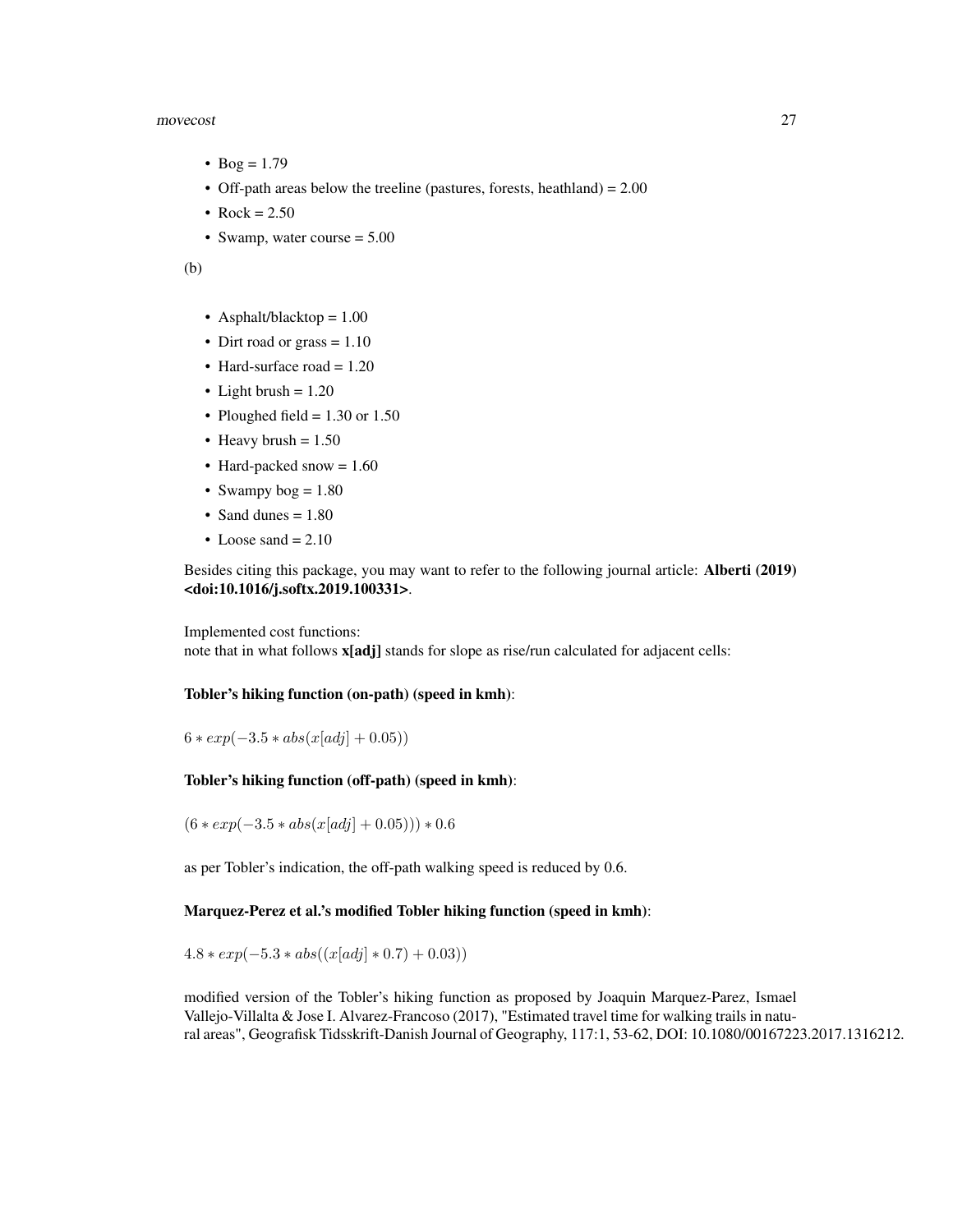### Irmischer-Clarke's modified Tobler hiking function (male, on-path; speed in kmh):

$$
(0.11 + exp(-(abs(x[adj]) * 100 + 5)^{2}/(2 * 30)^{2})) * 3.6
$$

modified version of the Tobler's function as proposed for (male) on-path hiking by Irmischer, I. J., & Clarke, K. C. (2018). Measuring and modeling the speed of human navigation. Cartography and Geographic Information Science, 45(2), 177-186. https://doi.org/10.1080/15230406.2017.1292150. It is interesting to note that the hiking speed predicted by this and by the other functions proposed by the authors is slower than the one modelled by Tobler's hiking function. This is attributed to the cognition involved in wayfinding , such as map reading, analyzing the terrain, decision making, determining routes, etc. Note: all the all the Irmischer-Clarke's functions originally express speed in m/s; they have been reshaped (multiplied by 3.6) to turn m/s into km/h for consistency with the other Tobler-related cost functions; slope is in percent.

## Irmischer-Clarke's modified Tobler hiking function (male, off-path; speed in kmh):

 $(0.11 + 0.67 * exp(-(abs(x[adj]) * 100 + 2)^{2}/(2 * 30)^{2})) * 3.6$ 

Irmischer-Clarke's modified Tobler hiking function (female, on-path; speed in kmh):

 $(0.95 * (0.11 + exp(-(abs(x[adj]) * 100 + 5)^{2}/(2 * 30^{2})))) * 3.6$ 

Irmischer-Clarke's modified Tobler hiking function (female, off-path; speed in kmh):

 $(0.95 * (0.11 + 0.67 * exp(-(abs(x[adj]) * 100 + 2)^{2}/(2 * 30^{2})))) * 3.6$ 

### Uriarte Gonzalez's walking-time cost function:

 $1/(0.0277 * (abs(x[adj]) * 100) + 0.6115)$ 

proposed by Uriarte Gonzalez; see: Chapa Brunet, T., Garcia, J., Mayoral Herrera, V., & Uriarte Gonzalez, A. (2008). GIS landscape models for the study of preindustrial settlement patterns in Mediterranean areas. In Geoinformation Technologies for Geo-Cultural Landscapes (pp. 255-273). CRC Press. https://doi.org/10.1201/9780203881613.ch12.

The cost function originally expresses walking time in seconds; for the purpose of its implementation in this function, it is the reciprocal of time  $(1/T)$  that is used in order to eventually get  $T/1$ . Unlike in the original cost function, here the pixel resolution is not taken into account since 'gdistance' takes care of the cells' dimension when calculating accumulated costs.

### Marin Arroyo's walking-time cost function:

 $if else((abs(x[adj]) * 100) < 0, 1/(0.6 * ((abs(x[adj]) * 100)/23 + 1)), 1/(0.6 * ((abs(x[adj])) * 100))$  $100)/11 + 1)$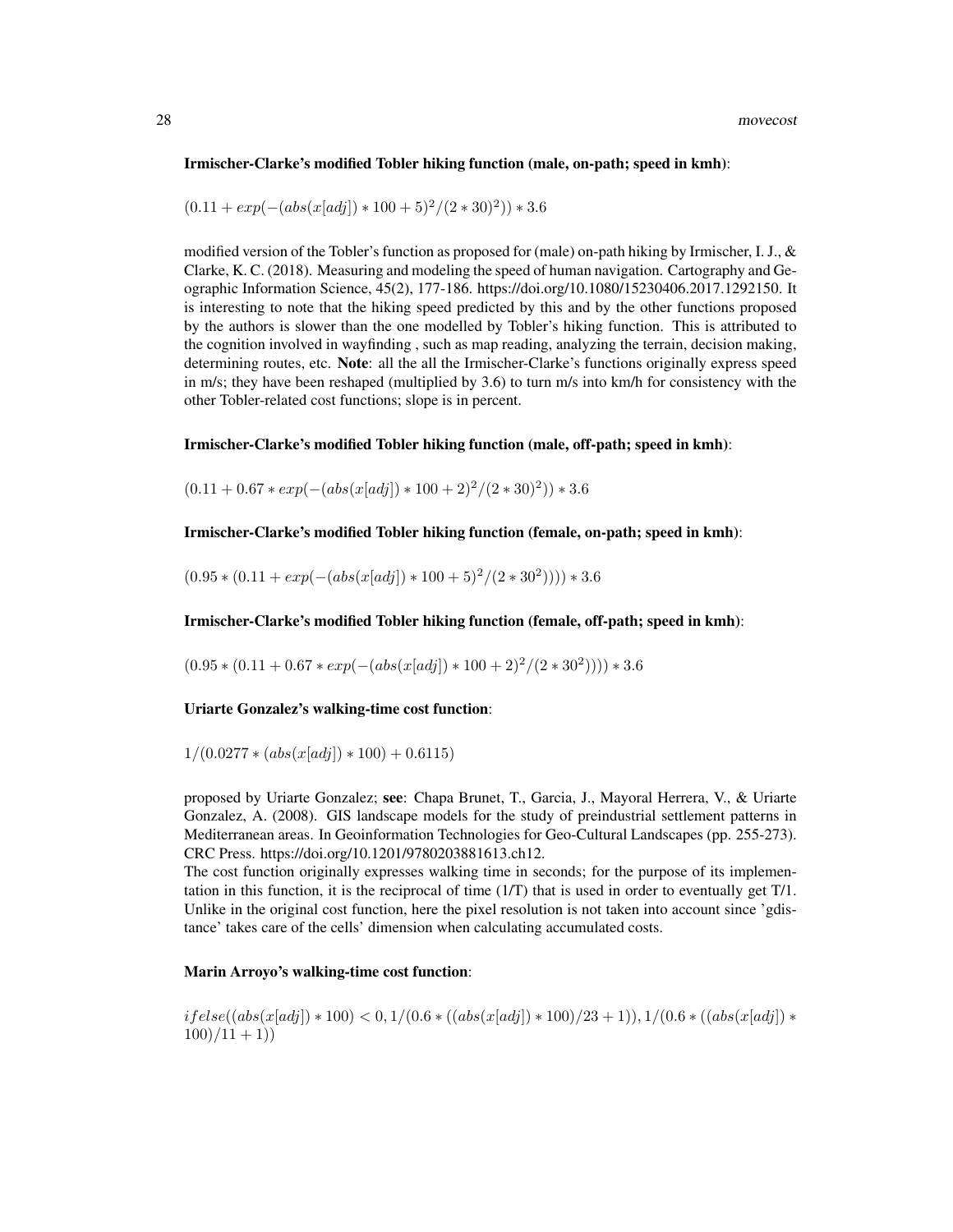used by Marin Arroyo A.B. (2009), The use of optimal foraging theory to estimate Late Glacial site catchments areas from a central place: the case of eastern Cantabria, Span, in Journal of Anthropological Archaeology 28, 27-36. The cost function originally expresses walking time in seconds; here it is the reciprocal of time (1/T) that is used in order to eventually get T/1. Slope is in percent. Note: unlike in the original equation, here d (distance travelled in meter) is not taken into account since 'gdistance' takes care of the cells' dimension when calculating accumulated costs.

### Alberti's Tobler hiking function modified for pastoral foraging excursions (speed in kmh):

 $(6 \times exp(-3.5 \times abs(x[adj] + 0.05))) \times 0.25$ 

proposed by Gianmarco Alberti; see: [Locating potential pastoral foraging routes in Malta through](https://www.um.edu.mt/library/oar/bitstream/123456789/64172/1/Chapter_9_Locating_potential_pastoral_foraging_routes.pdf) [the use of a Geographic Information System.](https://www.um.edu.mt/library/oar/bitstream/123456789/64172/1/Chapter_9_Locating_potential_pastoral_foraging_routes.pdf) The Tobler's function has been rescaled to fit animal walking speed during foraging excursions. The distribution of the latter, as empirical data show, turns out to be right-skewed and to vary along a continuum. It ranges from very low speed values (corresponding to slow grazing activities grazing while walking) to comparatively higher values (up to about 4.0 km/h) corresponding to travels without grazing (directional travel toward feeding stations). The function consider 1.5 km/h as the average flock speed, which roughly corresponds to the average speed recorded in some studies, and can be considered the typical speed of flocks during excursions in which grazing takes place while walking (typical form of grazing in most situations). Tobler's hiking function has been rescaled by a factor of 0.25 to represent the walking pace of a flock instead of humans. The factor corresponds to the ratio between the flock average speed (1.5 km/h) and the maximum human walking speed (about 6.0 km/h) on a favourable slope.

## Garmy, Kaddouri, Rozenblat, and Schneider's hiking function (speed in kmh):

 $4 * exp(-0.008 * ((atan(abs(x[adj])) * 180/pi)^{2}))$ 

slope in degrees; see: Herzog, I. (2020). Spatial Analysis Based on Cost Functions. In Gillings M, Haciguzeller P, Lock G (eds), "Archaeological Spatial Analysis. A Methodological Guide.", Routledge: New York, 333-358 (with previous references).

### Rees' hiking function (speed in kmh):

$$
(1/(0.75+0.09*abs(x[adj]) + 14.6*(abs(x[adj]))^2))*3.6
$$

Rees' slope-dependant cost function; it is originally expressed in terms of time (1/v in Rees' publication); here it is the reciprocal of time (i.e. speed) that is used in order to eventually get the reciprocal of speed (i.e. time). Slope is dealt with here as originally expressed in Rees' publication (i.e. rise over run). The speed, which is originally expressed in m/s, has been here transposed to kmh (i.e., multiplied by 3.6) for consistency with other hiking functions.

For this cost function see: Rees, WG (2004). Least-cost paths in mountainous terrain. Computers  $\&$ Geosciences, 30(3), 203-209. See also: Campbell MJ, Dennison PE, Butler BW, Page WG (2019). Using crowdsourced fitness tracker data to model the relationship between slope and travel rates. Applied Geography 106, 93-107 (with previous references).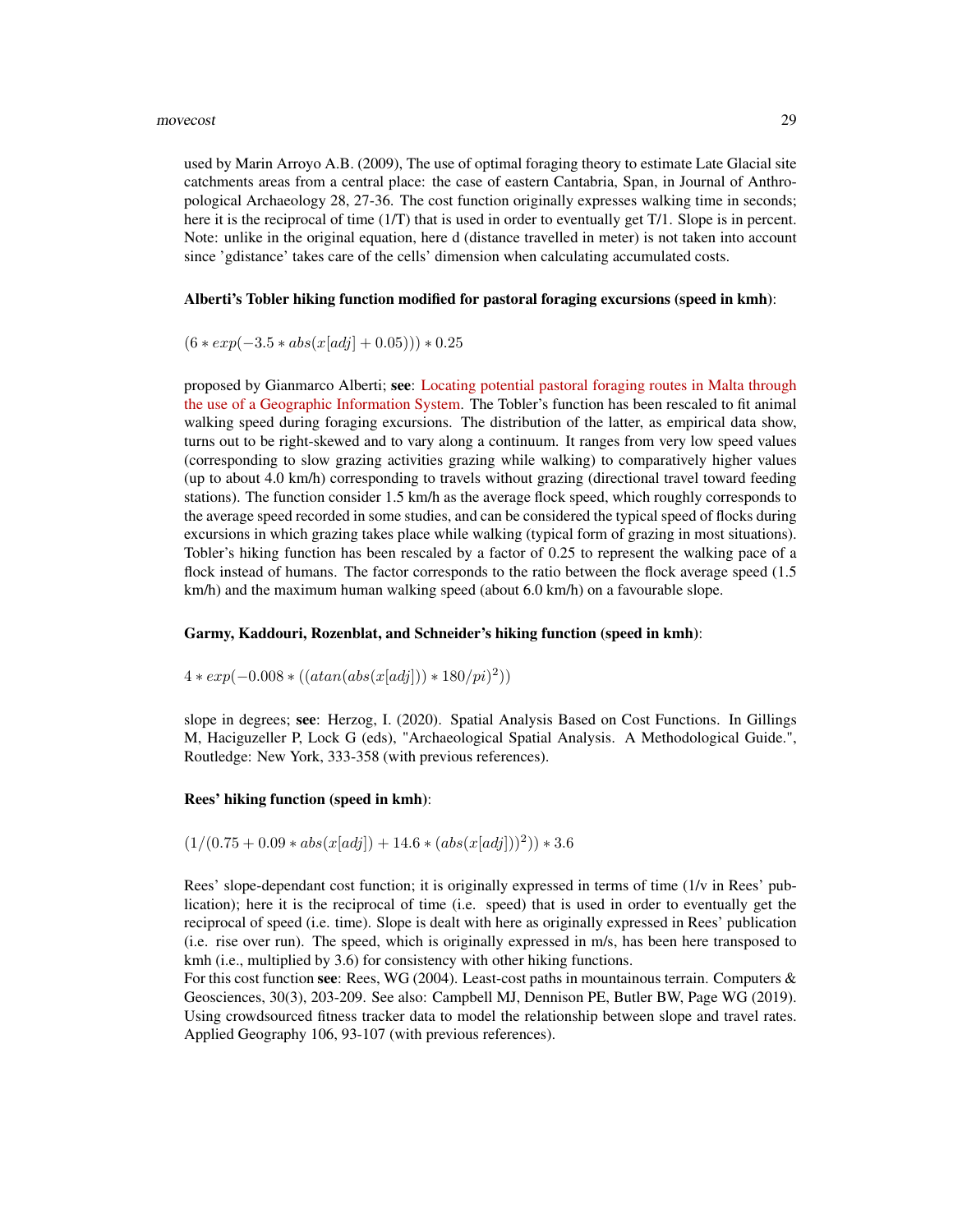### Kondo-Seino's modified Tobler hiking function (speed in kmh):

 $if else(abs(x[adi]) \geq -0.07, 5.1*exp(-2.25*abs(x[adi]+0.07)), 5.1*exp(-1.5*abs(x[adi]+0.07))$  $(0.07))$ 

Kondo-Seino's modified Tobler hiking function; it expresses walking speed in Kmh; slope as rise/run; see Kondo Y., Seino Y. (2010). GPS-aided Walking Experiments and Data-driven Travel Cost Modelingon the Historical Road of Nakasendo-Kisoji (Central Highland Japan), in: Frischer B., Webb Crawford J., Koller D. (eds.), Making History Interactive. Computer Applications and Quantitative Methods in Archaeology (CAA). Proceedings of the 37th International Conference, Williamsburg, Virginia, United States of America, March 22-26 (BAR International Series S2079). Archaeopress, Oxford, 158-165.

### Wheeled-vehicle critical slope cost function:

$$
1/(1 + ((abs(x[adj]) * 100)/sl.crit)^2)
$$

where  $sl.crit$  (=critical slope, in percent) is "the transition where switchbacks become more effective than direct uphill or downhill paths" and typically is in the range 8-16; see Herzog, I. (2016). Potential and Limits of Optimal Path Analysis. In A. Bevan & M. Lake (Eds.), Computational Approaches to Archaeological Spaces (pp. 179-211). New York: Routledge.

### Relative energetic expenditure cost function:

$$
1/(tan((atan(abs(x[adj])) * 180/pi) * pi/180)/tan(1 * pi/180))
$$

slope-based cost function expressing change in potential energy expenditure; see Conolly, J.,  $\&$ Lake, M. (2006). Geographic Information Systems in Archaeology. Cambridge: Cambridge University Press, p. 220; see also Newhard, J. M. L., Levine, N. S., & Phebus, A. D. (2014). The development of integrated terrestrial and marine pathways in the Argo-Saronic region, Greece. Cartography and Geographic Information Science, 41(4), 379-390, with references to studies that use this function; see also ten Bruggencate, R. E., Stup, J. P., Milne, S. B., Stenton, D. R., Park, R. W., & Fayek, M. (2016). A human-centered GIS approach to modeling mobility on southern Baffin Island, Nunavut, Canada. Journal of Field Archaeology, 41(6), 684-698. https://doi.org/10.1080/00934690.2016.1234897.

### Bellavia's cost function:

 $1/(N * ((atan(abs(x[adj])) * 180/pi) + 1))$ 

proposed by G. Bellavia, it measures abstract cost. Slope in degrees; N is a terrain factor (see above). See: Herzog I. (2020). Spatial Analysis Based on Cost Functions. In Gillings M, Haciguzeller P, Lock G (eds), "Archaeological Spatial Analysis. A Methodological Guide.", Routledge: New York, 333-358 (with previous references).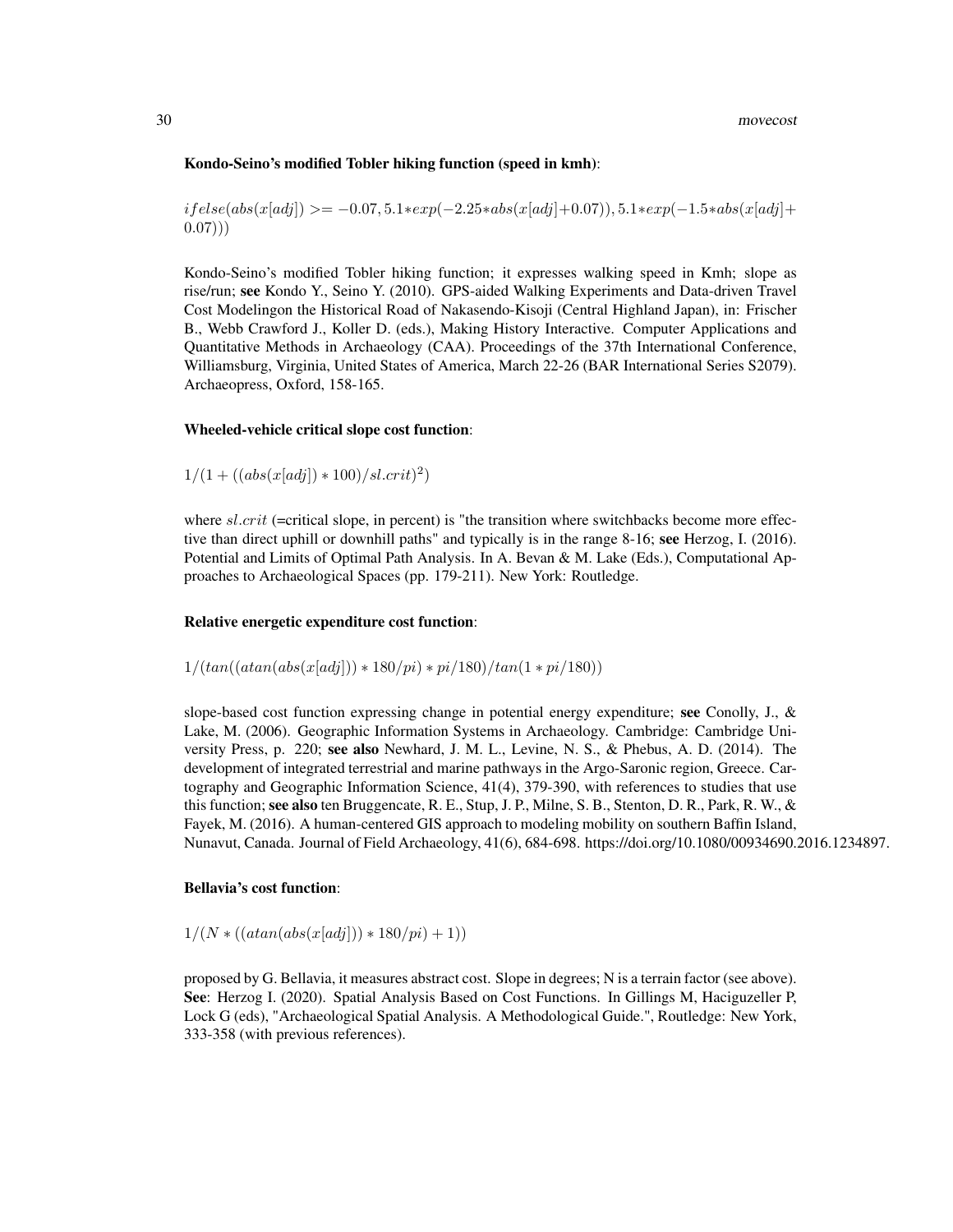### movecost 31

### Pandolf et al.'s metabolic energy expenditure cost function (in Watts):

$$
1/(1.5*W+2.0*(W+L)*(L/W)^2+N*(W+L)*(1.5*V^2+0.35*V*(abs(x[adj))*100)))
$$

where W is the walker's body weight (Kg),  $L$  is the carried load (in Kg),  $V$  is the velocity in m/s, N is a coefficient representing ease of movement on the terrain (see above). Note that if  $V$  is set to 0 by the user, it is internally worked out on the basis of the Tobler function for on-path hiking; therefore,  $V$  will not be considered constant throughout the analysed area, but will vary as function of the slope.

For this cost function, see Pandolf, K. B., Givoni, B., & Goldman, R. F. (1977). Predicting energy expenditure with loads while standing or walking very slowly. Journal of Applied Physiology, 43(4), 577-581. https://doi.org/10.1152/jappl.1977.43.4.577.

For the use of this cost function in a case study, see Rademaker, K., Reid, D. A., & Bromley, G. R. M. (2012). Connecting the Dots: Least Cost Analysis, Paleogeography, and the Search for Paleoindian Sites in Southern Highland Peru. In White D.A. & Surface-Evans S.L. (Eds.), Least Cost Analysis of Social Landscapes. Archaeological Case Studies (pp. 32-45). University of Utah Press; see also Herzog, I. (2013). Least-cost Paths - Some Methodological Issues, Internet Archaeology 36 (http://intarch.ac.uk/journal/issue36/index.html) with references. For the idea of using an hiking function inside an energetic cost function, see for instance White D.A., Prehistoric Trail Networks of the Western Papaguarie. A Multifaceted Least Cost Graph Theory Analysis. In White D.A. & Surface-Evans S.L. (Eds.), Least Cost Analysis of Social Landscapes. Archaeological Case Studies (pp. 188-206). University of Utah Press.

Note: in the returned charts, the cost is transposed from Watts to Megawatts (see, e.g., Rademaker et al 2012 cited above).

## Pandolf et al.'s metabolic energy expenditure cost function with correction factor for downhill movements (in Watts):

 $if else(abs(x[adj]) * 100 > 0, 1/(1.5 * W + 2.0 * (W + L) * (L/W)^{2} + N * (W + L) * (1.5 *$  $V^2 + 0.35 * V * (abs(x[adj]) * 100))$ ),  $1/((1.5 * W + 2.0 * (W + L) * (L/W)^2 + N * (W + L) *$  $(1.5 * V^2 + 0.35 * V * (abs(x[adj]) * 100))) - (N * ((abs(x[adj]) * 100) * (W + L) * V/3.5) ((W + L) * ((abs(x[adj]) * 100) + 6)^2/W) + (25 - V^2))))$ 

for the parameters  $W, L, V$ , and N, see above. If V is set to 0 by the user, it is internally worked out on the basis of the Tobler function for on-path hiking; therefore, V will not be considered constant throughout the analysed area, but will vary as function of the slope. For the correction factor applied to the Pandolf et al.'s cost function, see Yokota M., Berglund L.G., Santee W.R., Buller M.J., Hoyt R.W. (2004), Predicting Individual Physiological Responsed During Marksmanship Field Training Using an Updates Scenario-J Model. U.S. Army Research Institute of Environmental Medicine Technical Report T04-09. For an archaeological application of the Pandol et al's cost function with correction factor, see White D.A., Prehistoric Trail Networks of the Western Papaguarie. A Multifaceted Least Cost Graph Theory Analysis. In White D.A. & Surface-Evans S.L. (Eds.), Least Cost Analysis of Social Landscapes. Archaeological Case Studies (pp. 188-206). University of Utah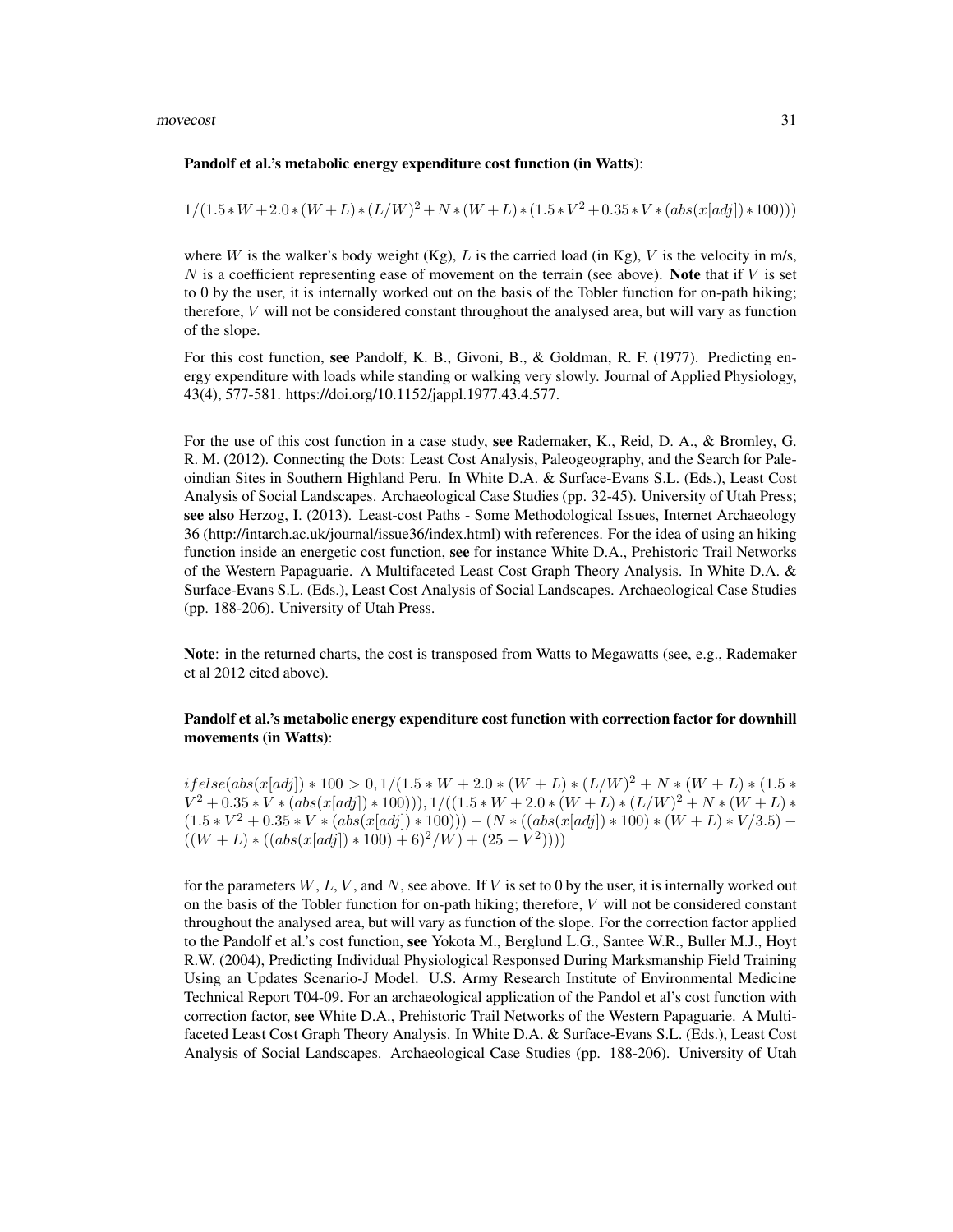### Press.

Note: in the returned charts, the cost is transposed from Watts to Megawatts (see, e.g., Rademaker et al 2012 cited above).

### Minetti et al.'s metabolic energy cost function (in J/(kg\*m)):

 $1/((280.5*abs(x[adj])^5) - (58.7*abs(x[adj])^4) - (76.8*abs(x[adj])^3) + (51.9*abs(x[adj])^2) +$  $(19.6 * abs(x[adj])) + 2.5)$ 

see Minetti A.E., Moia C., Roi G.S., Susta D., Ferretti G. (2002), Enery cost of walking and running at extreme uphilland downhill slopes, in Journal of Applied Physiology 93, 1039-1046. Note that this equation is valid for slopes in the range -0.5/0.5; outside this range, the function's output becomes counterintuitive, as noted in Paez et al. in Journal of Transport Geography 82 (2020) and Herzog I. (2013), Theory and practice of cost functions, in Contreras F., Farjas M., Melero F.J. (eds), "Fusion of cultures. Proceedings of the 38th annual conference on computer applications and quantitative methods in archaeology". BAR IS, 2494, 375-382. Oxford: Archaeopress. In the latter work, Herzog proposes to replace Minetti et al.'s equation with its 6th degrees polynomial approximation (see the Herzog's metabolic cost function below).

### Herzog's metabolic cost function in J/(kg\*m):

 $1/((1337.8 * abs(x[adj])^6) + (278.19 * abs(x[adj])^5) - (517.39 * abs(x[adj])^4) - (78.199 *$  $abs(x[adj])^3) + (93.419 * abs(x[adj])^2) + (19.825 * abs(x[adj])) + 1.64)$ 

see Herzog, I. (2016). Potential and Limits of Optimal Path Analysis. In A. Bevan & M. Lake (Eds.), Computational Approaches to Archaeological Spaces (pp. 179-211). New York: Routledge. Herzog suggests to use this as a 6th degree polynomial approximation of the Minetti et al's cost function (see above).

### Van Leusen's metabolic energy expenditure cost function (in Watts):

## $1/(1.5*W+2.0*(W+L)*(L/W)^2+N*(W+L)*(1.5*V^2+0.35*V*abs(x[adj))*100)+10))$

which modifies the Pandolf et al.'s equation; see Van Leusen, P. M. (2002). Pattern to process: methodological investigations into the formation and interpretation of spatial patterns in archaeological landscapes. University of Groningen. Note that, as per Herzog, I. (2013). Least-cost Paths -Some Methodological Issues, Internet Archaeology 36 (http://intarch.ac.uk/journal/issue36/index.html) and unlike Van Leusen (2002), in the above equation slope is expressed in percent and speed in m/s; also, in the last bit of the equantion, 10 replaces the value of 6 used by Van Leusen (as per Herzog 2013).

As explained above, if  $V$  is set to 0 by the user, it is internally worked out on the basis of the Tobler function for on-path hiking; therefore, V will not be considered constant throughout the analysed area, but will vary as function of the slope.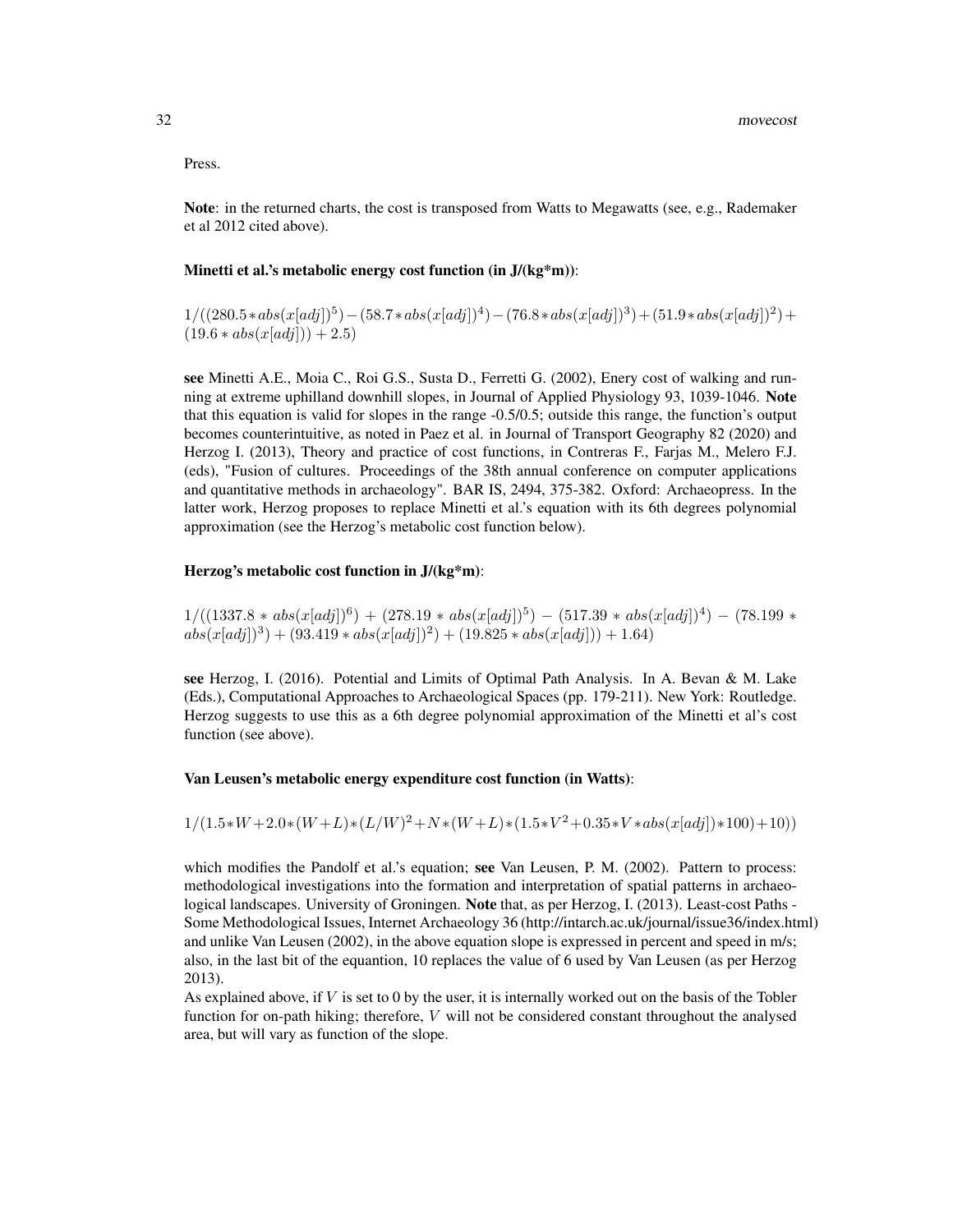### movecost 33

Note: in the returned charts, the cost is transposed from Watts to Megawatts.

### Llobera-Sluckin's metabolic energy expenditure cost function (in KJ/m):

 $1/(2.635 + (17.37 * abs(x[adj])) + (42.37 * abs(x[adj])^2) - (21.43 * abs(x[adj]))^3) + (14.93 *$  $abs(x[adj])<sup>4</sup>)$ 

for which see Llobera M.-Sluckin T.J. (2007). Zigzagging: Theoretical insights on climbing strategies, Journal of Theoretical Biology 249, 206-217.

### Ardigo et al.'s metabolic energy expenditure cost function (in J/(kg\*m)):

 $1/(1.866 * exp(4.911 * abs(x[adj])) * V^2 - 3.773 * exp(3.416 * abs(x[adj])) * V + (45.71 *$  $abs(x[adj]<sup>2</sup>) + 18.90 * abs(x[adj])) + 4.456)$ 

see Ardigo L.P., Saibene F., Minetti A.E. (2003), The optimal locomotion on gradients: walking, running or cycling?, in Eur J Appl Physiol 90, 365-371. If  $V$  is set to 0 by the user, it is internally worked out on the basis of the Tobler function for on-path hiking; therefore, V will not be considered constant throughout the analysed area, but will vary as function of the slope.

Note that the walking-speed-related cost functions listed above are used as they are, while the other functions are reciprocated. This is done since "gdistance works with conductivity rather than the more usual approach using costs"; therefore "we need inverse cost functions" (Nakoinz-Knitter (2016). "Modelling Human Behaviour in Landscapes". New York: Springer, p. 183). As a consequence, if we want to estimate time, we have to use the walking-speed functions as they are since the final accumulated values will correspond to the reciprocal of speed, i.e. pace. In the other cases, we have to use 1/cost-function to eventually get cost-function/1.

### Value

The function returns a list storing the following components

- dtm: Digital Terrain Model ('RasterLayer' class)
- cost.surface: raster representing the cost-surface ('RasterLayer' class)
- accumulated.cost.raster: raster representing the accumualted cost ('RasterLayer' class)
- isolines: contour lines derived from the accumulated cost surface ('SpatialLinesDataFrame' class)
- LCPs: estimated least-cost paths ('SpatialLinesDataFrame' class)
- LCPs.back: estimated least-cost paths back to the origin ('SpatialLinesDataFrame' class)
- LCPs\$length: length of each least-cost path (units depend on the unit used in the input DTM)
- LCPs.back\$length: length of each least-cost path back to the origin (units depend on the unit used in the input DTM)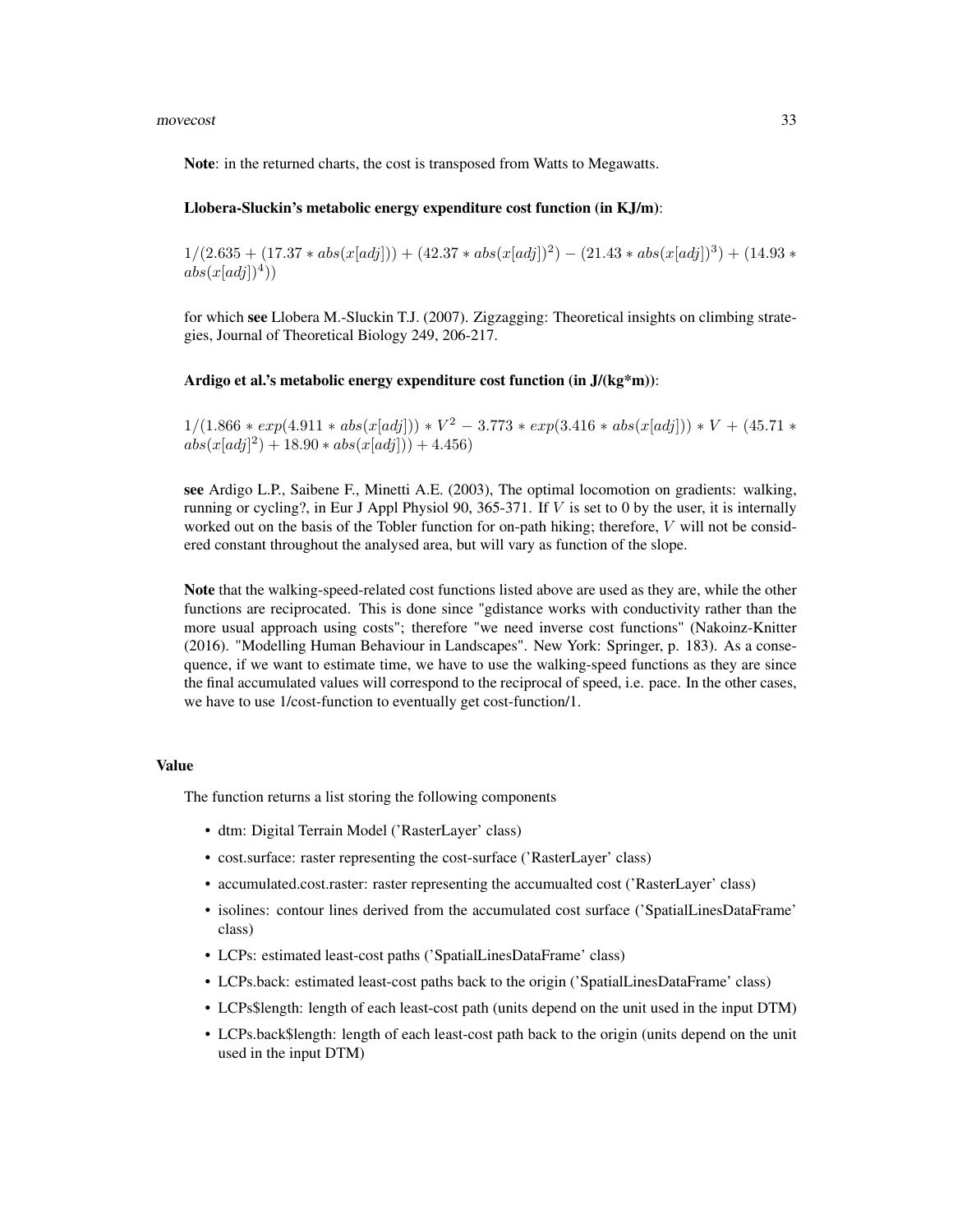<span id="page-33-0"></span>• dest.loc.w.cost: copy of the input destination location(s) dataset with a new variable ('cost') added; if the cost is expressed in terms of time, the 'cost' variable will store the time values in decimal numbers, while another variable named 'cost\_hms' will store the time values in sexagesimmal numbers (hours, minutes, seconds)

### See Also

[get\\_elev\\_raster](#page-0-0), [movecorr](#page-15-1), [movebound](#page-7-1), [movealloc](#page-3-1), [movecomp](#page-11-1), [movenetw](#page-34-1)

## Examples

```
# load a sample Digital Terrain Model
data(volc)
# load a sample start location on the above DTM
data(volc.loc)
# load the sample destination locations on the above DTM
data(destin.loc)
# calculate walking-time isochrones based on the on-path Tobler's hiking function (default),
# setting the time unit to hours and the isochrones interval to 0.05 hour;
# also, since destination locations are provided,
# least-cost paths from the origin to the destination locations will be calculated
# and plotted; 8-directions move is used
result <- movecost(dtm=volc, origin=volc.loc, destin=destin.loc, move=8, breaks=0.05)
# same as above, but using the Irmischer-Clarke's hiking function (male, on-path)
result <- movecost(dtm=volc, origin=volc.loc, destin=destin.loc, funct="icmonp",
move=8, breaks=0.05)
# same as above, but using the 'cognitive slope'
result <- movecost(dtm=volc, origin=volc.loc, destin=destin.loc, funct="icmonp",
move=8, breaks=0.05, cogn.slp=TRUE)
```
# calculate accumulated cost surface and the least-cost path between the # origin and one destination, and also calculate the LCP back to the origin

results <- movecost(dtm=volc, origin=volc.loc, destin=destin.loc[2,], move=8, return.base = TRUE)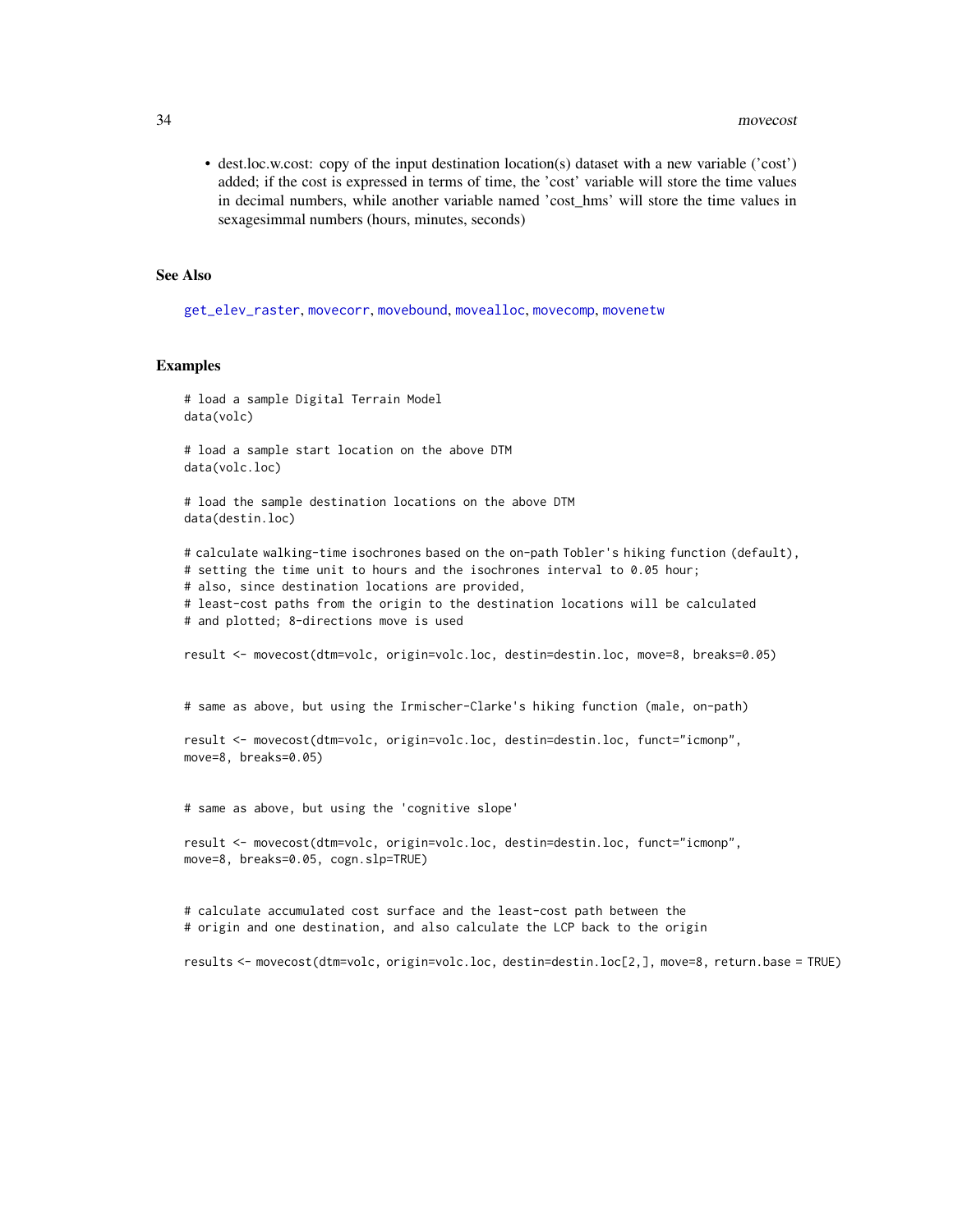## <span id="page-34-1"></span><span id="page-34-0"></span>Description

The function provides the facility to calculate LCPs between multiple origins. The result is a network of LCPs connecting each origin location to all the others locations. Optionally, a raster representing the density of the LCPs network can be produced.

## Usage

```
movenetw(
  dtm = NULL,
  origin,
  studyplot = NULL,
  funct = "t",move = 16,
  cogn.slp = FALSE,
  sl.crit = 10,W = 70,
 L = 0,
 N = 1,
 V = 1.2,
  z = 9,
  lcp.dens = FALSE,
  transp = 0.5,
  oneplot = TRUE,
  export = FALSE
)
```
## Arguments

| dtm       | Digital Terrain Model (RasterLayer class); if not provided, elevation data will be<br>acquired online for the area enclosed by the 'studyplot' parameter (see movecost).                                                                                                                                                                                                                                                                                                                                                                                           |
|-----------|--------------------------------------------------------------------------------------------------------------------------------------------------------------------------------------------------------------------------------------------------------------------------------------------------------------------------------------------------------------------------------------------------------------------------------------------------------------------------------------------------------------------------------------------------------------------|
| origin    | location(s) around which the boundary (ies) is calculated (SpatialPointsDataFrame<br>class).                                                                                                                                                                                                                                                                                                                                                                                                                                                                       |
| studyplot | polygon (SpatialPolygonDataFrame class) representing the study area for which<br>online elevation data are aquired (see movecost); NULL is default.                                                                                                                                                                                                                                                                                                                                                                                                                |
| funct     | cost function to be used (for details on each of the following, see movecost):<br>-functions expressing cost as walking time-<br>t (default) uses the on-path Tobler's hiking function;<br><b>tofp</b> uses the off-path Tobler's hiking function;<br><b>mp</b> uses the Marquez-Perez et al.'s modified Tobler's function;<br><b>icmonp</b> uses the Irmischer-Clarke's hiking function (male, on-path);<br><b>icmoffp</b> uses the Irmischer-Clarke's hiking function (male, off-path);<br>icfonp uses the Irmischer-Clarke's hiking function (female, on-path); |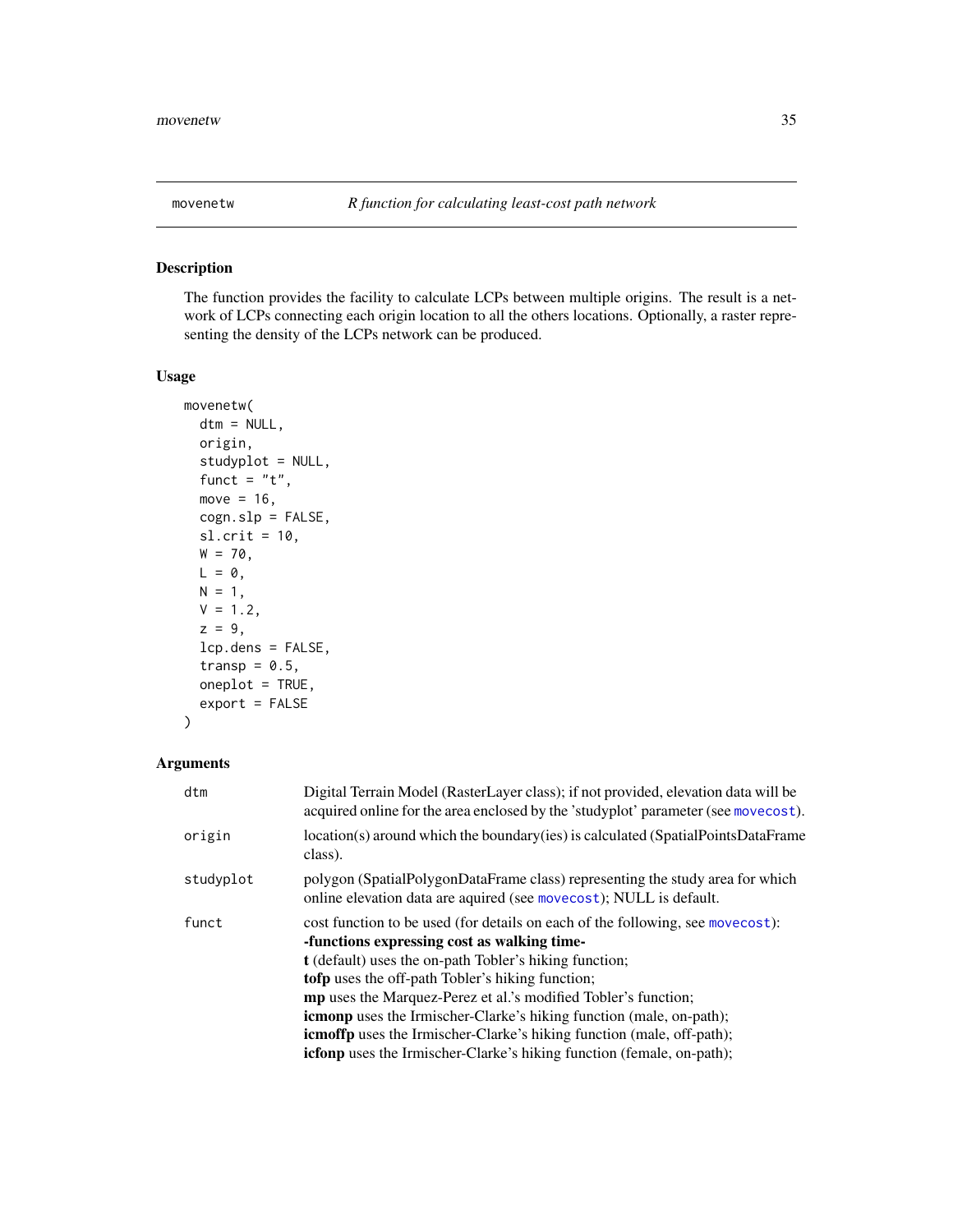<span id="page-35-0"></span>

|          | <b>icfoffp</b> uses the Irmischer-Clarke's hiking function (female, off-path);<br>ug uses the Uriarte Gonzalez's walking-time cost function;                                                                                                                                                                                                                                                                                       |
|----------|------------------------------------------------------------------------------------------------------------------------------------------------------------------------------------------------------------------------------------------------------------------------------------------------------------------------------------------------------------------------------------------------------------------------------------|
|          | ma uses the Marin Arroyo's walking-time cost function;<br>alb uses the Alberti's Tobler hiking function modified for pastoral foraging ex-<br>cursions;                                                                                                                                                                                                                                                                            |
|          | gkrs uses the Garmy, Kaddouri, Rozenblat, and Schneider's hiking function;<br>r uses the Rees' hiking function;<br>ks uses the Kondo-Seino's hiking function;                                                                                                                                                                                                                                                                      |
|          | -functions for wheeled-vehicles-<br>wcs uses the wheeled-vehicle critical slope cost function;                                                                                                                                                                                                                                                                                                                                     |
|          | -functions expressing abstract cost-<br>ree uses the relative energetic expenditure cost function;<br><b>b</b> uses the Bellavia's cost function;                                                                                                                                                                                                                                                                                  |
|          | -functions expressing cost as metabolic energy expenditure-<br>p uses the Pandolf et al.'s metabolic energy expenditure cost function;<br>pcf uses the Pandolf et al.'s cost function with correction factor for downhill<br>movements;                                                                                                                                                                                            |
|          | m uses the Minetti et al.'s metabolic energy expenditure cost function;<br>hrz uses the Herzog's metabolic energy expenditure cost function;<br>vl uses the Van Leusen's metabolic energy expenditure cost function;<br>Is uses the Llobera-Sluckin's metabolic energy expenditure cost function;<br>a uses the Ardigo et al.'s metabolic energy expenditure cost function (for all the<br>mentioned cost functions, see Details); |
| move     | number of directions in which cells are connected: 4 (rook's case), 8 (queen's<br>case), 16 (knight and one-cell queen moves; default).                                                                                                                                                                                                                                                                                            |
| cogn.slp | TRUE or FALSE (default) if the user wants or does not want the 'cognitive<br>slope' to be used in place of the real slope (see movecost).                                                                                                                                                                                                                                                                                          |
| sl.crit  | critical slope (in percent), typically in the range 8-16 (10 by default) (used by<br>the wheeled-vehicle cost function; see movecost).                                                                                                                                                                                                                                                                                             |
| W        | walker's body weight (in Kg; 70 by default; used by the Pandolf's and Van<br>Leusen's cost function; see movecost).                                                                                                                                                                                                                                                                                                                |
|          | carried load weight (in Kg; 0 by default; used by the Pandolf's and Van Leusen's<br>cost function; see movecost).                                                                                                                                                                                                                                                                                                                  |
| N        | coefficient representing ease of movement (1 by default) (see movecost).                                                                                                                                                                                                                                                                                                                                                           |
| V        | speed in m/s (1.2 by default) (used by the Pandolf et al.'s, Pandolf et al.s with<br>correction factor, Van Leusen's, and Ardigo et al.'s cost function; if set to 0,<br>it is internally worked out on the basis of Tobler on-path hiking function (see<br>movecost).                                                                                                                                                             |
| z        | zoom level for the elevation data downloaded from online sources (from 0 to 15;<br>9 by default) (see movecost and get_elev_raster).                                                                                                                                                                                                                                                                                               |
| lcp.dens | TRUE or FALSE (default) if the user wants or does not want the least-cost paths<br>density raster to be produced.                                                                                                                                                                                                                                                                                                                  |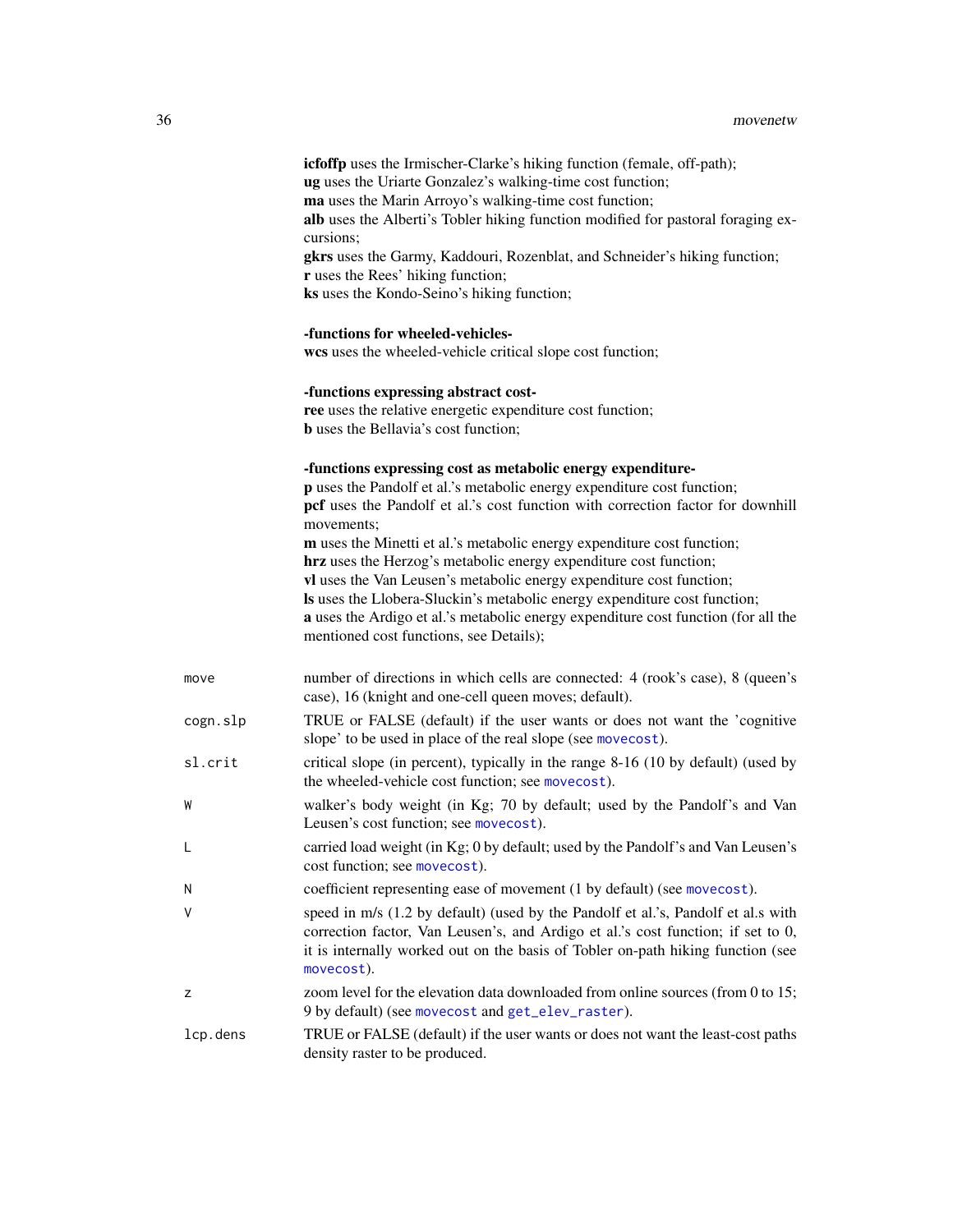### movenetw 37

| transp  | set the transparency of the hillshade raster that is plotted over the DTM (0.5 by<br>default).                                                                                                                                                                                 |
|---------|--------------------------------------------------------------------------------------------------------------------------------------------------------------------------------------------------------------------------------------------------------------------------------|
| oneplot | TRUE (default) or FALSE if the user wants or does not want the plots displayed<br>in a single window.                                                                                                                                                                          |
| export  | TRUE or FALSE (default) if the user wants or does not want the LCPs network<br>to be exported as a shapefile, and the LCPs network density as a GeoTiff; the<br>DTM is exported only if it was not provided by the user and downloaded by the<br>function from online sources. |

### Details

Like 'movecost()', the function just requires an input DTM ('RasterLayer' class) and an origin dataset ('SpatialPointsDataFrame' class). If a DTM is not provided, 'movenetw()' downloads elevation data from online sources for the area enclosed by the polygon fed via the 'studyplot' parameter (see [movecost](#page-20-1) for more details). Under the hood, movenetw()' relies on 'movecost()' and implements the same cost functions: see the help documentation of 'movecost()' for further information.

'movenetw()' produces a plot representing the input DTM overlaid by an hillshade raster, whose transparency can be adjusted using the 'transp' parameter. On the rendered plot, the LPCs network ('SpatialLinesDataFrame' class) is represented by black lines. Optionally, by setting the parameter 'lcp.dens' to TRUE, the function produces a raster representing the density of LCPs. The raster, rendered overlaid to an hillshade visualization, expresses the density of LCPs as percentages. The percentages are calculated in relation to the maximum number of LCPs passing through the same cell stored in the raster. A density raster expressing counts is NOT rendered BUT is returned by the function. The density raster retains the cell size and coordinate system of the input DTM.

The function returns a list storing the DTM (only in case this has not been fed into the function but aquired online), a list of LCPs split by origin, a SpatialLineDataFrame representing the merged LCPs, and two rasters representing the LCPs network density expressed as counts and percentages respectively.

The mentioned data can be exported by setting the 'export' parameter to TRUE. The LCPs network (exported as a shapefile) and the density raster (as a GeoTiff) will bear a suffix indicating the used cost function.

## Value

The function returns a list storing the following components

- dtm: Digital Terrain Model ('RasterLayer' class); returned only if aquired online
- LCPs.netw: list containing the LCPs ('SpatialLinesDataFrame' class) split by origin
- LCPs.netw.merged: 'SpatialLinesDataFrame' corresponding to the merged LCPs
- LCPs.density.count: raster ('RasterLayer' class) representing the counts of LCPs on each raster's cell
- LCPs.density.perc: same as the preceding, but re-expressing the counts as percentages)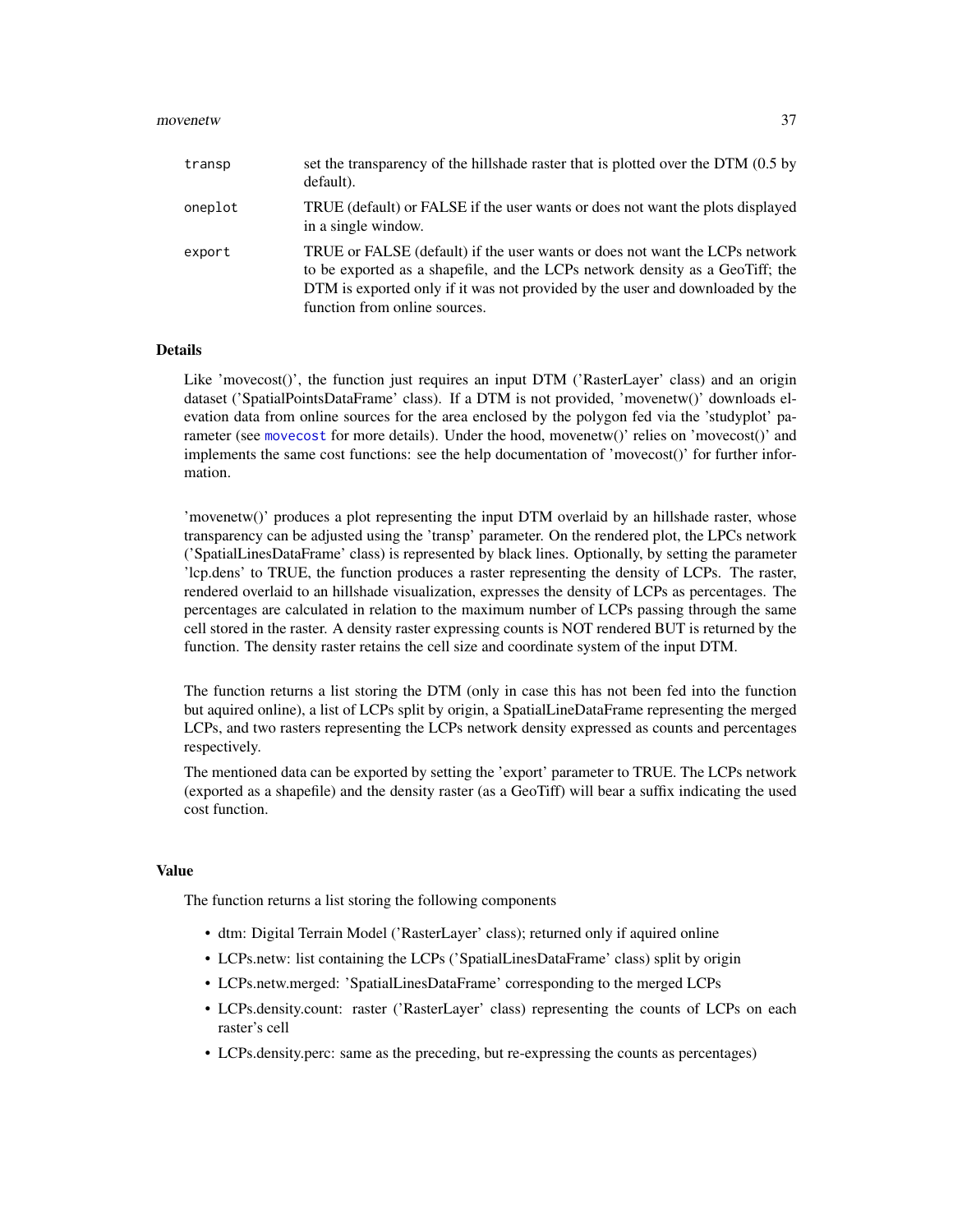38 volc.loc

## See Also

[movecost](#page-20-1)

## Examples

# load a sample Digital Terrain Model data(volc)

# load the sample destination locations on the above DTM data(destin.loc)

```
# calculate the least-cost path network using the Tobler's hiking
# function (for on-path walking)
```

```
result <- movenetw(dtm=volc, origin=destin.loc[c(1,2,4),], move=8, funct="t")
```

| volc |  | Dataset: raster dataset representing the elevation of the volcano |  |  |
|------|--|-------------------------------------------------------------------|--|--|
|      |  | Maunga Whau (Auckland, New Zealand)                               |  |  |

## Description

A RasterLayer representing a DTM of the volcano Maunga Whau (Auckland, New Zealand).

### Usage

data(volc)

## Format

RasterLayer

| volc.loc |          |  |  |  | Dataset: location on the volcano Maunga Whau (Auckland, New |  |
|----------|----------|--|--|--|-------------------------------------------------------------|--|
|          | Zealand) |  |  |  |                                                             |  |

## Description

A SpatialPointsDataFrame representing a spot on the volcano Maunga Whau (Auckland, New Zealand).

<span id="page-37-0"></span>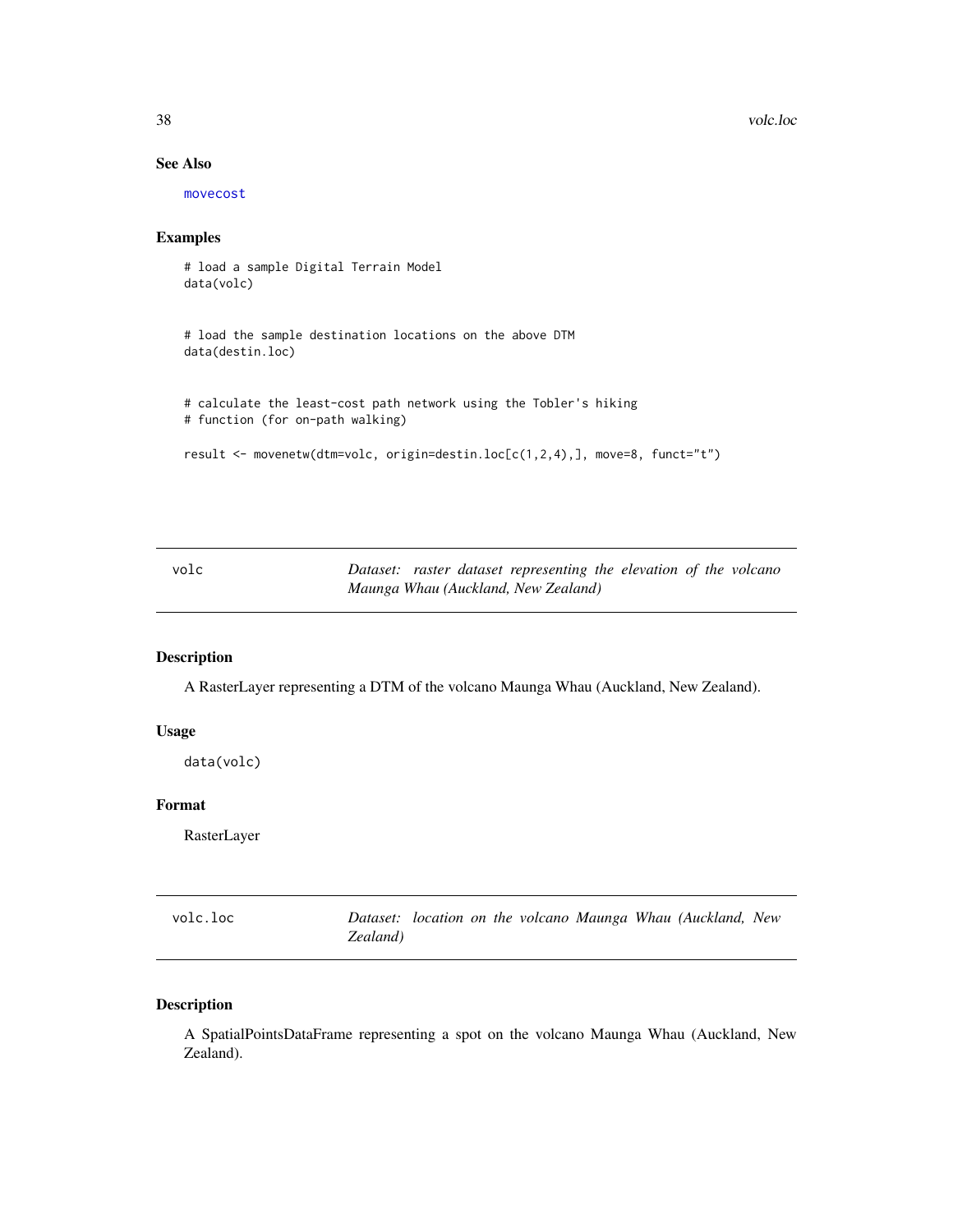volc.loc 39

## Usage

data(volc.loc)

## Format

SpatialPointsDataFrame